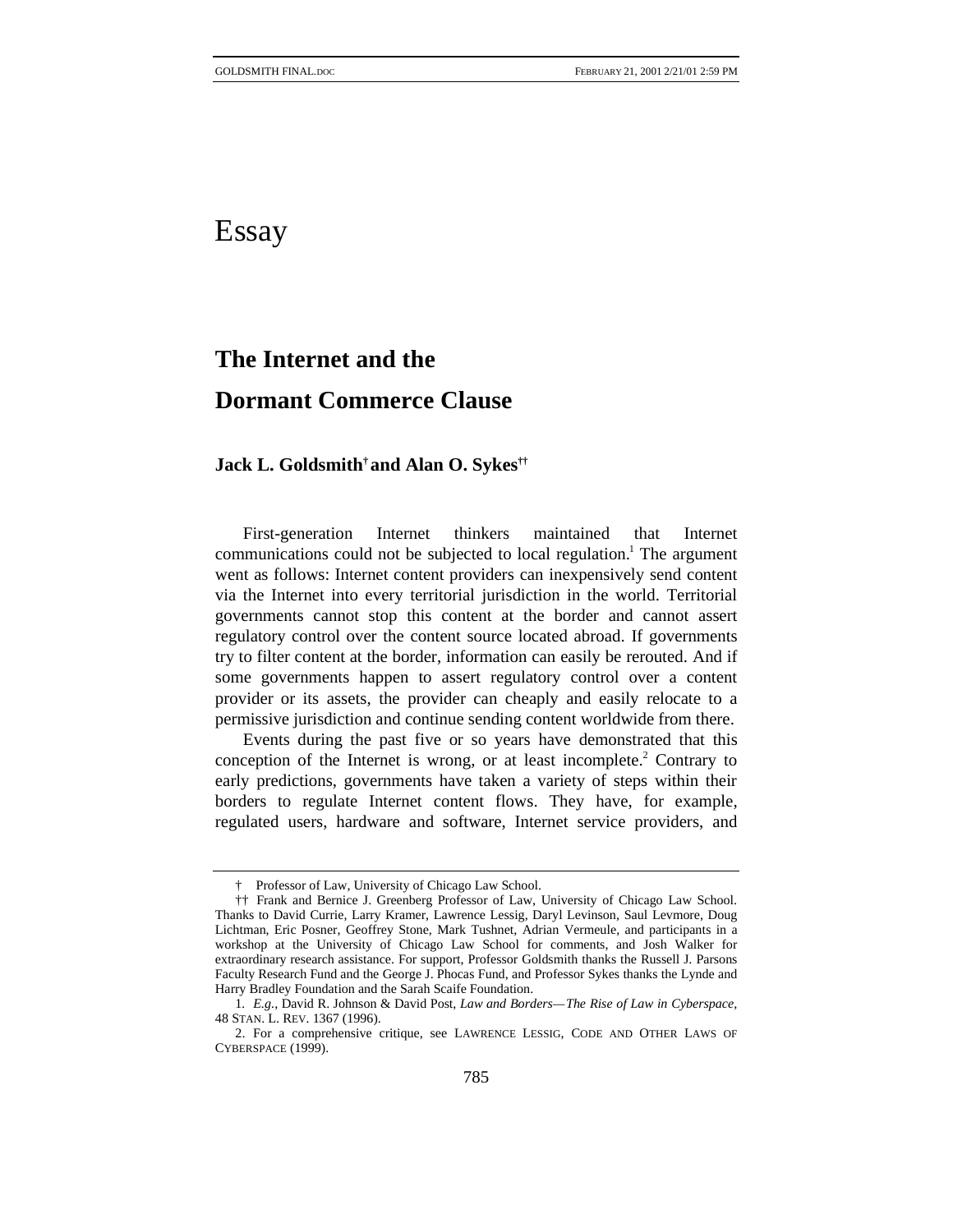financial institutions within their territory. These purely territorial regulations have raised the cost of transmitting and receiving Internet content, and have affected the price and availability of content even when it originates elsewhere.3

Many now complain that the Internet is threatened by a patchwork of state, national, and international regulations, and scores of lawsuits have sought to invalidate them. Lawyers in the United States have employed an array of legal weapons in this effort, the most prominent being the Constitution's First Amendment.<sup>4</sup> A less prominent but potentially more powerful weapon—at least with regard to state (as opposed to federal) Internet regulations—is the dormant Commerce Clause.

The dormant Commerce Clause is a judge-made doctrine that prohibits states from regulating in ways that unduly burden interstate commerce. To see how the dormant Commerce Clause has been applied to the Internet, consider the leading case of *American Libraries Ass'n v. Pataki*. <sup>5</sup> *American Libraries Ass'n* enjoined enforcement of a New York statute that prohibited the intentional use of the Internet " to initiate or engage" in certain pornographic communications deemed to be "harmful to minors."<sup>6</sup> In enjoining enforcement of the law, the *American Libraries Ass'n* court reasoned as follows: Because it is difficult for content providers to control access to their websites and communications, a content provider outside New York might inadvertently send proscribed content into New York. Fear of liability in New York thus might chill the activities of a content provider operating legally in California, thereby affecting legitimate commerce wholly outside New York. Moreover, because states regulate pornographic communications differently, " a single actor might be subject to haphazard, uncoordinated, and even outright inconsistent regulation by states that the actor never intended to reach and possibly was unaware were being accessed."<sup>7</sup> These extraordinary burdens on Internet communication were said to outweigh any regulatory benefit in New York. In sum, " the Internet is one of those areas of commerce that must be marked off as a national preserve to protect users from inconsistent legislation that, taken to its most extreme, could paralyze development of the Internet altogether." <sup>8</sup>

As this last sentence suggests, the reasoning of *American Libraries Ass'n* extends far beyond the regulation at issue in that case. In fact, the

<sup>3.</sup> Jack L. Goldsmith, *Against Cyberanarchy*, 65 U. CHI. L. REV. 1199, 1221-24 (1998).

<sup>4</sup>*. See, e.g.*, Reno v. ACLU, 521 U.S. 844 (1997) (invalidating two provisions of the federal Communications Decency Act on First Amendment grounds); ACLU v. Reno, 217 F.3d 162 (3d Cir. 2000) (invalidating the federal Child Online Protection Act on First Amendment grounds).

<sup>5. 969</sup> F. Supp. 160 (S.D.N.Y. 1997).

<sup>6.</sup> N.Y. PENAL LAW §§ 235.20(6), .21(3) (McKinney, WESTLAW through 2000 legislation).

<sup>7</sup>*. Am. Libraries Ass'n*, 969 F. Supp. at 168-69.

<sup>8</sup>*. Id.* at 169.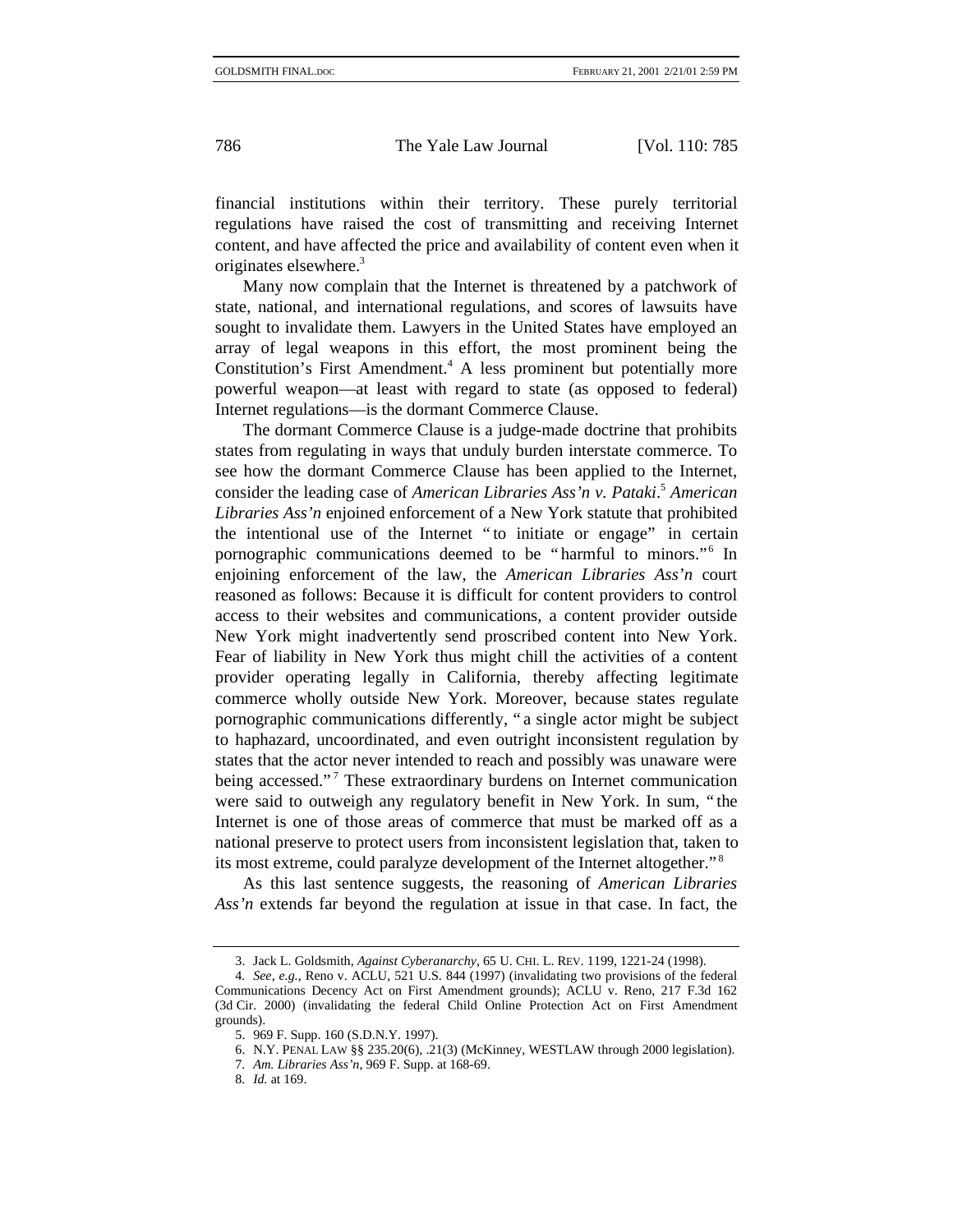dormant Commerce Clause argument, if accepted, threatens to invalidate nearly every state regulation of Internet communications. For under the logic of *American Libraries Ass'n*, nearly every state regulation of Internet communications will have the extraterritorial consequences the court bemoaned. This explains why the dormant Commerce Clause has been called "a nuclear bomb of a legal theory" against state Internet regulations.9 And indeed, many courts have followed the logic of *American Libraries Ass'n*. 10 The decided cases have mostly involved pornography regulations and antispam statutes. But the logic of *American Libraries Ass'n* and the cases that follow its reasoning extends to state antigambling laws, computer crime laws, various consumer protection laws, libel laws, licensing laws, and many more.

Many academic commentators support the emerging conventional wisdom among courts that the dormant Commerce Clause requires invalidation of state Internet communication regulations.<sup>11</sup> In this Essay, we take issue with this conventional wisdom, which is flawed in three respects: It rests on an impoverished understanding of the architecture of the Internet, it misreads dormant Commerce Clause jurisprudence, and it misunderstands the economics of state regulation of transborder transactions. We do not argue that state regulation of Internet communications should be immune from dormant Commerce Clause scrutiny. Such a general conclusion would be inappropriate because different state regulations raise different empirical and technical issues that remain unresolved.<sup>12</sup> Our aim is simply to deflate the emerging conventional wisdom, and to show that the dormant Commerce Clause, properly understood, leaves states with much more flexibility to regulate Internet transactions than is commonly thought.

The analysis proceeds as follows: Part I reviews dormant Commerce Clause principles and describes how they have been applied to state Internet regulations. Part II explains why economic efficiency is the appropriate normative criterion under the dormant Commerce Clause and supplies the economic analysis needed to understand how the Clause should apply to

<sup>9.</sup> Declan McCullagh, *Brick by Brick*, TIME DIGITAL DAILY, Jan. 31, 1997, *at* http://www.time.com/time/digital/daily/0,2822,11738,00.html. For similar sentiments, see, for example, Spencer Kass, *Regulation and the Internet*, 26 S.U. L. REV. 93, 105 (1998), stating, " [C]ourts will find many state statutes [that] purport to regulate the Internet to be unconstitutional under a Dormant Commerce Clause analysis."

<sup>10</sup>*. See* cases cited *infra* notes 45, 57-58, 161.

<sup>11</sup>*. E.g.*, Dan L. Burk, *Federalism in Cyberspace*, 28 CONN. L. REV. 1095, 1123-34 (1996); Bruce P. Keller, *The Game's the Same: Why Gambling in Cyberspace Violates Federal Law*, 108 YALE L.J. 1569, 1593-96 (1999); David Post, *Gambling on Internet Laws*, AM. LAW., Sept. 1998, at 97; Glenn Harlan Reynolds, *Virtual Reality and "Virtual Welters": A Note on the Commerce Clause Implications of Regulating Cyberporn*, 82 VA. L. REV. 535, 537-42 (1996).

<sup>12.</sup> Indeed, an important conclusion of our Essay is that one cannot assess the validity under the dormant Commerce Clause of state Internet regulations taken as a whole; rather, the analysis depends very much on the type of Internet service, the costs of geographical identification and filtering associated with that service, the type of regulation, the nature of the penalties, and more.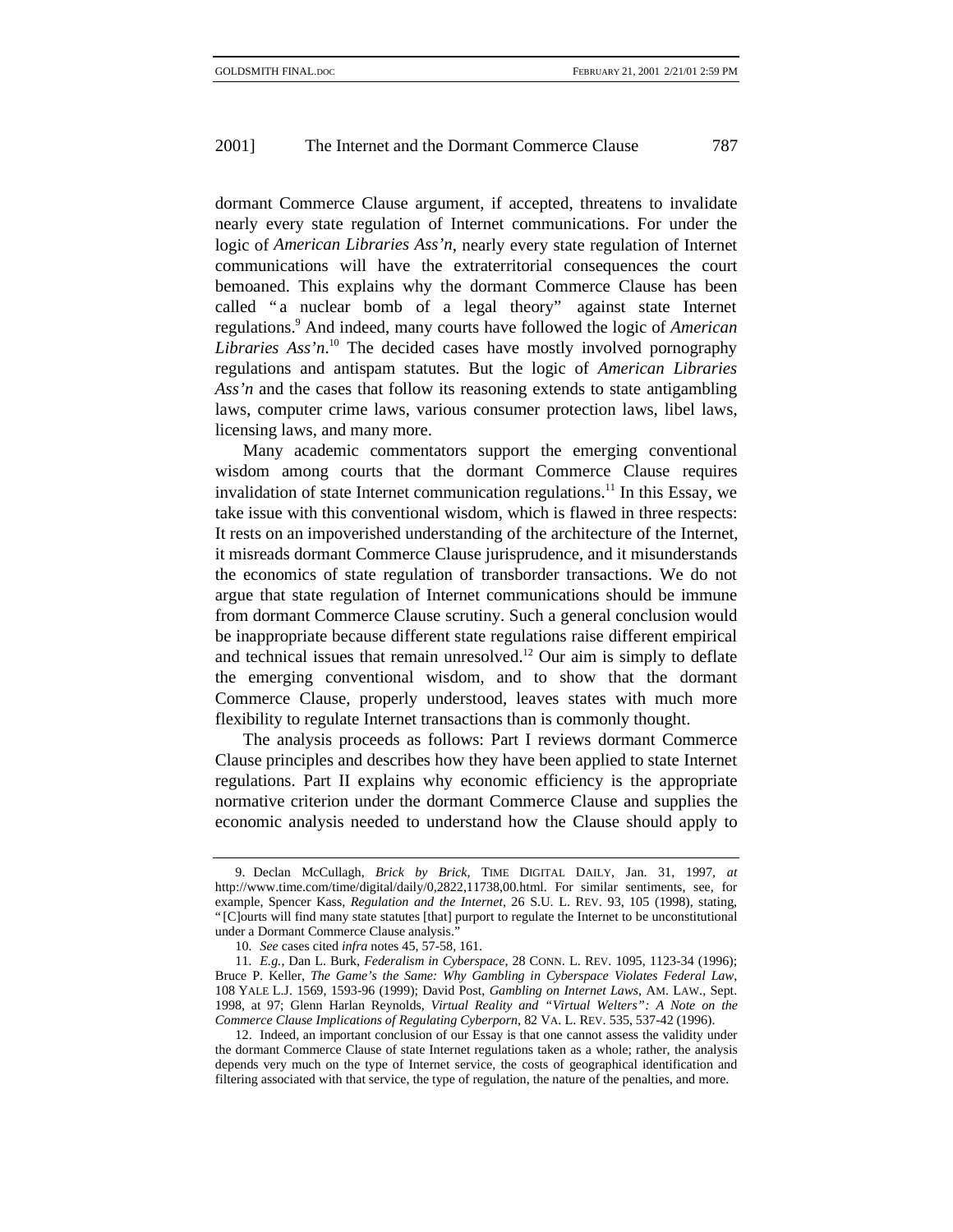Internet regulations. This analysis also contributes to dormant Commerce Clause theory generally by bringing theoretical clarity to the " extraterritoriality" and " inconsistent regulations" prongs of dormant Commerce Clause doctrine. Part III then explains why dormant Commerce Clause analyses of state Internet regulations to date have been flawed. The focus in Part III is on the two types of state Internet regulation that have been most frequently litigated: prohibitions on pornographic communication with minors and antispam statutes. The final Part extends the analysis to other state Internet regulations and comments on the treatment of these issues under international law.

# I. THE DORMANT COMMERCE CLAUSE AND THE INTERNET: EMERGING CONVENTIONAL WISDOM

In this Part, we briefly review standard dormant Commerce Clause principles, and then describe how those principles have been applied to state regulations of the Internet.

#### A. *The Dormant Commerce Clause*

Article I of the Constitution gives Congress the power to regulate commerce " among the several States."<sup>13</sup> Even in the absence of affirmative congressional regulation of interstate commerce, the Supreme Court has long invoked the "dormant" Commerce Clause as a basis for judicial preemption of state law that unduly burdens interstate commerce. The Court has devised a number of tests to serve this end.

The dormant Commerce Clause's central prohibition is on protectionist state legislation that discriminates against out-of-staters.<sup>14</sup> If a state law discriminates against out-of-staters, it is subject to " the strictest scrutiny of any purported legitimate local purpose and of the absence of nondiscriminatory alternatives."<sup>15</sup> Discriminatory state regulations rarely satisfy this standard.<sup>16</sup> A second dormant Commerce Clause test applies when a state law is nondiscriminatory on its face but nonetheless impinges on interstate commerce. In this context the Court applies a balancing test: " Where the statute regulates evenhandedly to effectuate a legitimate local public interest, and its effects on interstate commerce are only incidental, it

<sup>13.</sup> U.S. CONST. art. I, § 8, cl. 3.

<sup>14</sup>*. See* CTS Corp. v. Dynamics Corp. of Am., 481 U.S. 69, 87 (1987).

<sup>15.</sup> Hughes v. Oklahoma, 441 U.S. 322, 337 (1979).

<sup>16.</sup> A rare exception is found in *Maine v. Taylor*, 477 U.S. 131 (1986), which upheld a ban on the importation of bait fish.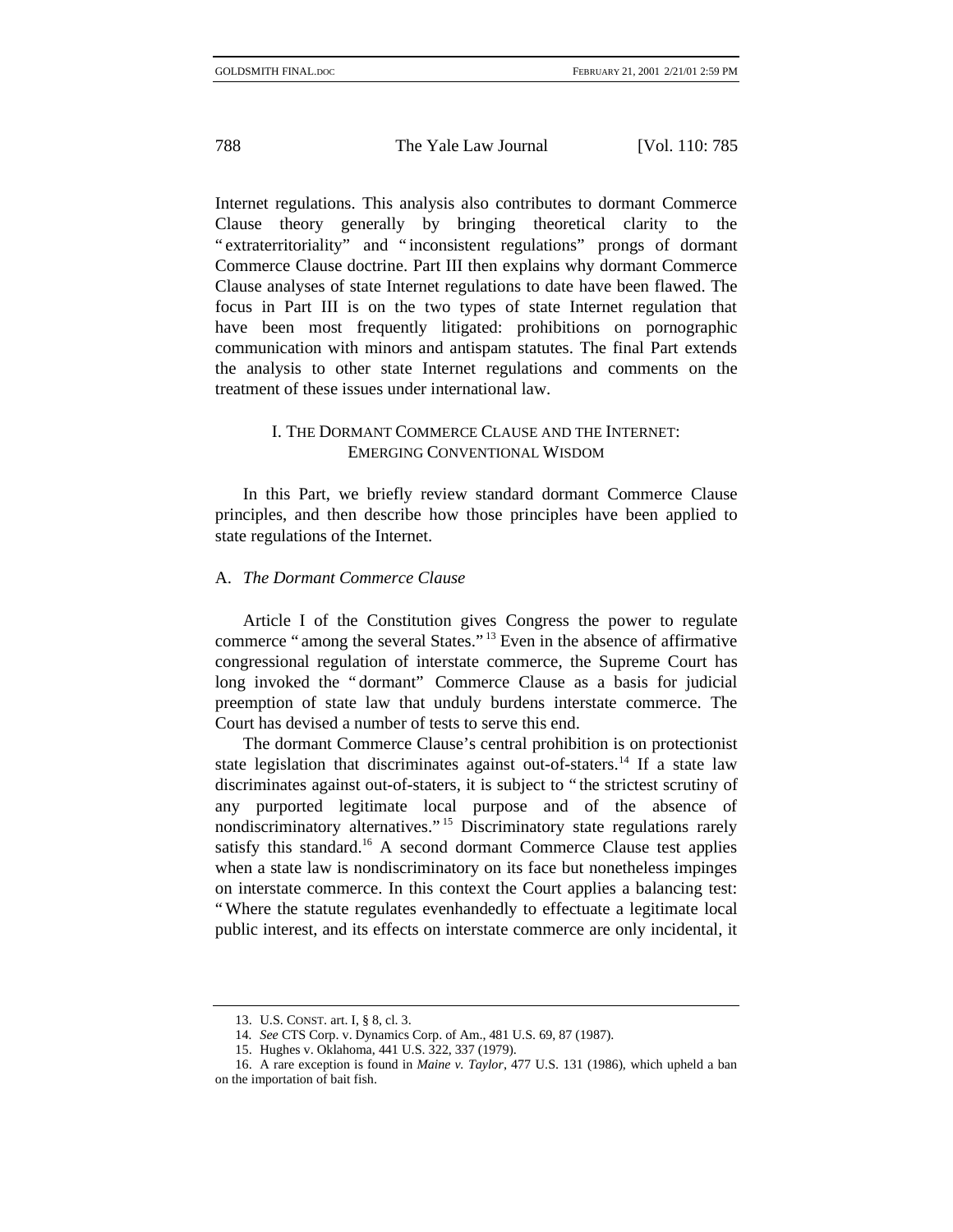will be upheld unless the burden imposed on such commerce is clearly excessive in relation to the putative local benefits."<sup>17</sup>

The heightened scrutiny test for discriminatory state legislation and the balancing test for neutral state legislation that burdens interstate commerce form the core of dormant Commerce Clause jurisprudence. The dormant Commerce Clause, however, is also said to prohibit certain state laws that regulate extraterritorially and others that lead to inconsistent regulatory burdens. These aspects of the dormant Commerce Clause are unsettled and poorly understood, but they play an important role in the Internet cases.

The Supreme Court sometimes invalidates state legislation on the ground that it regulates extraterritorially. Consider *Healy v. Beer Institute*, 18 which involved a challenge to a Connecticut law requiring beer companies to post prices monthly and affirm that they were not higher than in three contiguous states. The statute had the effect of limiting the ability of out-ofstate beer shippers to alter their prices outside of Connecticut during the month in which they had affirmed prices in Connecticut. After noting that the " critical inquiry" under the dormant Commerce Clause " is whether the practical effect of the regulation is to control conduct beyond the boundaries of the State,"<sup>19</sup> the Court invalidated the statute. It reasoned that the Connecticut law had the " extraterritorial effect . . . of preventing brewers from undertaking competitive pricing in Massachusetts based on prevailing market conditions."<sup>20</sup> On similar grounds, the Court has struck down a liquor price affirmation scheme<sup>21</sup> and an Illinois antitakeover law that governed communications between out-of-state acquiring corporations and the out-of-state shareholders of acquirees. $^{22}$ 

The scope of the extraterritoriality principle is unclear.<sup>23</sup> The Full Faith and Credit and Due Process Clauses prohibit states from regulating out-ofstate conduct unless the conduct creates a " significant contact" or " significant aggregation of contacts" with the state.<sup>24</sup> Supreme Court dicta suggest that the extraterritoriality prong of the dormant Commerce Clause goes further and " precludes the application of a state statute to commerce that takes place wholly outside of the State's borders, *whether or not the*

<sup>17.</sup> Pike v. Bruce Church, Inc., 397 U.S. 137, 142 (1970).

<sup>18. 491</sup> U.S. 324 (1989).

<sup>19</sup>*. Id.* at 336.

<sup>20</sup>*. Id.* at 338.

<sup>21.</sup> Brown-Forman Distillers Corp. v. N.Y. State Liquor Auth., 476 U.S. 573 (1986).

<sup>22.</sup> Edgar v. MITE Corp., 457 U.S. 624 (1982).

<sup>23</sup>*. See* Donald H. Regan, *Siamese Essays: (I)* CTS Corp. v. Dynamics Corp. of America *and Dormant Commerce Clause Doctrine; (II) Extraterritorial State Legislation*, 85 MICH. L. REV. 1865, 1884 (1987).

<sup>24.</sup> Phillips Petroleum Co. v. Shutts, 472 U.S. 797, 818 (1985) (quoting Allstate Ins. v. Hague, 449 U.S. 302, 312-13 (1981)).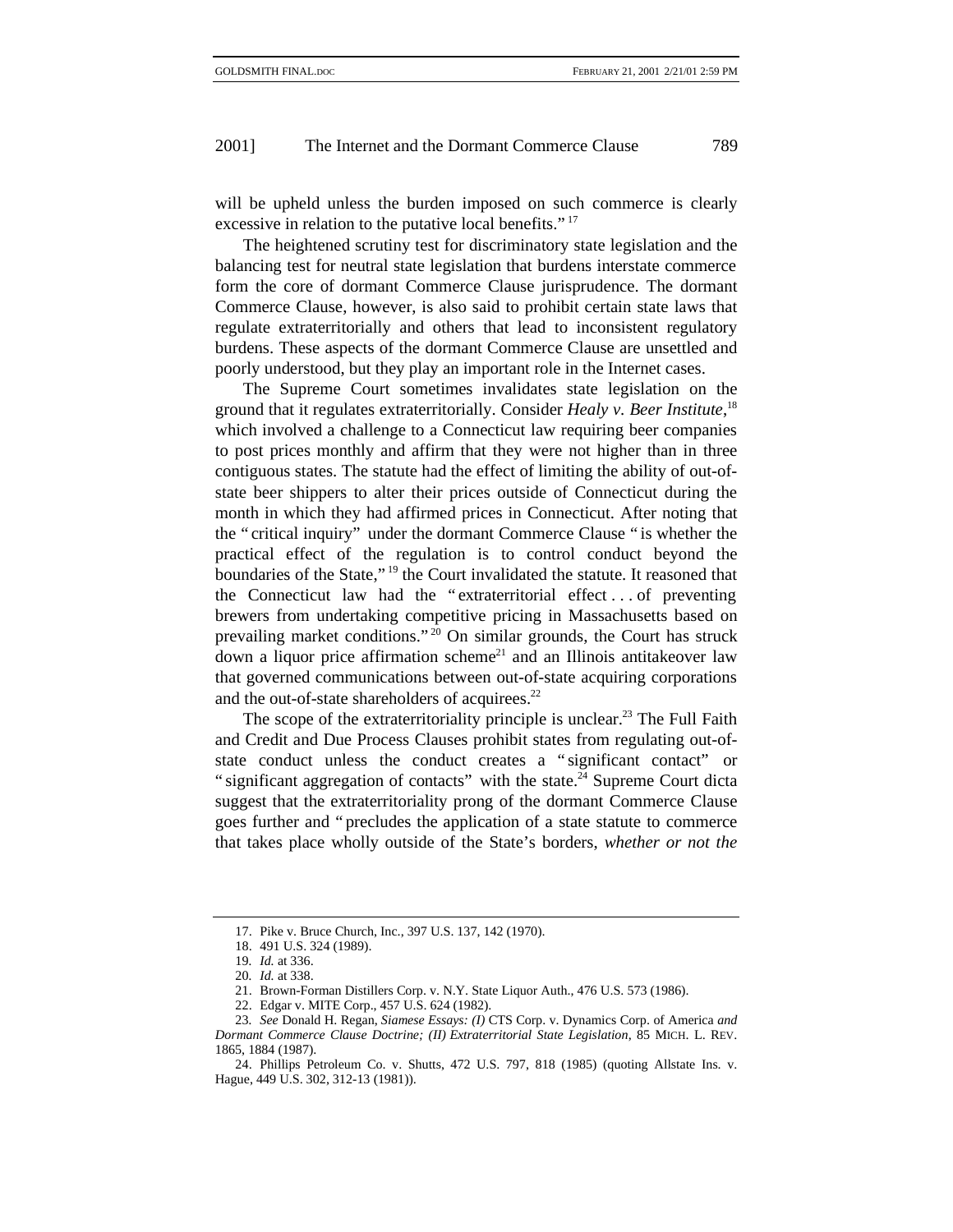*commerce has effects within the State*." 25 This formulation is clearly too broad. Scores of state laws validly apply to and regulate extrastate commercial conduct that produces harmful local effects.<sup>26</sup> In Part II, we try to bring clarity to the dormant Commerce Clause's concern with extraterritorial regulation.

The dormant Commerce Clause also prohibits state regulations that " adversely affect interstate commerce by subjecting activities to inconsistent regulations." 27 The meaning of the inconsistent-regulations test is also unclear. $28$  It does not, for example, mandate state-law uniformity; despite the dormant Commerce Clause, firms that operate in interstate commerce often face different regulations in different states. To take two of dozens of examples, the dormant Commerce Clause permits states to apply local conceptions of tort law (say, strict liability) to multistate corporate activity with a local contact, even if other states apply different tort regimes (say, negligence), and it permits states to apply different blue-sky laws to the same multistate securities offering.<sup>29</sup> Part II offers an account of the inconsistent-regulations concern that accommodates such nonuniformity.

## B. *The Internet Context*

An emerging conventional wisdom among courts and scholars reads these dormant Commerce Clause principles to require the invalidation of much state Internet regulation. Two types of state Internet regulation have received the most attention: statutes regulating pornographic communication with minors and antispam statutes.

#### 1. *Pornographic Communication with Minors*

Several courts have applied the dormant Commerce Clause to state criminal laws concerning Internet transmissions of pornographic materials to minors. The leading case is *American Libraries Ass'n v. Pataki*. 30 *American Libraries Ass'n* concerned the validity of a New York statute that prohibited intentional use of the Internet " to initiate or engage" in

<sup>25</sup>*. Healy*, 491 U.S. at 336 (quoting *MITE*, 457 U.S. at 642-43 (plurality opinion)) (emphasis added).

<sup>26.</sup> Such cases form the bread and butter of the field of conflict of laws. *See, e.g*., Wood v. Hustler Magazine, Inc., 736 F.2d 1084 (5th Cir. 1984) (holding that Texas law applies for an invasion of privacy caused by a publication in California); Rutherford v. Goodyear Tire & Rubber Co., 943 F. Supp. 789, 790-91 (W.D. Ky. 1996) (holding that Indiana product-design law governs even though products were designed in other states), *aff'd*, 142 F.3d 436 (6th Cir. 1998).

<sup>27.</sup> CTS Corp. v. Dynamics Corp. of Am., 481 U.S. 69, 88 (1987).

<sup>28</sup>*. See* Daniel R. Fischel, *From* MITE *to* CTS*: State Anti-Takeover Statutes, the Williams Act, the Commerce Clause, and Insider Trading*, 1987 SUP. CT. REV. 47, 88-90.

<sup>29</sup>*. MITE*, 457 U.S. at 641 (plurality opinion).

<sup>30. 969</sup> F. Supp. 160 (S.D.N.Y. 1997).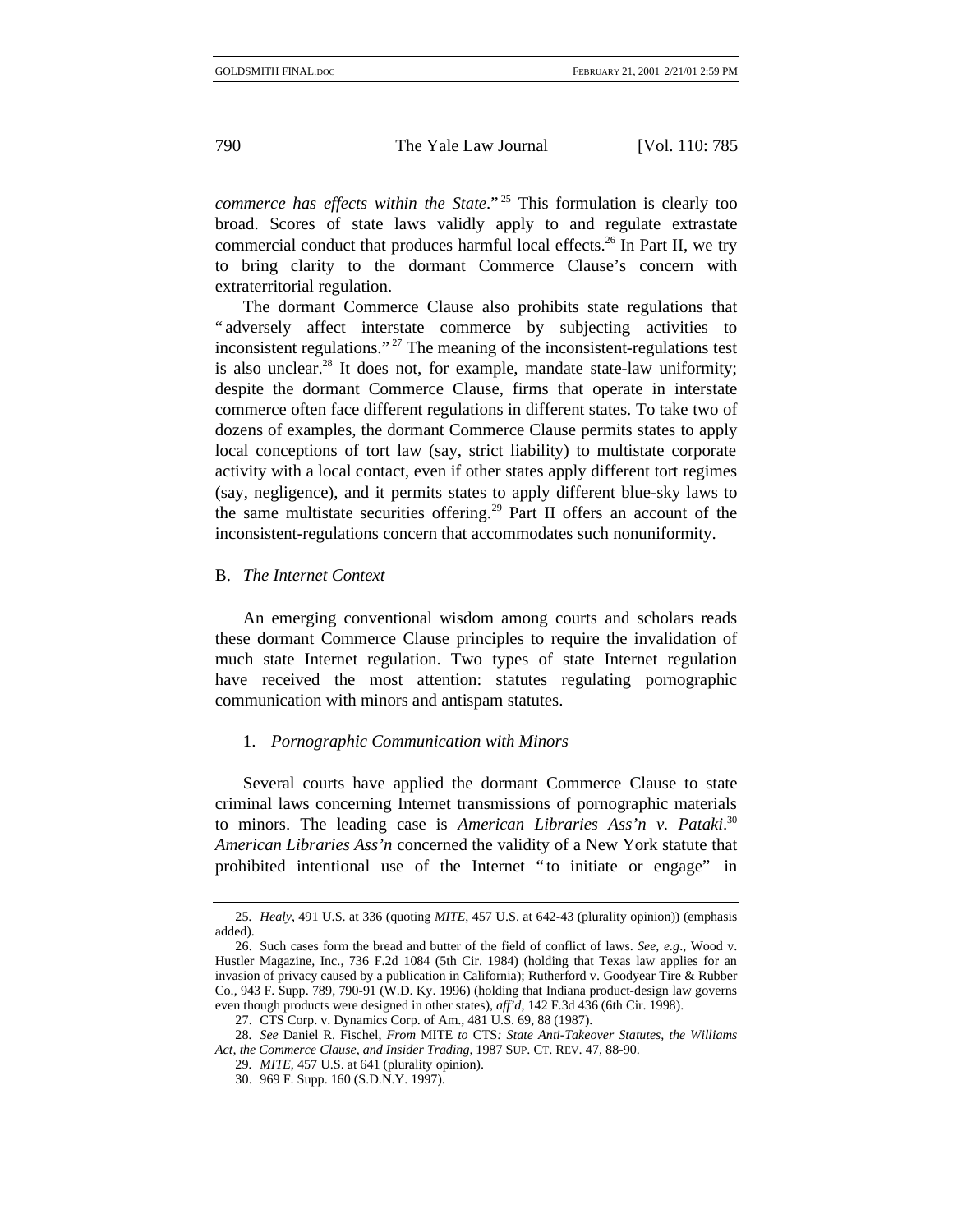communications " harmful to minors" that depict " actual or simulated nudity, sexual conduct or sado-masochistic abuse."<sup>31</sup> The statute established defenses to prosecution for defendants who, among other things, (1) make a reasonable effort to ascertain the minor's true age; (2) make a reasonable effort to prevent minors from accessing proscribed materials, including " any method which is feasible under available technology" ; (3) restrict minors' access by requiring use of a verified credit card or adult personal identification number; or (4) label content in a way that facilitates blocking or screening.<sup>32</sup> Violations of the statute are punishable by one to four years of incarceration.<sup>33</sup>

In enjoining enforcement of the New York statute, the court began with several claims about the architecture of the Internet. These claims played a crucial role in its dormant Commerce Clause analysis and have been embraced by other courts. The court first noted that information transmitted via the Internet can appear simultaneously in every state. As a result, " [o]nce a provider posts content on the Internet, it is available to all other Internet users worldwide."<sup>34</sup> Second, "Internet users have no way to determine the characteristics of their audience that are salient under the New York Act—age and geographic location."<sup>35</sup> The court acknowledged that credit card verification, content filtering, and adult identification technologies can facilitate some geographical and identity discrimination on the Internet.<sup>36</sup> But it maintained that the costs associated with these technologies were " excessive" and that the technologies were imperfect in any event.<sup>37</sup> The court concluded that "no user could avoid liability under the New York Act simply by directing his or her communications elsewhere, given that there is no feasible way to preclude New Yorkers from accessing a Web site, receiving a mail exploder message or a newsgroup posting, or participating in a chat room." <sup>38</sup>

Based on these factual premises, the court gave three reasons why the New York statute violated the dormant Commerce Clause. First, the statute exposed to liability, and thus chilled, the activities of persons outside New York who had no intention of communicating with persons in New York.

35*. Id.*

36*. Id.* at 166-67.

<sup>31.</sup> N.Y. PENAL LAW §§ 235.20(6), .21(3) (McKinney, WESTLAW through 2000 legislation). The Act defines a communication as " harmful to minors" if it (a) " appeals to the prurient interest in sex of minors," (b) "[i]s patently offensive to prevailing standards" concerning material suitable for minors, and (c) " lacks serious literary, artistic, political and scientific value for minors." *Id.* § 235.20(6).

<sup>32</sup>*. Id.* § 235.21(3).

<sup>33.</sup> *Id.* § 70.00; *see id.* § 235.21.

<sup>34</sup>*. Am. Libraries Ass'n*, 969 F. Supp. at 167 (quoting ACLU v. Reno, 929 F. Supp. 824, 844 (E.D. Pa. 1996), *aff'd*, 521 U.S. 844 (1997)).

<sup>37</sup>*. Id.* at 180 (citing *ACLU*, 929 F. Supp. at 855-56).

<sup>38</sup>*. Id.* at 171.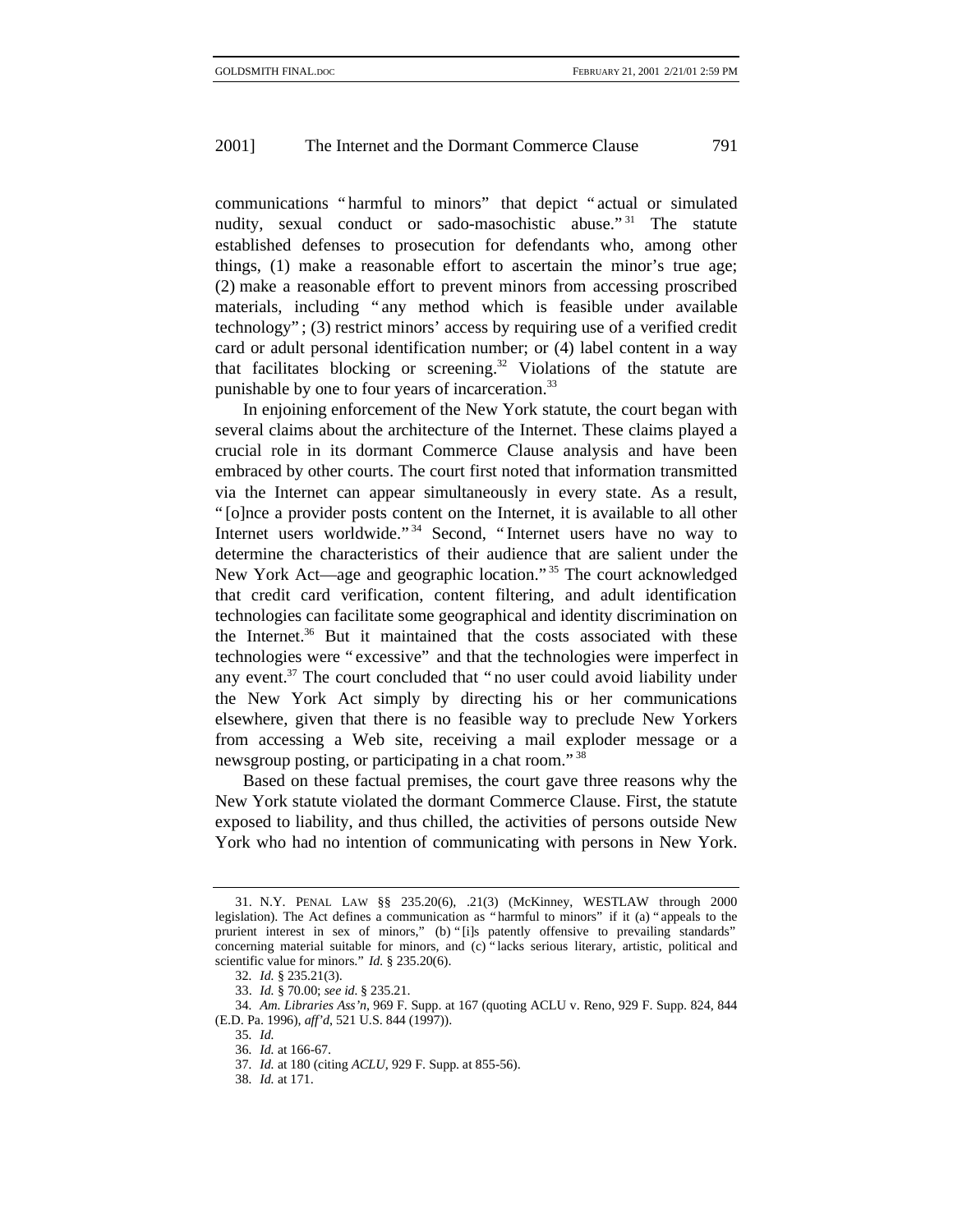The statute thus imposed costs on wholly out-of-state conduct. For example, the court noted that fear of liability in New York might lead an out-of-state bookseller to remove a book from its website, thus precluding it from selling the book in its home state and in third states where such sales would be legal. $39$ 

Second, the court held that the statute's out-of-state burdens outweighed its local benefits. The court acknowledged that protection of children against exposure to pornography was a legitimate state objective. It reasoned, however, that the statute's local benefits were " limited" by the fact that it only applied to pictorial messages<sup> $40$ </sup> and could not regulate communications from outside the United States.<sup>41</sup> The court also asserted that the act's out-of-state harms were " extreme" because the act applied to every transaction in the world, and its chilling effect would dramatically exceed the cases actually prosecuted.<sup>42</sup>

Third, the court asserted that the statute was invalid because it subjected out-of-state Internet users to inconsistent burdens. The court noted that every state could enact legislation governing indecent Internet communications to minors. Every out-of-state content provider would then need to comply with the New York regulation and every other state's related regulation. This in turn would mean that every out-of-state content provider would be forced to comply with the most restrictive state's regulation even if she did not intend to communicate with persons in the regulating jurisdiction. The court concluded that such a " haphazard and uncoordinated<sup>", 43</sup> patchwork of state Internet regulations violated the dormant Commerce Clause.<sup>44</sup>

Several courts have followed the reasoning of *American Libraries* Ass'n in invalidating statutes similar to the New York statute.<sup>45</sup> Other courts have distinguished *American Libraries Ass'n* when a state prohibition on pornographic Internet communications with minors included an element of " luring" or " seducing" the minor into illicit sexual relations.<sup>46</sup> These

46*. See* Hatch v. Superior Court, 94 Cal. Rptr. 2d 453, 485-86 (Ct. App. 2000); People v. Foley, 709 N.Y.S.2d 467 (2000). *American Libraries Ass'n* itself contemplated this distinction. 969 F. Supp. at 179.

<sup>39</sup>*. Id*. at 173-77.

<sup>40</sup>*. Id.* at 179.

<sup>41</sup>*. Id.* at 178.

<sup>42</sup>*. Id*. at 177-81.

<sup>43</sup>*. Id.* at 183.

<sup>44</sup>*. Id*. at 181-84.

<sup>45</sup>*. See* ACLU v. Johnson, 194 F.3d 1149 (10th Cir. 1999) (invalidating under the dormant Commerce Clause a New Mexico statute criminalizing dissemination by computer of materials harmful to minors); PSINet, Inc. v. Chapman, 108 F. Supp. 2d 611 (W.D. Va. 2000) (enjoining enforcement of a Virginia pornographic communication law at the preliminary injunction stage, in part on dormant Commerce Clause grounds); Cyberspace Communications, Inc. v. Engler, 55 F. Supp. 2d 737 (E.D. Mich. 1999) (invalidating under the dormant Commerce Clause a Michigan statute criminalizing the use of computers to distribute sexually explicit materials to minors).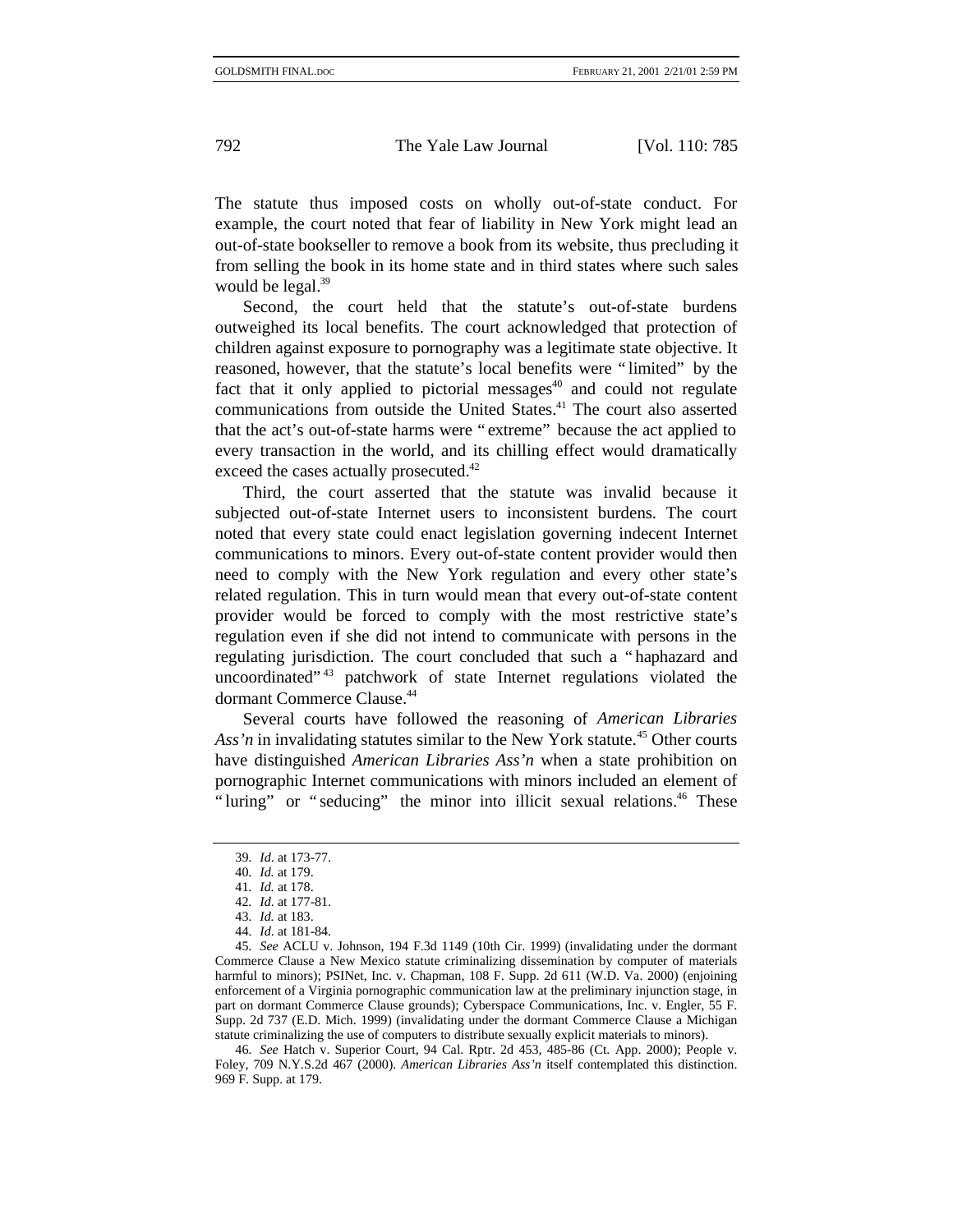courts reason that the " luring" element eliminates any genuine commercial value in the regulated activity.<sup>47</sup> They also assert that there is no reason to think state prosecutors will enforce the law against out-of-state seducers.<sup>48</sup>

#### 2. *Antispam Laws*

Spam is unsolicited e-mail messages, usually sent to many recipients at one time. At least eighteen states have enacted antispam legislation of some sort.<sup>49</sup> Here we discuss the statutes of California and Washington, which have been subject to legal challenge.

California's antispam law applies to persons " conducting business" in California.50 It requires the sender of unsolicited e-mails to include pertinent terms in the subject line (such as " ADV" for " advertisement" or " ADLT" for " adult material" ) and to provide an easy means for the receiver to notify the sender to cease sending such e-mails.<sup>51</sup> Each violation of the California statute can result in a \$1000 fine, six months imprisonment, or both, $52$  as well as a civil action for injunctive relief.<sup>53</sup> The Washington statute, by contrast, applies to anyone who sends e-mail from a computer located in Washington or to an e-mail address that the sender knows or has reason to know is held by a Washington resident.<sup>54</sup> It prohibits spam that disguises the true origin of the message, that contains false or misleading information in the subject line, or that uses a third party's e-mail address without permission.<sup>55</sup> Washington residents who receive spam in violation of the Act may sue for civil damages in the amount of \$500 per violation or actual damages, whichever is greater.<sup>56</sup>

Defendants in California and Washington, invoking *American Libraries Ass'n*, have argued that the antispam statutes regulate extraterritorially, create inconsistent obligations, and impose burdens on interstate commerce that outweigh their local benefits. State courts in these states have subsequently invalidated their respective antispam laws under the dormant Commerce Clause. The Washington court's analysis was the more extensive than that of the California court.<sup>57</sup> The Washington court started

56*. Id*. § 19.190.040.

<sup>47</sup>*. Foley*, 709 N.Y.S.2d at 477.

<sup>48</sup>*. Hatch*, 94 Cal. Rptr. 2d at 472-73.

<sup>49</sup>*. See Spam Laws: United States: State Laws*, *at* http://www.spamlaws.com/state/index.html (last visited Jan. 20, 2001).

<sup>50.</sup> CAL. BUS. & PROF. CODE § 17538.4 (West 2000).

<sup>51</sup>*. Id.*

<sup>52.</sup> *Id.* § 17538(f).

<sup>53.</sup> *Id.* § 17538.45(f).

<sup>54.</sup> WASH. REV. CODE ANN. §§ 19.190.010-.020 (West 2000).

<sup>55</sup>*. Id*.

<sup>57.</sup> The California court simply issued a conclusory order asserting that the California law " unconstitutionally subjects interstate use of the Internet to inconsistent regulations, therefore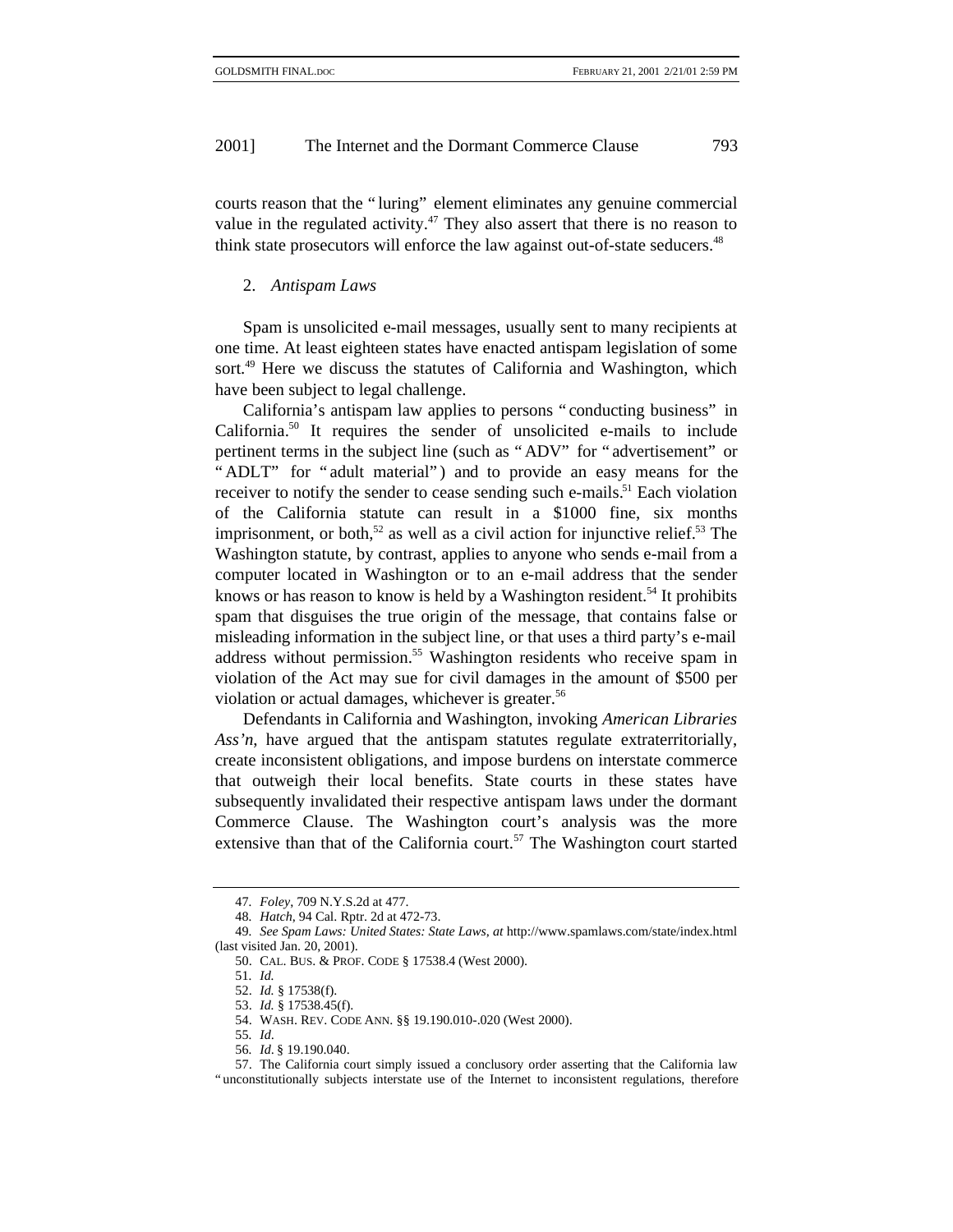from the factual premises that the Internet " doesn't recognize geographical boundaries" and that potential spammers could not determine the geographical location of someone with an Internet e-mail address.<sup>58</sup> The court thought state regulation of spam might subject spammers to " fifty different standards of conduct" and that these " inconsistent regulatory schemes could paralyze development of the Internet altogether."<sup>59</sup> For these reasons, the court concluded that the Washington statute was " unduly restrictive and burdensome" of interstate commerce.<sup>60</sup>

## II. SOME SIMPLE ECONOMICS OF THE DORMANT COMMERCE CLAUSE AND THE REGULATION OF CROSS-BORDER EXTERNALITIES

The activities that are the subject of Internet regulation and associated dormant Commerce Clause litigation are valuable to some individuals. Pornographic websites provide the opportunity for consumers who desire such material to purchase it. Bulk e-mail advertising provides information that is valuable to some consumers who respond by purchasing the advertised goods and services.

But these activities also cause harms. One by-product of the opportunity for adults to purchase pornographic material over the Internet is that some minors might access the material, contrary to the wishes and judgment of their parents. A by-product of bulk e-mail advertising is that some individuals may be inundated with solicitations that they do not desire and that are costly to distinguish from useful e-mail that they need to read. Economists call these harms " nonpecuniary externalities," a term that may seem more familiar when used in reference to harms such as pollution.<sup>61</sup> The harm to minors associated with pornography on the Internet and the harm to consumers from unwanted bulk e-mail are much like the harm to the neighbors of a cement mill. All of these harms befall third parties who

violating the dormant Commerce Clause." Ferguson v. Friendfinder, Inc., No. 307309, at 2 (Cal. Super. Ct. June 2, 2000) (order sustaining demurrer).

<sup>58.</sup> State v. Heckel, No. 98-2-25480-7, at 34, 36 (Wash. Super. Ct. Mar. 10, 2000) (oral transcript).

<sup>59</sup>*. Id*.

<sup>60</sup>*.* State v. Heckel, No. 98-2-25480-7, 2000 WL 979720, at \*1 (Wash. Super. Ct. Mar. 10, 2000) (order granting summary judgment).

<sup>61.</sup> A nonpecuniary externality is conventionally defined as a harm or benefit from a transaction that is not transmitted through the price system. A pecuniary externality, by contrast, is reflected in prices. Pollution from an industry that harms people other than those in the industry itself and its customers is the paradigm example of a nonpecuniary externality. The harm to an unsuccessful bidder at an auction (the loss of an opportunity to consummate a purchase at a favorable price) that results from being outbid is an example of a pecuniary externality. Only nonpecuniary externalities are a source of " market failure" that may warrant corrective intervention. DAVID D. FRIEDMAN, PRICE THEORY: AN INTERMEDIATE TEXT 517-26 (2d ed. 1990).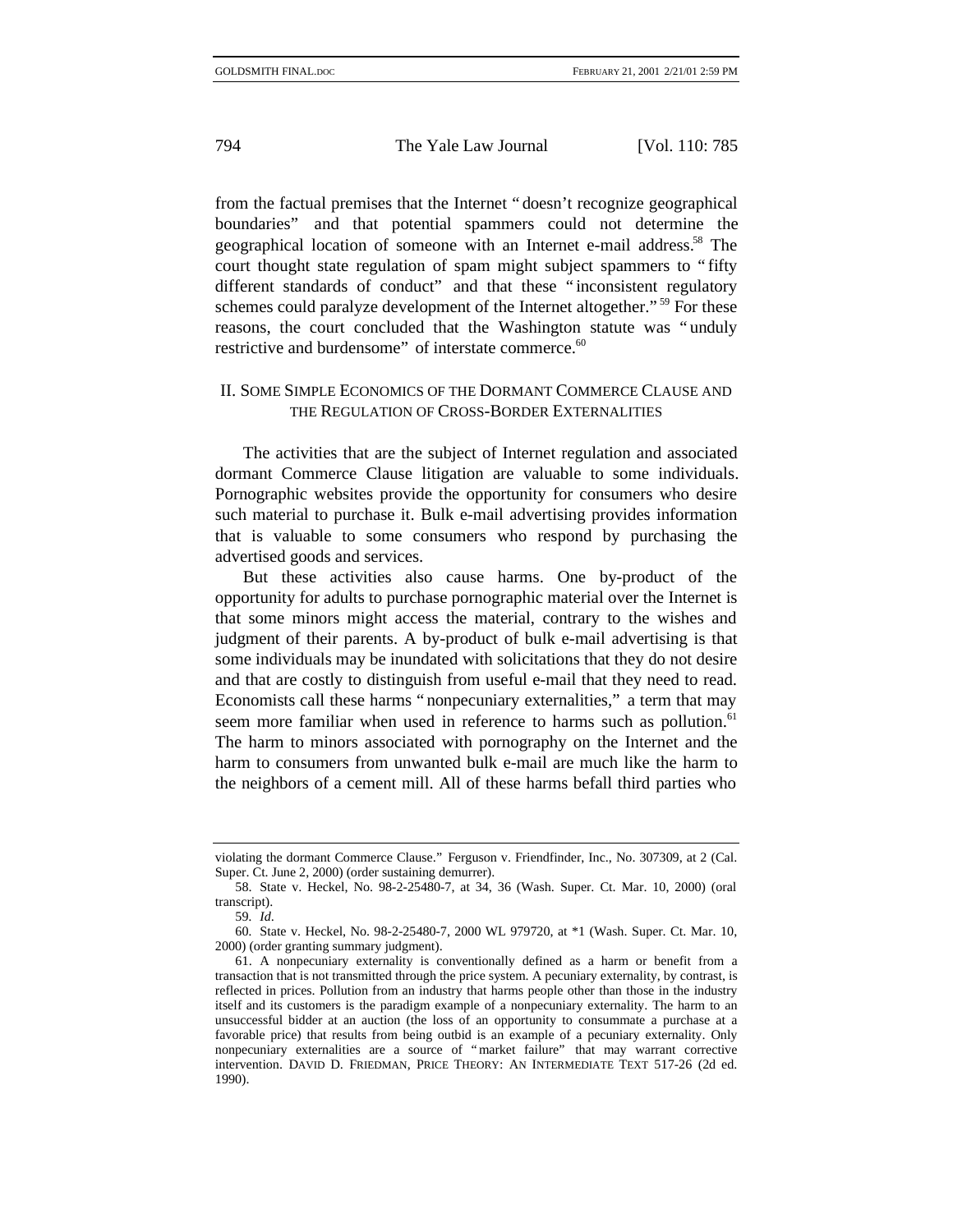are not involved in the transactions that support the activity that generates the harm.

State regulations of pornographic communications and state antispam laws can in principle redress these in-state third-party harms. The problem is that these state regulations can impose costs outside the state. The decisions striking down Internet regulations under the dormant Commerce Clause suggest that such out-of-state costs render the regulations illegitimate.

Yet many state regulations of transjurisdictional activities affect out-ofstate costs. Nuisance actions against polluters across the border will assuredly affect their costs; so too will products liability actions against outof-state manufacturers, local obscenity restrictions on real-space pornography providers, and state blue-sky registration requirements on multijurisdictional issuers. The dormant Commerce Clause plainly does not strike down all such local regulations simply because of their extraterritorial effect. How can one tell when these costs are appropriate and when they are not? What is it about the out-of-state costs of Internet regulations that renders them suspect?

Before proceeding to these questions, we should say a word about the use of economic efficiency to inform our analysis of the dormant Commerce Clause. Courts and commentators offer two theoretical justifications for the dormant Commerce Clause. The primary justification is that the dormant Commerce Clause ensures free trade among the states and thereby secures the associated economic benefits.<sup>62</sup> This justification is directly grounded in economic efficiency and thus supports the use of efficiency as a normative gauge for policy.

A secondary justification for the dormant Commerce Clause is that it protects out-of-state actors who are burdened by a state's regulation but lack a voice in the political process that generates it. $63$  The difficulty with the process justification, however, is that it sweeps too broadly. Innumerable state laws affect outsiders, and no one thinks that all (or even most) of these laws violate the dormant Commerce Clause. What is needed is a way to distinguish legitimate from illegitimate out-of-state effects. Our economic perspective does just this by distinguishing between state regulations that enhance overall economic welfare despite their

<sup>62</sup>*. See, e.g.*, New Energy Co. v. Limbach, 486 U.S. 269, 273-74 (1988); H.P. Hood & Sons, Inc. v. Du Mond, 336 U.S. 525, 532-39 (1949); Daniel A. Farber & Robert E. Hudec, *Free Trade and the Regulatory State: A GATT's-Eye View of the Dormant Commerce Clause*, 47 VAND. L. REV. 1401, 1406 (1994); Donald H. Regan, *The Supreme Court and State Protectionism: Making Sense of the Dormant Commerce Clause*, 84 MICH. L. REV. 1091, 1110-25 (1986).

<sup>63</sup>*. See, e.g*., S. Pac. Co. v. Arizona, 325 U.S. 761, 767 n.2 (1945); S.C. State Highway Dep't v. Barnwell Bros., 303 U.S. 177, 185 n.2 (1938); JESSE H. CHOPER, JUDICIAL REVIEW AND THE NATIONAL POLITICAL PROCESS 205-06 (1980); Julian N. Eule, *Laying the Dormant Commerce Clause to Rest*, 91 YALE L.J. 425, 439 (1982).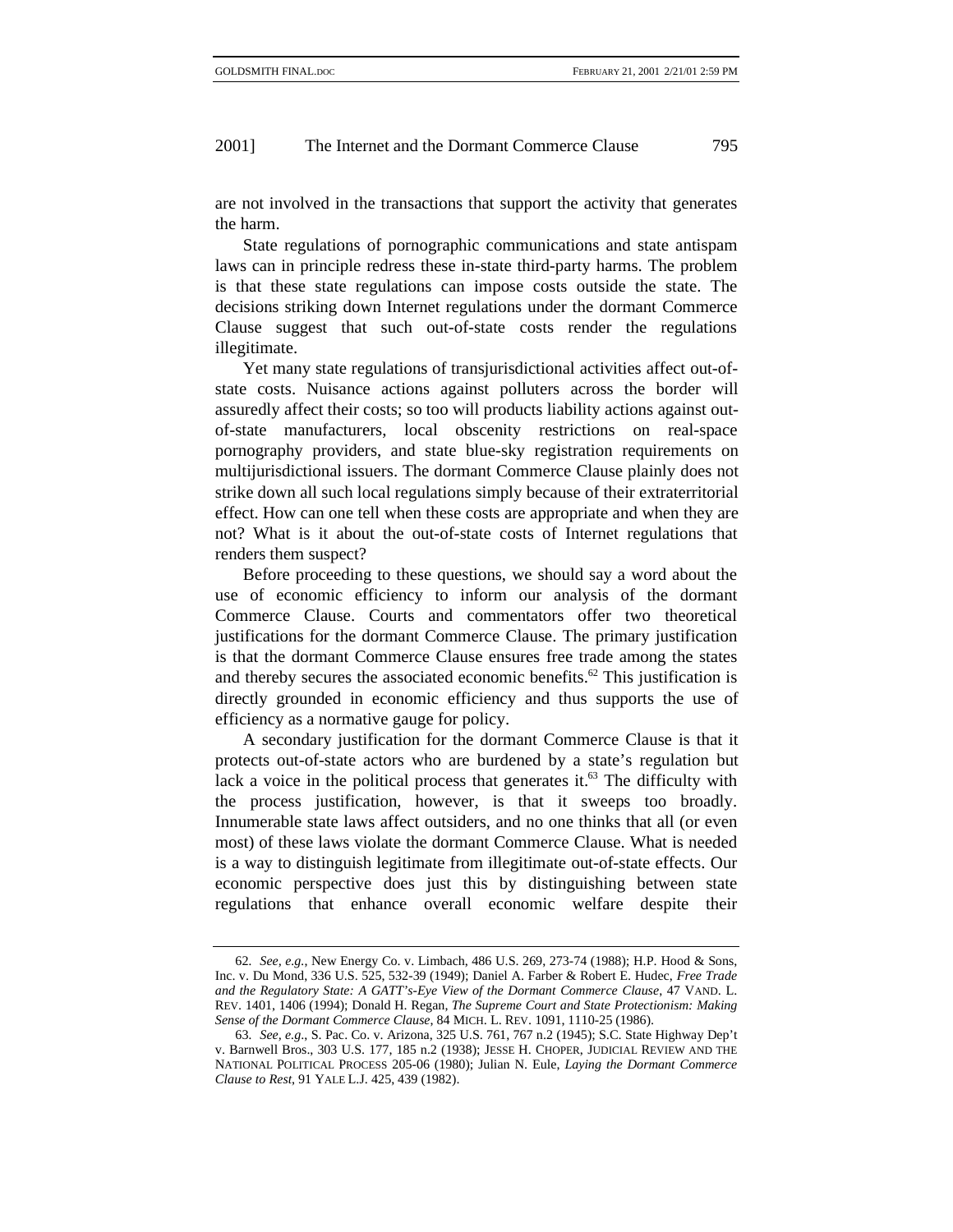extraterritorial effects and state regulations that lower overall economic welfare. In this manner, we unify the efficiency and process justifications for the dormant Commerce Clause in a way that is consistent with much of the pertinent case law. $<sup>64</sup>$  The economic perspective also allows us to bring</sup> some theoretical coherence to the otherwise undertheorized notions of extraterritoriality and inconsistency that play an important role in the Internet cases.

## A. *Decentralized Regulation, Protectionism, and Discrimination*

The costs and benefits of regulation often vary geographically. Citizens of wealthier jurisdictions, for example, may be willing to pay more to protect health, safety, the environment, and the like than citizens of poorer jurisdictions. The tastes of citizens may also vary across jurisdictions in ways that affect the costs and benefits of regulation. Prevailing attitudes toward gambling and sexually oriented materials, for instance, may depend on the religious and cultural backgrounds of the local citizenry. Finally, geographic factors may directly affect the value of regulation; auto emissions are much more likely to cause dangerous concentrations of pollutants in the Los Angeles basin than on the open prairie. For such reasons, the benefits that a local citizenry derives from a particular regulation, and its willingness to bear the costs, will commonly differ across jurisdictions. The optimal regulatory policy will differ across jurisdictions as well.

It follows that regulatory uniformity is often undesirable. Of course, central governments can enact regulatory policies that vary across their territories (although they rarely do, at least in the United States). To complete the case for letting lower levels of government pursue their own regulatory policies, therefore, one must further believe that lower levels of government are better able to ascertain and implement the best regulatory policy for the local citizenry than the central government. This situation plausibly arises much of the time. Local government officials will often be drawn from the local population and will have closer connections to local constituencies, resulting in better knowledge of local preferences about regulatory issues. Local representatives to central governments will often represent a small minority of the central governing bodies and have insufficient influence on policy outcomes to ensure the proper degree of regulatory heterogeneity.

<sup>64.</sup> Several prominent treatments of the dormant Commerce Clause have used economic efficiency as the touchstone for harmonizing the economic and process rationales for the doctrine. *E.g.*, Saul Levmore, *Interstate Exploitation and Judicial Intervention*, 69 VA. L. REV. 563, 567-68 (1983); Mark Tushnet, *Rethinking the Dormant Commerce Clause*, 1979 WIS. L. REV. 125, 130- 40.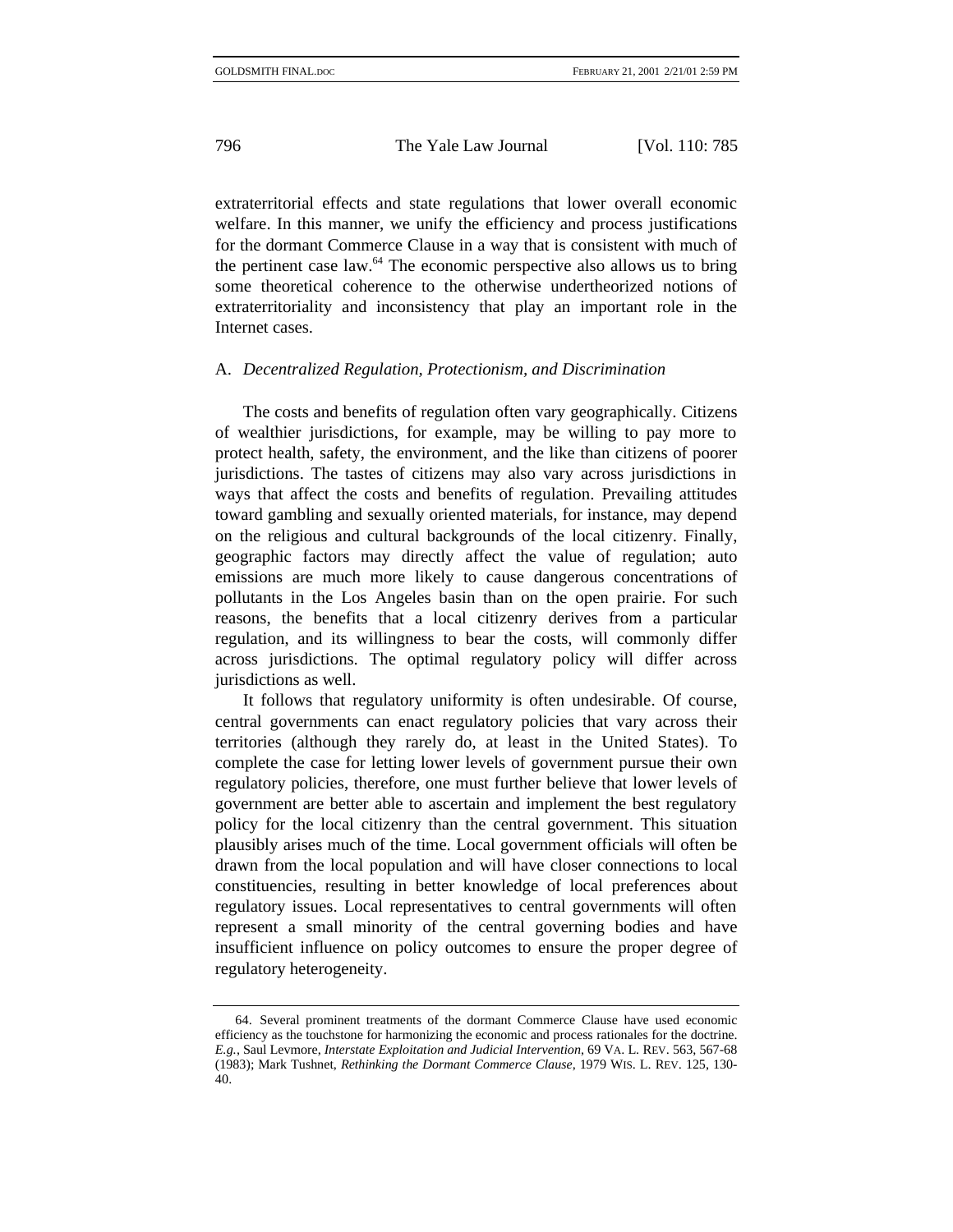This is the essence of the case for decentralized regulation, $65$  and it seems to us to have no less force in the Internet context than elsewhere. There is no reason to suppose, for example, that the perceived harm to minors from access to pornographic material will be the same everywhere regardless of the cultural and religious background of the citizenry, or that e-mail users everywhere will react to common forms of spam (for example, sexually oriented advertisements) in the same manner.

But decentralized regulation is not without its problems. One problem is that the political process in any jurisdiction may fail to pursue policies that are in the best interests of its citizens as a whole. Individuals and other entities with large stakes in a policy outcome will organize to influence it; those with smaller stakes often will not bother. Policies that are on balance undesirable may thus be enacted if the costs are diffused widely enough that resistance is ineffective.<sup>66</sup>

A common example is trade protectionism. Economic theory holds that when a jurisdiction undertakes to insulate its producers from competition through restrictions on the importation of goods and services, overall economic welfare declines as the losses to in-state consumers and out-ofstate producers exceed the gains to the protected in-state producers.<sup>67</sup> Protectionist policies nevertheless may be politically attractive in many cases because the beneficiaries are often well-organized groups of in-state firms. As mentioned above, the central purpose of the dormant Commerce Clause is to prevent such protectionism, and the primary judicial tool for effectuating this purpose is a prohibition on state regulations that discriminate against out-of-state actors.<sup>68</sup> The bulk of the Supreme Court's

<sup>65.</sup> For a general theoretical treatment, see, for example, WALLACE E. OATES, FISCAL FEDERALISM 11-13, 54-63 (1972). For application in the American federal context, see, for example, Michael W. McConnell, *Federalism: Evaluating the Founders' Design*, 54 U. CHI. L. REV. 1484, 1504 (1987). For application in the international context, see, for example, Alan O. Sykes, *The (Limited) Role of Regulatory Harmonization in International Goods and Services Markets*, 2 J. INT'L ECON. L. 49 (1999).

<sup>66</sup>*. See generally* JAMES M. BUCHANAN & GORDON TULLOCK, THE CALCULUS OF CONSENT (1962) (discussing the role of interest groups in legislation in various voting systems); MANCUR OLSON, THE LOGIC OF COLLECTIVE ACTION (1965) (discussing the formation and effectiveness of pressure groups).

<sup>67.</sup> Such restrictions reduce competition and raise prices. A welfare loss occurs because goods or services are purchased from higher-cost domestic suppliers rather than lower-cost foreign suppliers, and because higher prices cause some consumers to exit the market even though they could benefit from transacting at the lower price that protectionism forecloses. FRIEDMAN, *supra* note 61, at 537-42; PETER H. LINDERT, INTERNATIONAL ECONOMICS 123-26 (9th ed. 1991). Some caveats exist, but none are essential to what follows and they need not detain us.

<sup>68</sup>*. Supra* text accompanying notes 14-16, 62. To see why discrimination against outsiders serves as a marker for protectionism, consider an environmental law that requires pollutioncontrol devices on foreign-manufactured automobiles but not on locally manufactured automobiles. It is difficult to imagine a justification for such a nonneutral policy other than a desire on the part of local regulators to confer a cost advantage on local manufacturers and thus to protect them to a degree from the consequences of foreign competition (or, equivalently, a desire to shift the costs of regulation to foreign firms). A welfare loss arises because discriminatory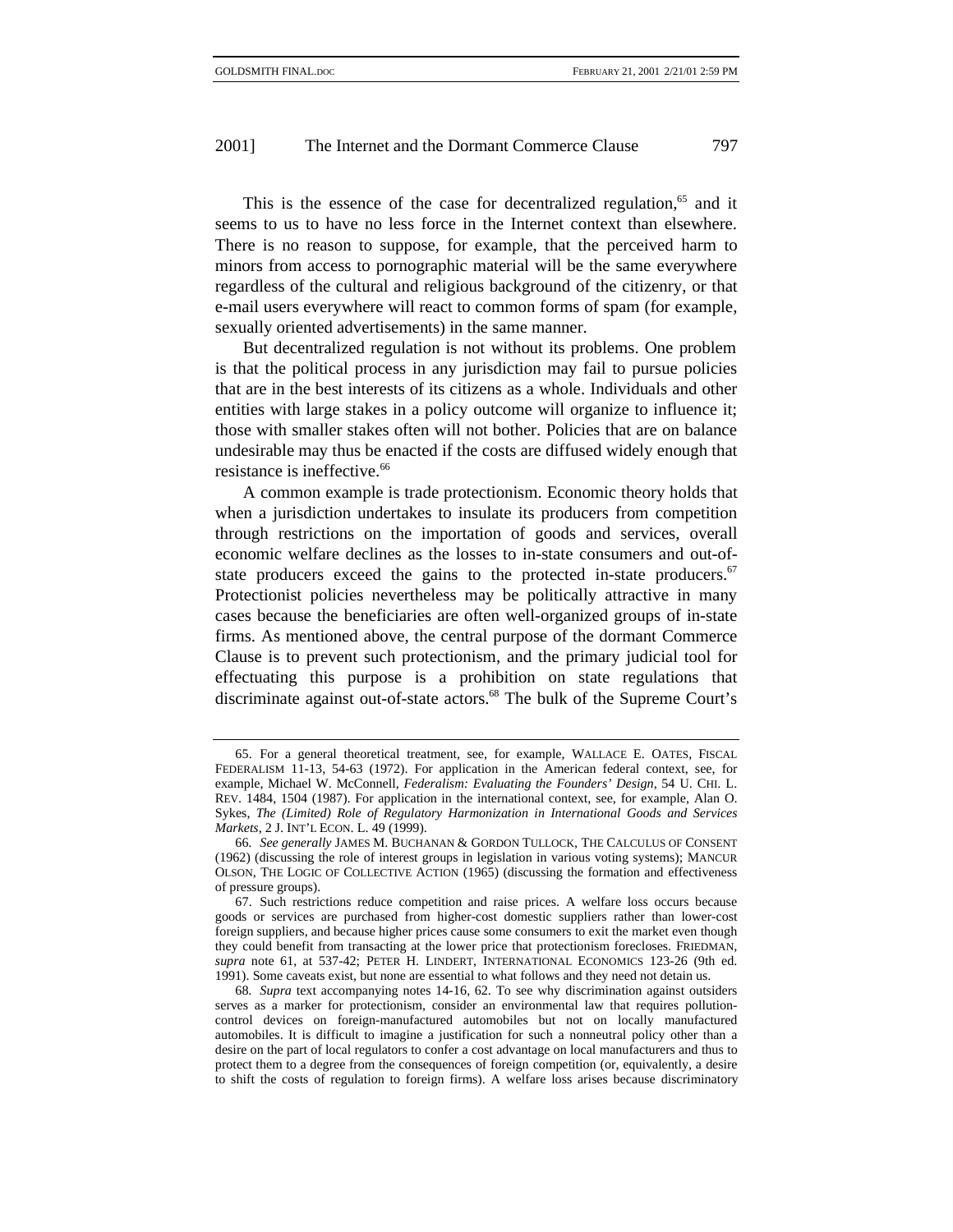dormant Commerce Clause cases—especially in recent years—has indeed concerned discriminatory state legislation that suggests underlying protectionism.<sup>69</sup>

The protectionist concern, however, is *not* generally implicated by the Internet pornography and spam cases. The porn and spam regulations apply equally to in-state and out-of-state content providers, and there is no independent reason to believe that they are a pretense for protectionism. Instead, the Internet cases implicate a different efficiency problem with decentralized regulation, a problem that has not been well-theorized in either the dormant Commerce Clause cases or the literature. This is the problem presented by state regulation of cross-border externalities.

#### B. *Some Economics of Externalities and Corrective Measures*

Suppose that an agricultural operation in one state draws water from a stream that flows into another state. The first state may have little incentive to regulate water consumption by its agricultural operation, even if the result would be that little water is left for downstream users in the other state and that the total value of the states' combined agricultural production could be increased if the upstream user were to engage in efforts to conserve water. The potential regulatory failure here arises because of a nonpecuniary externality that affects citizens outside of the regulating state. Because of collective action problems and other transaction cost issues, market solutions to nonpecuniary externalities often will not emerge; the individuals harmed by externalities are often unable to act collectively to purchase relief.<sup>70</sup> The result, absent appropriate government action, is an economically excessive scale of the activity producing the external harm and an excessive level of the harm itself.

Figure 1 illustrates this problem without reference to jurisdictional borders. The horizontal axis represents the quantity produced of some good or service. The vertical axis is dollars. The downward-sloping function *D* represents the demand for the good or service by consumers at any given price. The upward sloping-function *S* represents the supply of the good or service from the (assumed competitive) industry at any price. That supply is determined by (and equal to) the industry's marginal cost of production at

regulation can induce consumers to choose domestic products over imported products even when the imported goods are superior in quality or less costly to produce, other things being equal. Any regulatory benefits could be achieved more cheaply through nondiscriminatory regulations. Dormant Commerce Clause jurisprudence thus embodies a strong presumption against the validity of discriminatory state legislation.

<sup>69.</sup> Donald Regan, Movement of Goods Under the Dormant Commerce Clause and the European Community Treaty 9-12 (2000) (unpublished manuscript, on file with authors).

<sup>70.</sup> R.H. Coase, *The Problem of Social Cost*, 3 J.L. & ECON. 1, 16-17 (1960).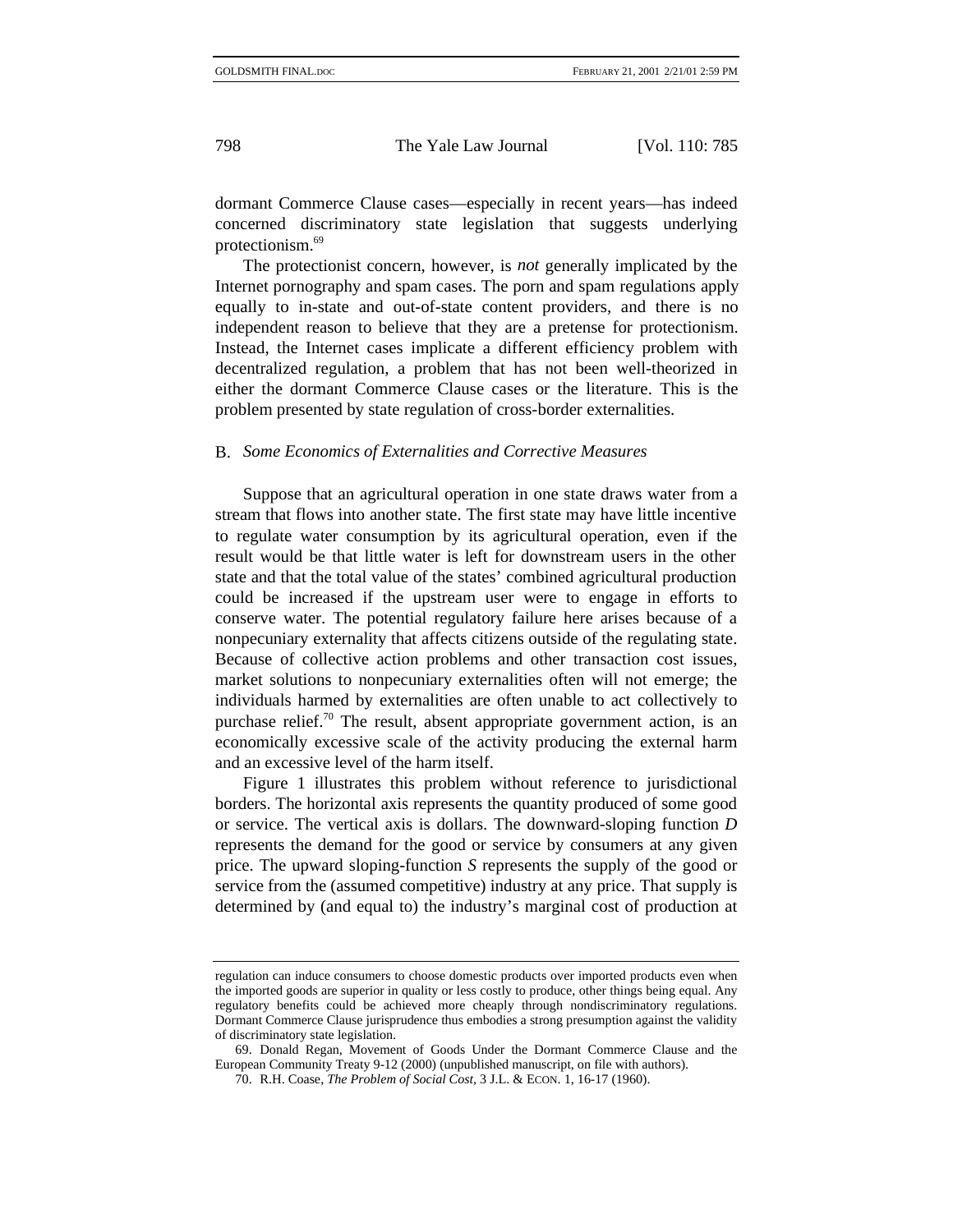each level of output.<sup>71</sup> Assume, however, that each unit of output imposes a harm equal to *t* on individuals who are not party to the transaction between the buyers and sellers. Then the " social marginal cost" of production in this industry is  $S + t$ , which is also depicted in the figure.





We assume that the individuals suffering the harm of *t* per unit of output are unable to organize themselves to " bribe" the producer of the good or service to abate the harm. We also assume initially that nothing is done by the government about the harm. Competitive equilibrium then occurs where supply and consumer demand balance—where *S* and *D* intersect. The resulting price and quantity are denoted  $P^c$  and  $Q^c$ , respectively. This level of output is economically excessive, however, because price is below the social marginal cost of production ( $P^c < S + t$  at  $Q<sup>c</sup>$ ). That is, the value of the last unit of output to the marginal consumer is *Pc*, but the marginal cost of that unit of output to society exceeds that amount (by the value of the external harm *t*). The economically efficient level of output in this industry (assuming for the moment that abatement of the harm through means other than a reduction in output is infeasible) is instead determined by the intersection of the functions  $D$  and  $S + t$  at the quantity  $Q^{\circ}$  <  $Q^{\circ}$  and price  $P^{\circ} > P^{\circ}$ . At this level of output, consumers value all units of output at an amount that equals or exceeds their social marginal cost of production.

<sup>71.</sup> A competitive industry will produce output as long as the price equals or exceeds marginal cost. Thus, the last unit produced at any price will have a marginal cost equal to the price.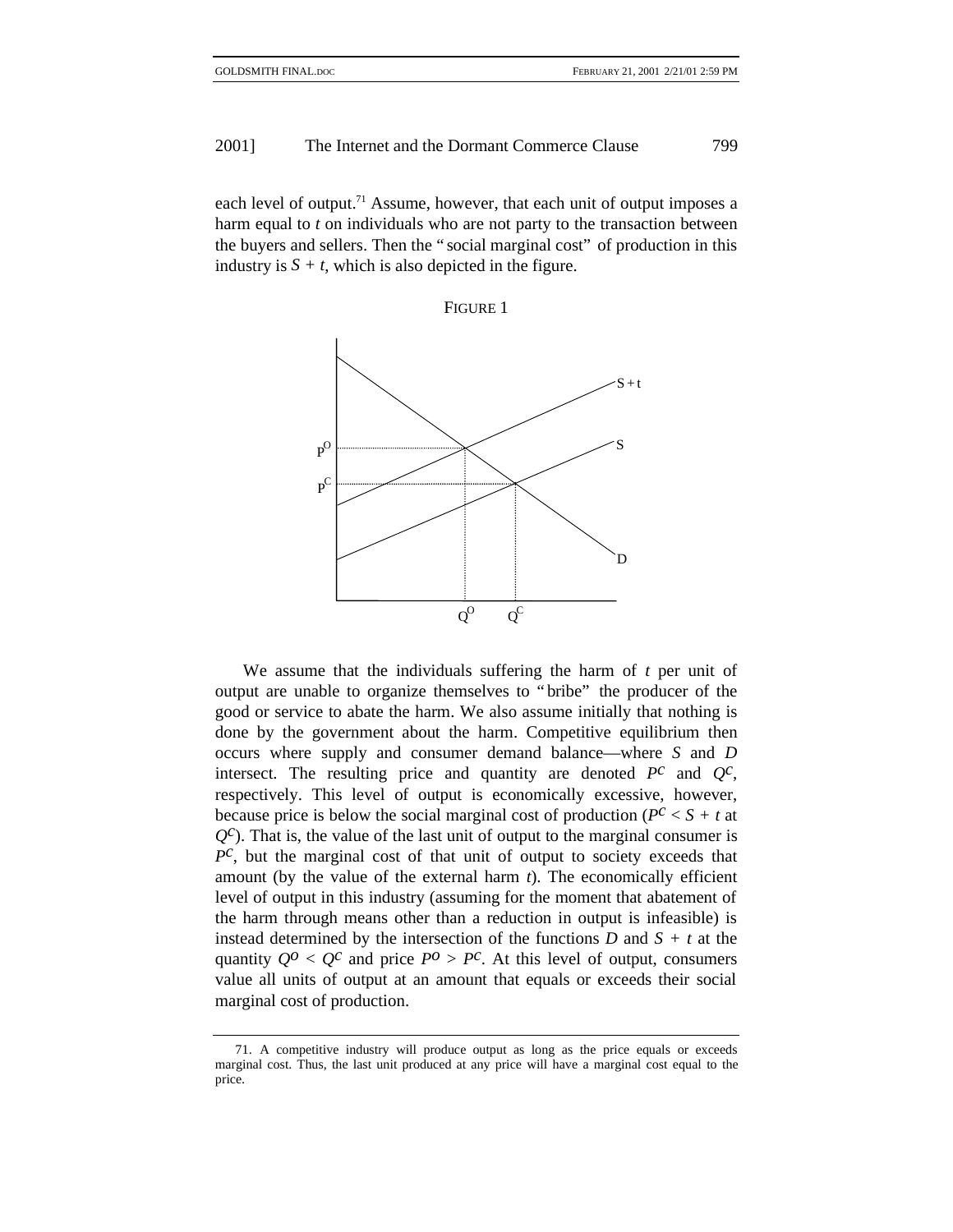This analysis makes out the standard case for government intervention to repair the market failure caused by the externality. If the government knows about the externality and the magnitude of the associated harm, it can impose a corrective tax (often termed a Pigouvian tax)<sup>72</sup> equal to  $t$  on each transaction in the industry. Consumers then face the supply curve  $S + t$ instead of *S*, and the new competitive equilibrium will occur at the efficient point where *D* and *S + t* intersect. Such a Pigouvian tax, set at the proper level, forces the parties to the transactions that create the external harm to internalize the externality. That is, the purchasers of the good or service that causes the external harm now bear not only the marginal cost of producing the good or service to the firm that sells it, but also the marginal cost of the external harm to third parties. They respond by purchasing the good or service only up to the point where their valuation of it would no longer cover the social marginal cost of production. Putting aside the administrative costs of this system, the result of a properly calibrated Pigouvian tax is to induce the market to behave efficiently.<sup>73</sup> In the environmental arena, this proposition supports what is often known as the " polluter pays" principle.<sup>74</sup>

Of course, Pigouvian taxes are not the only possible solution to externality problems. Criminal proceedings, private litigation, and command-and-control regulation can also address external harms, and, if they are administered and calibrated properly, they can mimic the equilibrium that results from an efficient Pigouvian tax.

It is also possible, as Coase emphasizes, that the parties affected by external harms will bargain to a satisfactory solution, even if that means that those who are victimized must pay those who create the harms to abate them.75 Our analysis of regulatory correctives presupposes that Coasean bargaining is not a superior solution. This assumption seems compelling in the Internet setting, as it is exceedingly unlikely that all fifty states will come together through bargaining to address the problems that have been the subject of state regulation in the area. We certainly see nothing of the sort thus far.

Up to this point in the analysis, it is of no moment whether the external harm befalls people in the same jurisdiction as the activity that creates it.

<sup>72</sup>*. See* A.C. PIGOU, THE ECONOMICS OF WELFARE 192-96 (4th ed. 1932).

<sup>73.</sup> If partial or complete abatement of the harm is possible through means other than a reduction in output (pollution-control technology, for example), the analysis is much the same. The proper Pigouvian tax will still equal the value of the external harm from each unit of output, although the tax must adjust in accordance with whatever abatement measures are in place. Producers of the harm will then have a choice between paying the tax and investing in abatement measures that reduce or eliminate the tax. They will choose the most cost-effective option, and the resulting equilibrium with a possibly lower or zero tax due to abatement will also be efficient.

<sup>74</sup>*. See* FRIEDMAN, *supra* note 61, at 520 (discussing effluent fees charged to polluters).

<sup>75.</sup> Coase, *supra* note 70, at 6-8.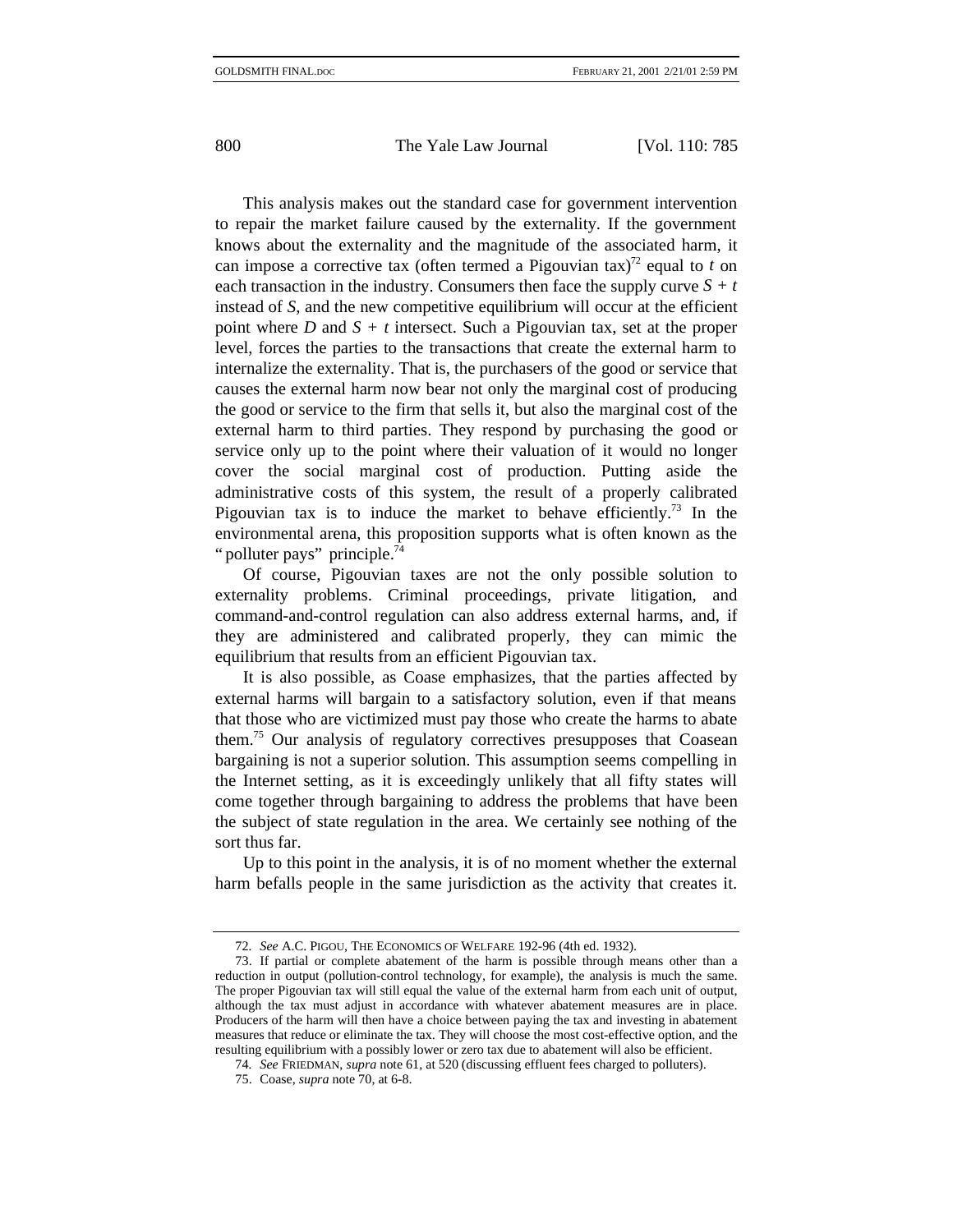Likewise, if the harm does cross jurisdictional boundaries, it matters not in principle which jurisdiction takes the corrective action.

If we add a political economy dimension to the analysis, however, we might predict that the citizenship of the individuals harmed by an externality and of those benefiting from the transactions that generate it may well affect the likely locus of any corrective response. The parties to the transactions that create the externality may derive little or no benefit from the corrective measures, and hence may be unlikely to pressure their governing officials to fix the problem. By contrast, those who are harmed by the externality may well demand political action to ameliorate it. Where the latter group is concentrated in a particular jurisdiction, therefore, we might predict that this jurisdiction will be the most likely candidate to attempt intervention.

If the jurisdiction in which the harm arises takes appropriately measured action, calibrated as above to the magnitude of the harm caused by the externality, it can correct the problem and induce an efficient equilibrium as in Figure 1. Plainly, such corrective action will have consequences outside of the jurisdiction taking action. The price charged to consumers of the good or service associated with the externality will rise (in Figure 1, from *Pc* to *Po*) wherever the consumers are located. The aggregate profits of firms producing the good or service at issue will fall.<sup>76</sup> Notwithstanding the fact that these costs may be borne to a great extent by people outside of the jurisdiction taking corrective action, they are fully consistent with that action producing a gain in economic welfare from an internalization of the externality.

Of course, if the external harm from a transaction falls primarily in one jurisdiction, and the benefits of the transaction fall primarily in others, a simple political economy analysis raises a cautionary flag.<sup>77</sup> Often, as in Figure 1, some level of the external harm is economically desirable because the costs of eliminating it would exceed the benefits. But if the jurisdiction taking action sees only the harm and none of the benefits, it may be motivated to take excessive corrective action. If the harm from a unit of output is *t*, as in Figure 1, but a jurisdiction imposes in some fashion a tax or penalty greater than *t* per unit of output, price will be forced above its efficient level (*Po*) and output will be reduced below its efficient level  $(Q<sup>o</sup>)$ . If the tax is large enough, overall economic welfare can decline.

<sup>76.</sup> This effect can be seen in Figure 1 as a decline in the producer surplus earned by sellers. In the initial competitive equilibrium, producer surplus is depicted as the area below the dashed line at  $P^C$ , above the function *S*, and to the left of the function *D*. After the corrective tax is imposed, producer surplus falls to the area below the dashed line at  $P^O$ , above  $S + t$ , and to the left of *D*.

<sup>77</sup>*. See* Fischel, *supra* note 28, at 75; Levmore, *supra* note 64, at 570-75.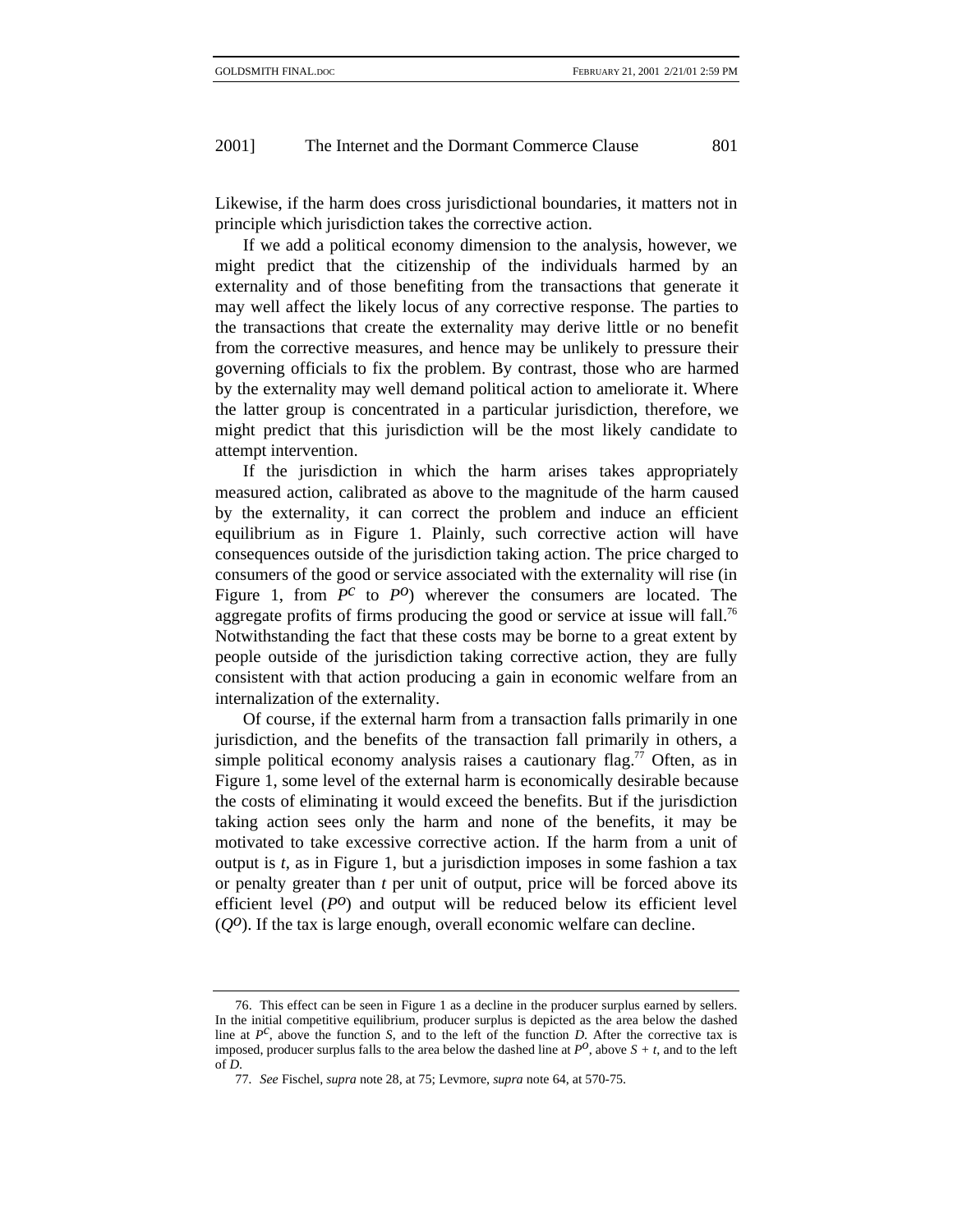Thus, where harms cross jurisdictional boundaries, there may at times be a need for some mechanism to ensure that corrective measures are properly calibrated. Mechanisms may also be necessary to ensure that properly calibrated correctives imposed by one jurisdiction are effective in another. The mere fact that measures undertaken by one jurisdiction have effects on citizens elsewhere, however, is by itself no objection to them. As Figure 1 suggests, one state's regulation of cross-border externalities will typically cause prices to rise and output to fall for the out-of-state industries that generate the externalities. From an economic standpoint, the issue is not whether correction of cross-border externalities will produce these outof-state effects, but rather whether the magnitude of these effects is appropriate.

## C. *Balancing, Extraterritoriality, and Inconsistent Regulations*

The Internet cases involve one state regulating cross-border harms caused by Internet communications that originate in another state. Courts applying the dormant Commerce Clause address these regulations under the rubrics of balancing analysis, extraterritoriality, and inconsistent regulations. Below we offer observations from the economic perspective on the proper interpretation of these three strands of doctrine. Our analysis is limited to cases in which states police externalities, and may not afford a complete perspective on the dormant Commerce Clause in other factual contexts.78

#### 1. *Balancing Analysis*

As we illustrated in the preceding Section, appropriate correctives for nonpecuniary externalities yield net welfare gains to society as a whole. When a proper corrective tax is imposed, the losses to the consumers (from higher prices) and the producers (from lower profits) are exceeded by the gains to the regulating state (in tax revenue) plus the gains to those harmed by the externality (from a reduced level of harm). This remains true when the producers of the good or service in question are outside of the regulating jurisdiction—along with many, if not all, of the consumers—and those hurt by the external harm are primarily inside the regulating jurisdiction.

To recast this point in the language of balancing, we can say that the benefits to the regulating jurisdiction and its citizens exceed the losses to those outside the jurisdiction; that is, the regulatory benefits exceed the

<sup>78.</sup> *E.g*., Quill Corp. v. North Dakota, 504 U.S. 298 (1992) (holding that the dormant Commerce Clause prohibits states from imposing a use tax on mail-order firms).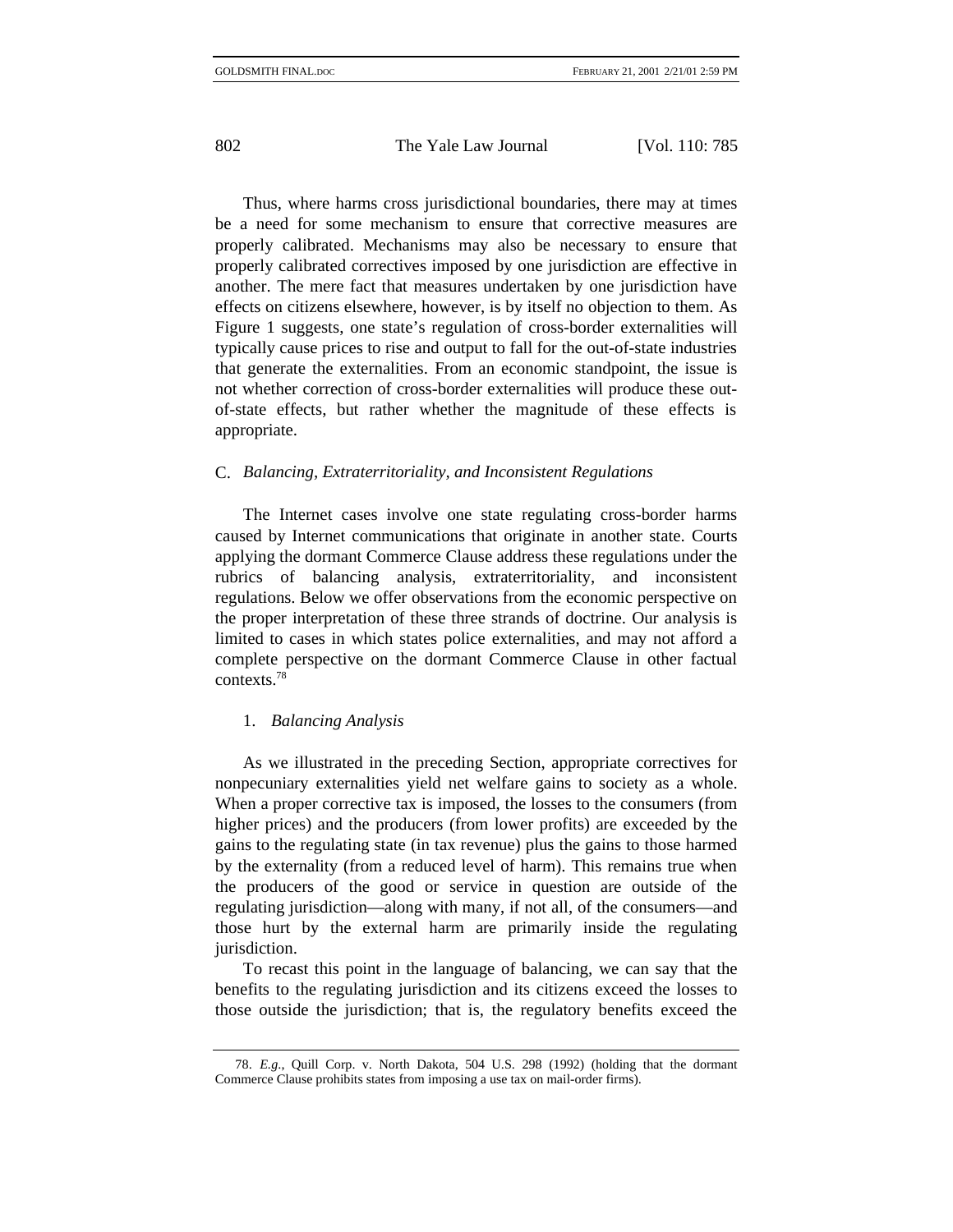burden on commerce. Whenever regulatory policy corrects for external harms in a precisely optimal fashion, economic welfare will rise; the gains to those who benefit then exceed the losses to those who suffer. If all state regulation of external harms embodied the ideal corrective response, therefore, there would be no role for balancing analysis because the outcome of such analysis would always favor the regulation in question. But for various reasons, including limited information and defects in the political process, states may not impose the ideal corrective for external harm. When states correct for external harms in an imperfect fashion, the question arises whether they have perhaps made things worse. This question is what balancing analysis seeks to address.

To continue with our illustration, imagine that the regulating state imposes some Pigouvian tax on output in response to the external harm, but that for some reason it does not equal *t*. It is not difficult to show that any tax less than or equal to *t* will nevertheless improve overall economic welfare (administrative costs again to the side) by inducing a reduction in output toward the social optimum. If the tax exceeds *t*, however, it is straightforward to show that output will fall below the social optimum. And if the tax exceeds *t* by an amount that is large enough, the possibility arises that economic welfare will decline relative to the situation with no corrective for the external harm at all.

The function of balancing analysis in the scrutiny of state regulation is, in a rough way, to check whether state regulation makes things better or worse in this fashion. This conclusion says nothing, of course, about the relative competence of various institutions to perform the balancing analysis. We return to the problem of comparative institutional competence below.

## 2. *Extraterritorial Regulation*

We now offer an economic interpretation of the dormant Commerce Clause decisions that evince concern for extraterritorial regulation. As we have shown, a proper corrective measure put in place by one jurisdiction for a harm that originates elsewhere will generally have some impact outside the regulating jurisdiction. The fact that a state regulation of cross-border harms has an impact on out-of-state actors cannot by itself be the touchstone for illegality under the extraterritorial-regulation strand of analysis. State regulations are routinely upheld despite what is obviously a significant impact on outside actors.

We have already offered examples for this point, $79$  but consider one more that is similar to a problem presented by Internet communications. A

<sup>79</sup>*. Supra* p. 795.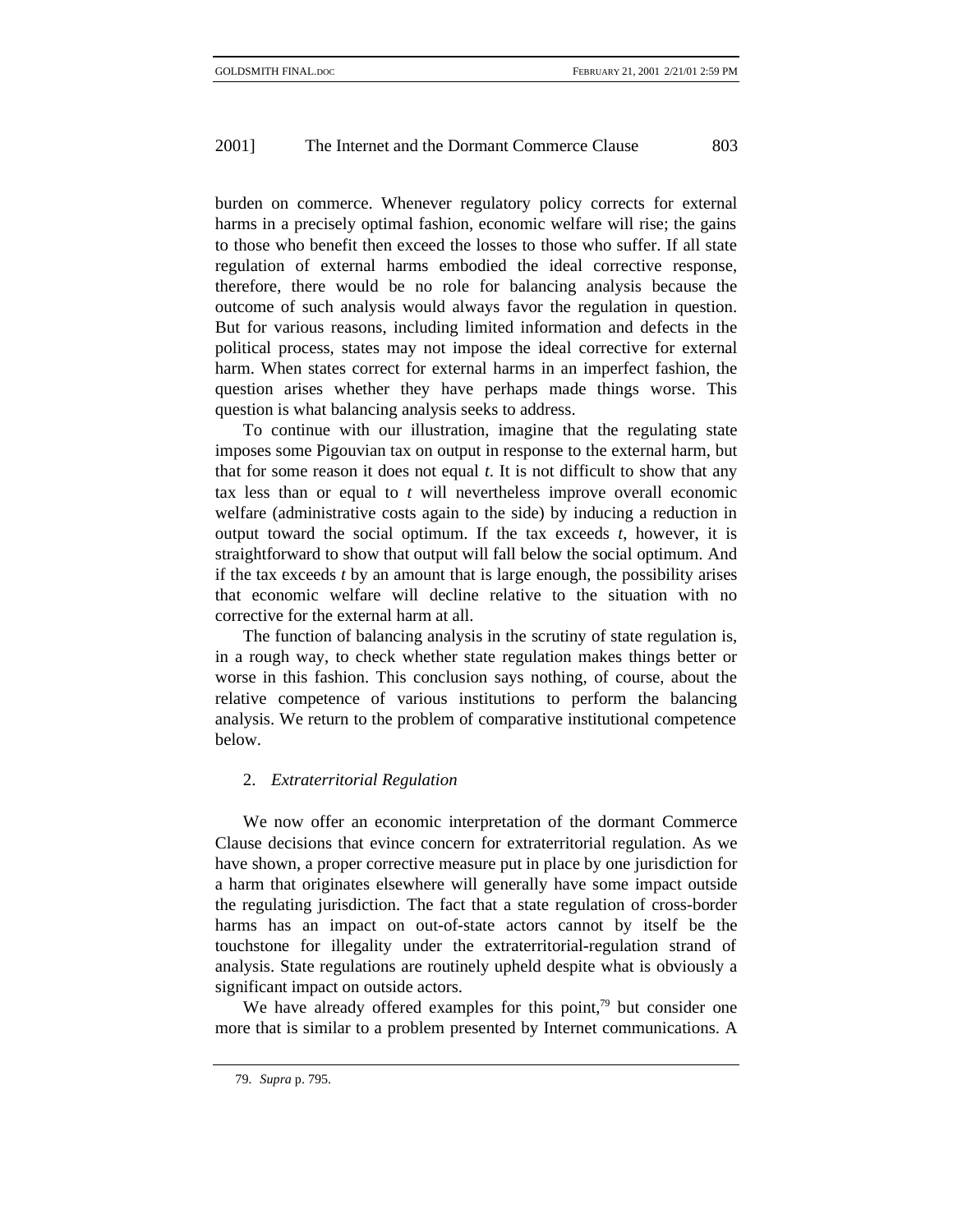firm that sells real-space pornography incurs costs in identifying restrictive " community standards" (which differ not just at the state level, but also at the local level) and in tailoring the content to that community (which might entail barring the content from the community altogether). $80$  As the Supreme Court has said with respect to a " dial-a-porn" firm:

[The content provider] is free to tailor its messages, on a selective basis, if it so chooses, to the communities it chooses to serve. While [it] may be forced to incur some costs in developing and implementing a system for screening the locale of incoming calls, there is no constitutional impediment to enacting a law which may impose such costs on a medium electing to provide these messages. Whether [the content provider] chooses to hire operators to determine the source of the calls or engages with the telephone company to arrange for the screening and blocking of out-of-area calls or finds another means for providing messages compatible with community standards is a decision for the message provider to make. . . . If [the firm's] audience is comprised of different communities with different local standards, [it] ultimately bears the burden of complying with the prohibition on obscene messages.<sup>81</sup>

The Court made this comment in a case involving a First Amendment challenge to a federal statute. But the point is relevant to the dormant Commerce Clause as well. Real-space pornography providers typically incur costs in keeping abreast of regulatory developments in different communities and in taking steps to comply with the regulations. And yet no decision suggests that local obscenity laws in real space violate the dormant Commerce Clause. Multistate firms often face precisely this kind of cost with respect to varying state tax laws, libel laws, securities requirements, charitable registration requirements, franchise laws, tort laws, and much more.

For these reasons, extraterritoriality analysis under the dormant Commerce Clause must be more fine-grained. It must, that is, distinguish between permissible and impermissible out-of-state costs that result from the regulation of cross-border externalities. Consistent with our economic analysis, we submit that the appropriate statement of the extraterritoriality concern is that states may not impose burdens on out-of-state actors that outweigh the in-state benefits in the sense that we described above. This

<sup>80.</sup> Under the First Amendment, the constitutionality of a prohibition on obscenity turns on " community standards" that differ across (small) jurisdictions. Miller v. California, 413 U.S. 15, 24-25 (1973).

<sup>81.</sup> Sable Communications, Inc. v. FCC, 492 U.S. 115, 125-26 (1989); *see also* Hamling v. United States, 418 U.S. 87, 106 (1974) (" The fact that distributors . . . may be subjected to varying community standards in the various federal judicial districts . . . does not render a federal statute unconstitutional . . . ." ).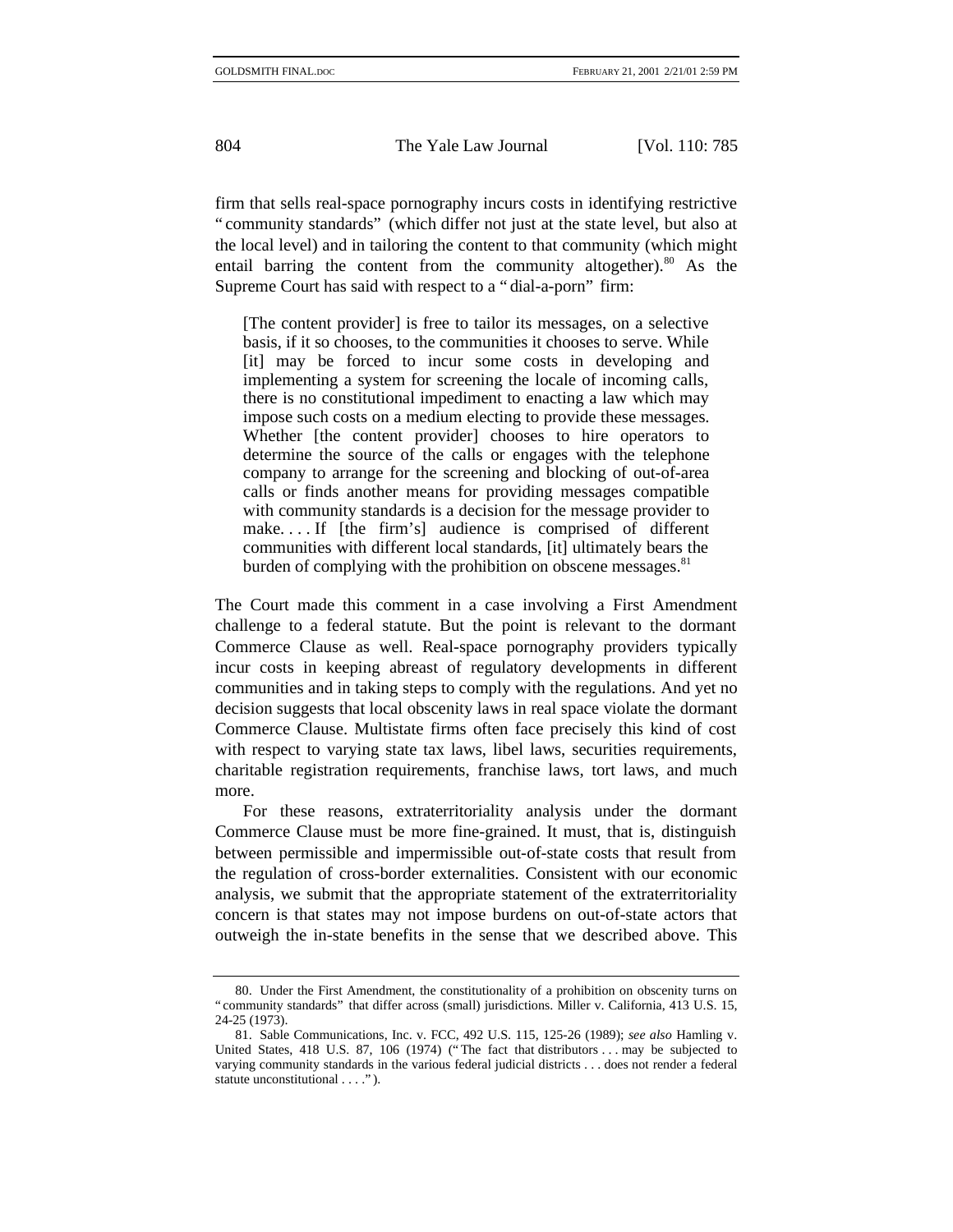understanding of the extraterritoriality concern fits with the Court's modern extraterritoriality decisions.

Consider *Edgar v. MITE Corp*.<sup>82</sup> the fount of the modern extraterritoriality decisions. *MITE* involved an Illinois antitakeover law that placed significant prior restraints on tender offers for companies that either had 10% of their shareholders in Illinois, or for which two of the following conditions were met: The corporation's headquarters were in Illinois, it was incorporated in Illinois, or 10% of its capital and paid-in surplus were in Illinois.83 The plurality's extraterritoriality analysis emphasized that the Illinois regulation did far more than necessary to protect Illinois interests. It noted that the Illinois law prohibited transactions " not only with [target company] stockholders living in Illinois, but also with those living in other States and having no connection with Illinois." 84 The plurality further noted that the act could even " regulate a tender offer which would not affect a single Illinois shareholder."<sup>85</sup> Immediately after describing these implications of the act, the plurality concluded that it was " therefore apparent that the Illinois statute  $\dots$  has a sweeping extraterritorial effect."<sup>86</sup> *MITE* can thus be interpreted as saying that an Illinois law with such a significant out-of-state burden on communications between noncitizens was not justified by the meager benefits achieved in Illinois.

Other extraterritoriality decisions can also be viewed in this manner. Recall *Healy*, the Connecticut case involving beer price affirmation.<sup>87</sup> The Court clearly believed that Connecticut's limitations on the price of beer sold elsewhere were an excessive response to its regulatory concern of preventing price gouging within the state. The Court expressed a similar concern in *BMW of North America, Inc. v. Gore*, in which it invoked *MITE* and *Healy* in the course of striking down, on due process grounds, an Alabama award of punitive damages that was designed to change defendant BMW's lawful conduct in other states.<sup>88</sup> As the Court explained, "Alabama may insist that BMW adhere to a particular disclosure policy in that State," but it " does not have the power . . . to punish BMW for conduct that was lawful where it occurred and that had no impact on Alabama or its residents."<sup>89</sup>

<sup>82. 457</sup> U.S. 624 (1982).

<sup>83</sup>*. Id.* at 626-27.

<sup>84</sup>*. Id*. at 642 (plurality opinion).

<sup>85</sup>*. Id*.

<sup>86</sup>*. Id.*

<sup>87</sup>*.* Healy v. Beer Inst., 491 U.S. 324 (1989); *see supra* notes 18-20 and accompanying text.

<sup>88.</sup> BMW of N. Am., Inc. v. Gore, 517 U.S. 559 (1996).

<sup>89</sup>*. Id*. at 572-73.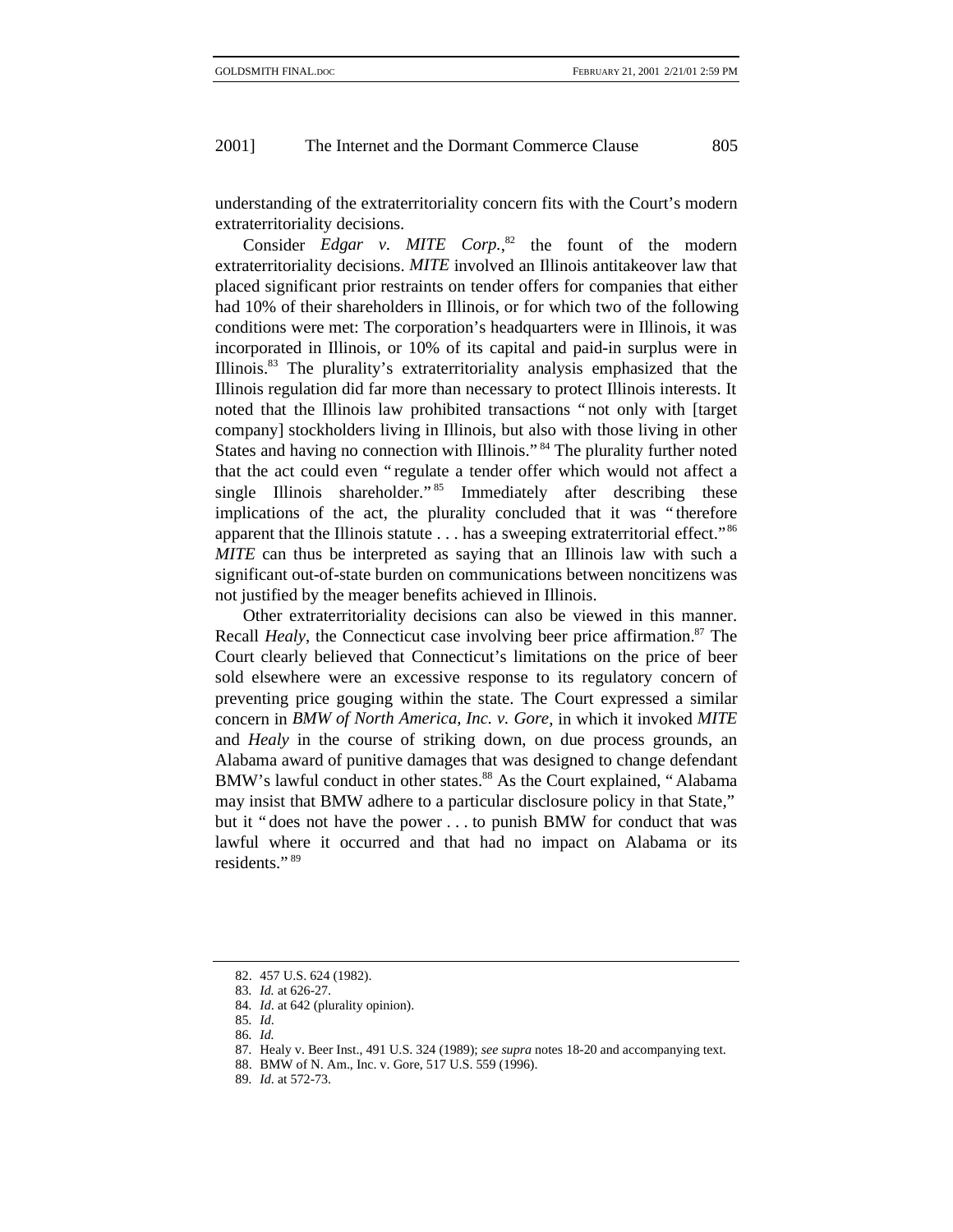Our balancing-test gloss on the extraterritoriality decisions does not accord with some of the Court's overbroad extraterritoriality dicta.<sup>90</sup> But it is consistent with the case outcomes and with the general concerns evinced in the extraterritoriality decisions. The principle thus makes room for states to apply properly calibrated correctives for cross-border harms, even if they produce out-of-state effects. In this sense it serves the dormant Commerce Clause's purpose of achieving efficiency in interstate relations. The principle also reconciles the extraterritoriality prong of the dormant Commerce Clause with the scores of choice-of-law decisions that have cross-border effects, as well as with constitutional limitations on choice of law.<sup>91</sup> Finally, our gloss on extraterritoriality simplifies dormant Commerce Clause jurisprudence, for it effectively folds the extraterritoriality concern into a balancing analysis framework that asks whether a state's regulatory response to a cross-border harm is " clearly excessive" in relation to its benefits.<sup>92</sup> This means, of course, that the proportionality principle suffers from the same institutional concerns as balancing analysis, a point to which we return below.

#### 3. *Inconsistent Regulations*

We now turn to the inconsistent-regulations prong of dormant Commerce Clause analysis. The inconsistent-regulations cases do not concern inconsistencies in the sense that acts required in one state are prohibited in another. Rather, they concern *different* regulations across states that heighten compliance costs for multijurisdictional firms. There is nothing unusual about nonuniform regulations in our federal system. States are allowed to make their own regulatory judgments about scores of issues. The mere fact that states may promulgate different substantive regulations of the same activity cannot possibly be the touchstone for illegality under the dormant Commerce Clause.

A more plausible interpretation of the inconsistent-regulations concern is that nonuniform state regulations might impose compliance costs that are

<sup>90</sup>*. E.g.*, *Healy*, 491 U.S. at 336 (" [A] statute that directly controls commerce occurring wholly outside the boundaries of a State exceeds the inherent limits of the enacting State's authority and is invalid regardless of whether the statute's extraterritorial reach was intended by the legislature." ); *MITE*, 457 U.S. at 642-43 (plurality opinion) (holding that the dormant Commerce Clause " precludes the application of a state statute to commerce that takes place wholly outside of the State's borders, whether or not the commerce has effect within the state" ). Moreover, it is clear that in some cases, the Court acts as if the extraterritoriality and balancing analyses are distinct. *See, e.g*., *MITE*, 457 U.S. at 641-46 .

<sup>91</sup>*. E.g.*, Allstate Ins. Co. v. Hague, 449 U.S. 302 (1981) (applying Minnesota law to an accident in Wisconsin consistent with the Full Faith and Credit and Due Process Clauses ); Alaska Packers Ass'n v. Indus. Accident Comm'n, 294 U.S. 532 (1935) (applying a California workman's compensation law to an employee injured in Alaska consistent with the Full Faith and Credit Clause).

<sup>92.</sup> Pike v. Bruce Church, Inc., 397 U.S. 137, 142 (1970).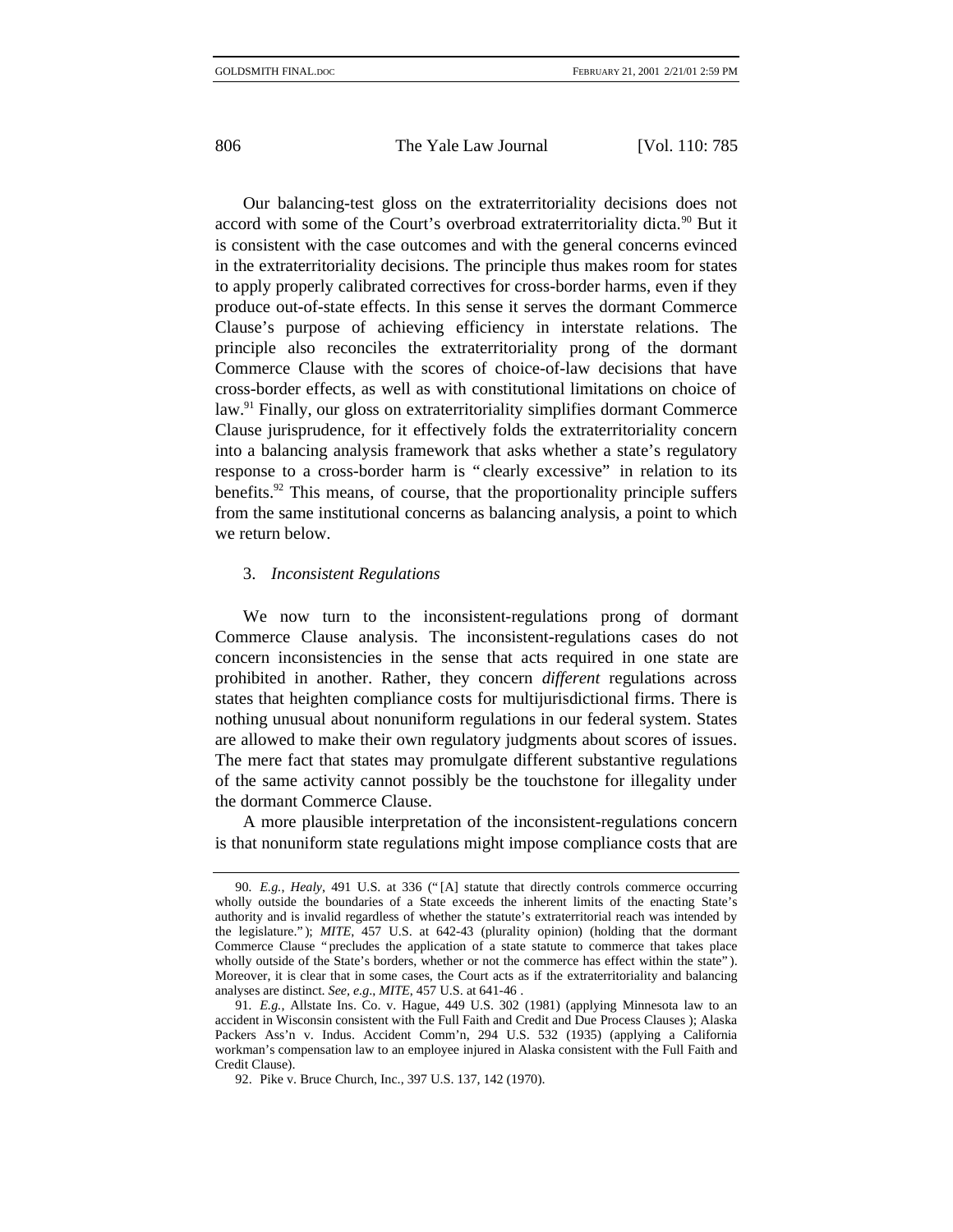so severe that they counsel against permitting the states to regulate a particular subject matter. At the limit, actors may become subject to different regulations to such an extent that compliance becomes effectively impossible if they are to engage in interstate commerce. Similarly, firms may become subject to regulatory requirements in one jurisdiction that accomplish no more than different regulatory requirements imposed by another jurisdiction, with the result that regulatory compliance costs increase significantly for no good reason. The same regulatory benefits could be obtained at lower cost if the states simply adopted the same policies or restated their policies in terms that allowed regulated entities to comply by choosing among the various equally effective compliance options. Even in less extreme cases, the proliferation of different state regulations may impose compliance costs that outweigh any plausible regulatory benefits. Viewed this way, the inconsistent-regulations cases, too, are a variant of balancing analysis. $93$ 

This principle is also consistent with the decided cases. Begin with the transportation cases. The Court has been aggressive in invalidating state transportation safety regulations concerning rail and truck length, mudguards, and the like.<sup>94</sup> These decisions sometimes refer to the evil of inconsistent regulations<sup>95</sup> and sometimes make conclusory references to the need for uniformity.<sup>96</sup> But it is clear that the cases turn on the judicial judgment that the regulatory benefits of the transportation regulation were illusory while the costs of complying with the local regulation were severe. The same is true of the inconsistent-regulations analysis in the state takeover cases. *MITE* made no mention of the inconsistent-regulations concern. But its successor case, *CTS*, 97 distinguished *MITE* in the course of rejecting an inconsistent-regulations claim. One basis for the distinction was that Indiana's statute was more narrowly tailored than Illinois's, applying only to corporations incorporated in Indiana. Finally, the priceaffirmation cases tie the concern with inconsistent regulations to the concern for extraterritoriality<sup>98</sup>—a concern that, as we explained above, is at bottom about the proportionality of regulatory response.

<sup>93</sup>*. Cf*. Fischel, *supra* note 28, at 90 (suggesting a balancing-test interpretation of *CTS Corp. v. Dynamics Corp. of Am.*, 481 U.S. 69 (1987)).

<sup>94</sup>*. E.g*., Kassel v. Consol. Freightways Corp., 450 U.S. 662 (1981) (invalidating an Iowa restriction on truck length); Raymond Motor Transp., Inc. v. Rice, 434 U.S. 429 (1978) (invalidating a Wisconsin regulation barring 65-foot double trucks); Bibb v. Navajo Freight Lines, Inc., 359 U.S. 520 (1959) (invalidating an Illinois mudguard regulation); S. Pac. Co. v. Arizona, 325 U.S. 761 (1945) (invalidating an Arizona regulation limiting train lengths); *see also* Regan, *supra* note 62, at 1092 (noting that transportation cases are balancing cases).

<sup>95</sup>*. E.g.*, *Bibb*, 359 U.S. at 526-27.

<sup>96</sup>*. E.g.*, *S. Pac. Co.*, 325 U.S. at 770-71, 774.

<sup>97. 481</sup> U.S. 69.

<sup>98.</sup> Healy v. Beer Inst., 491 U.S. 324, 337 (1989); Brown-Forman Distillers Corp. v. N.Y. State Liquor Auth., 476 U.S. 573, 583-84 (1986).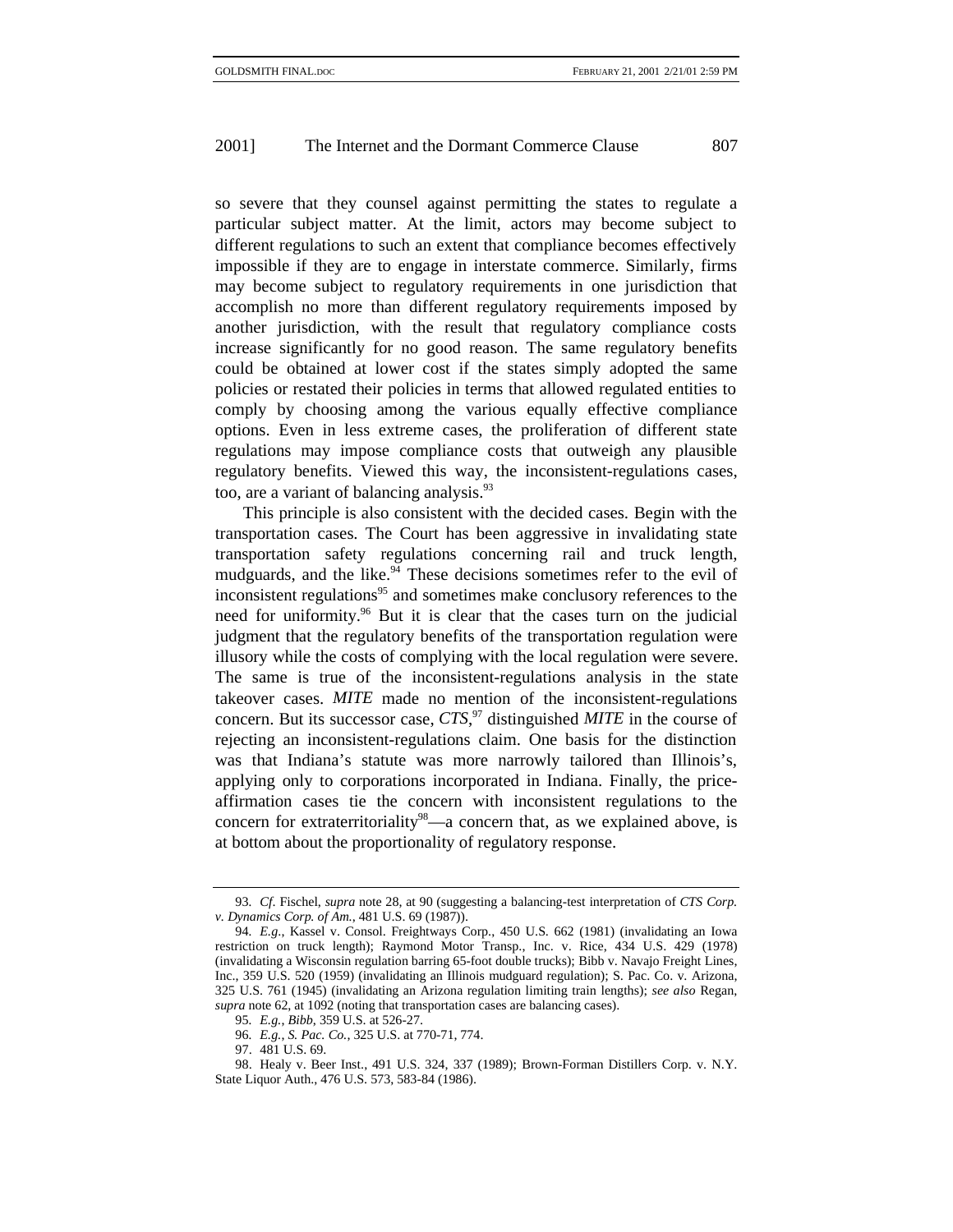In sum, inconsistent-regulations cases, like extraterritoriality cases, should be viewed as just another variant of balancing analysis. One of the risks of allowing the states to regulate is the possibility that different regulatory judgments may create costs of compliance with the various state regimes that are clearly out of proportion to the benefits of permitting decentralized regulation. When this problem arises, state regulations can be struck down, leaving national regulation as an alternative, and often leaving open the possibility that less restrictive alternatives at the state level may survive scrutiny.

# III. INTERNET EXTERNALITIES, STATE REGULATION, AND THE DORMANT COMMERCE CLAUSE

We now turn to the problem of Internet externalities. Should the " polluter pays" principle apply to the harm to minors from the availability of pornography and the harm to e-mail users from unwanted bulk e-mail? If so, are state regulations of these activities a reasonable way to induce the producers of Internet externalities to internalize them? Or are they excessive in one of the dimensions described above?

The answers to these questions turn on empirical matters that we cannot fully resolve, and so we do not offer definitive answers. Our aim here is to rectify the analytical confusion that prevails in the judicial decisions and commentary, and to suggest that the case against state regulation in this area is not nearly as clear or simple as the courts would seem to have it. We begin by explaining why judicial assumptions about the architecture of the Internet are flawed and why transjurisdictional control of Internet content is increasingly feasible. Against this background, we consider the balancing, extraterritoriality, and inconsistency prongs of dormant Commerce Clause analysis.

#### A. *Identification and Filtering*

The Internet dormant Commerce Clause decisions assume that content providers cannot know where or to whom content goes and cannot control the distribution of content by geography or age. These assumptions are important. For if Internet content providers could cheaply and easily identify receivers in restrictive jurisdictions, they could tailor their communications to comply with each state's law, just as multistate firms tailor their products to comply with differing state libel, consumer protection, franchise, or pornography laws. We consider the validity of these assumptions with respect to the two most important Internet services: the World Wide Web (which is at issue in the porn cases) and e-mail (which is at issue in the spam cases).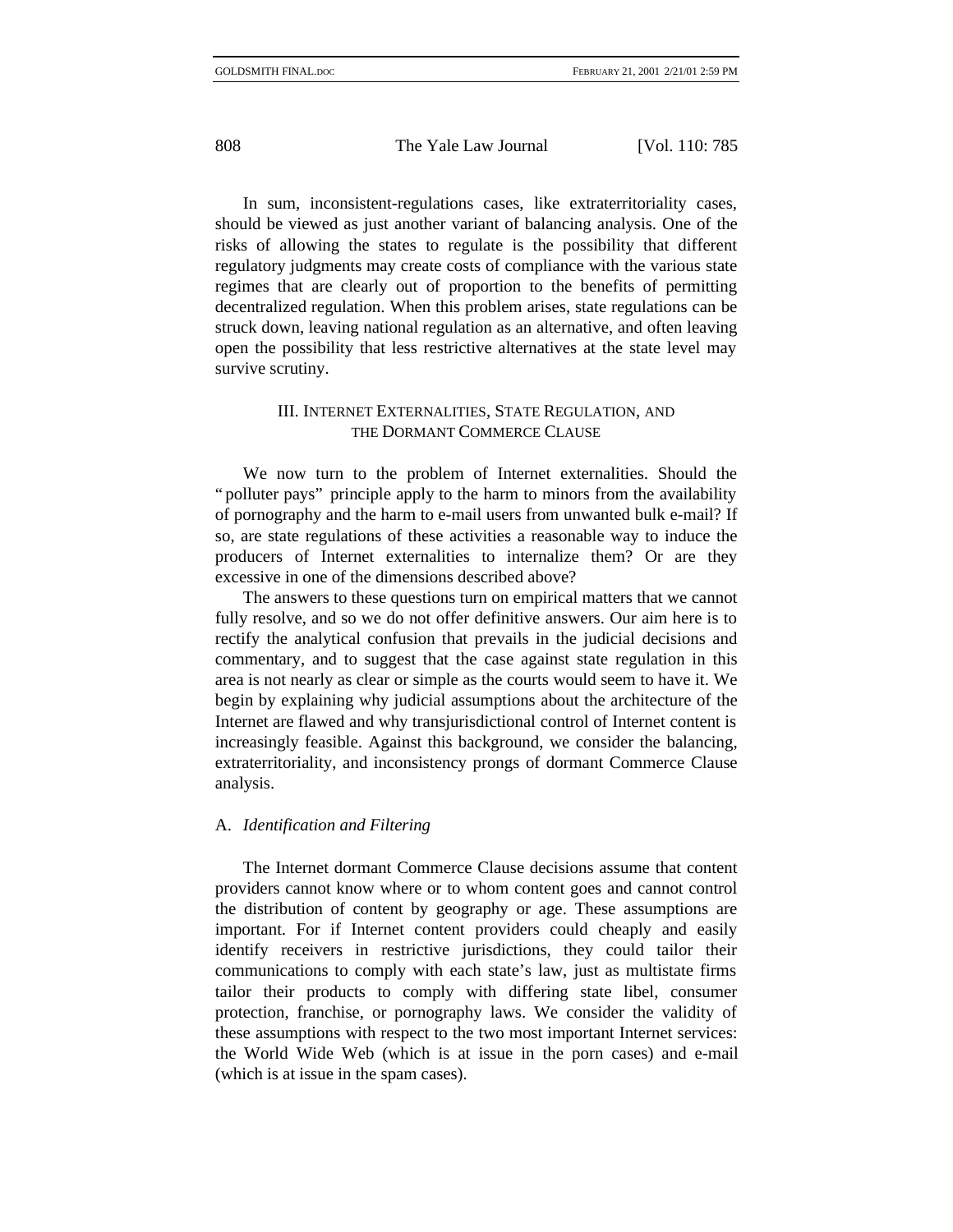## 1. *World Wide Web*

It is a mistake to claim that Web content providers cannot control content flows on the World Wide Web. They frequently do this by conditioning access to content on the presentation of payment information.99 They can also condition access on the presentation of geographical or age identification. The process of conditioned access can, of course, be costly. If a content receiver must establish geographical identification by sending the content provider a facsimile, or establish age identification by mailing to the content provider a copy of a driver's license, the process of content distribution slows significantly. We discuss the extent of these costs in a moment. The point for now is that the pertinent issue is not the *impossibility* of geographical and age identification and filtering, but rather the *cost* and *effectiveness* of these services.

*Age Identification*. There are several ways that content providers can verify the age of a content receiver and thus, through conditioned access, block underage receivers' access to content. The most successful method is to condition access on the presentation of an adult personal identification number  $(PIN).<sup>100</sup>$  In a matter of minutes and for no charge, website operators can obtain the software needed to operate this system from one of twenty-five or so adult identification firms.<sup>101</sup> Website operators can earn commissions of up to sixty percent of fees generated by the adult identification services.<sup>102</sup> The adult identification firms, in turn, charge approximately seventeen dollars for receivers to obtain an adult PIN (although firms are now beginning to offer the adult PINs for free).<sup>103</sup> As of February 1999, one adult identification firm, Adult Check, had issued approximately three million valid PINs, and these PINs were accepted by approximately 46,000 websites.<sup>104</sup>

Age identification technology is an effective way to condition content on satisfaction of age criteria, and it can even generate revenues for the content provider. But the technology has costs as well, both to the content provider and to the receiver. The webpage operator must organize

<sup>99.</sup> This is true, for example, of Web gambling operators, such as Planet Luck, http://www.planetluck.com (last visited Nov. 22, 2000), and of some financial service pages, such as WSJ.com (the *Wall Street Journal*'s online page), http://www.wsj.com (last visited Nov. 22, 2000).

<sup>100.</sup> Other methods that are currently less effective include credit card verification, contentfiltering software, and digital certificates.

<sup>101</sup>*.* Such as Adult Check, http://www.adultcheck.com (last visited Nov. 22, 2000).

<sup>102.</sup> ACLU v. Reno, 31 F. Supp. 2d 473, 489 (E.D. Pa. 1999).

<sup>103.</sup> ACLU v. Reno, 217 F.3d 162, 170-71 & n.15 (3d Cir. 2000). To obtain an adult PIN, one must pay by credit card online, or fax or mail an application and a check and a copy of a passport or driver's license to the adult identification firm. *ACLU*, 31 F. Supp. 2d at 490. The online process takes a few minutes.

<sup>104</sup>*. ACLU*, 31 F. Supp. 2d at 490.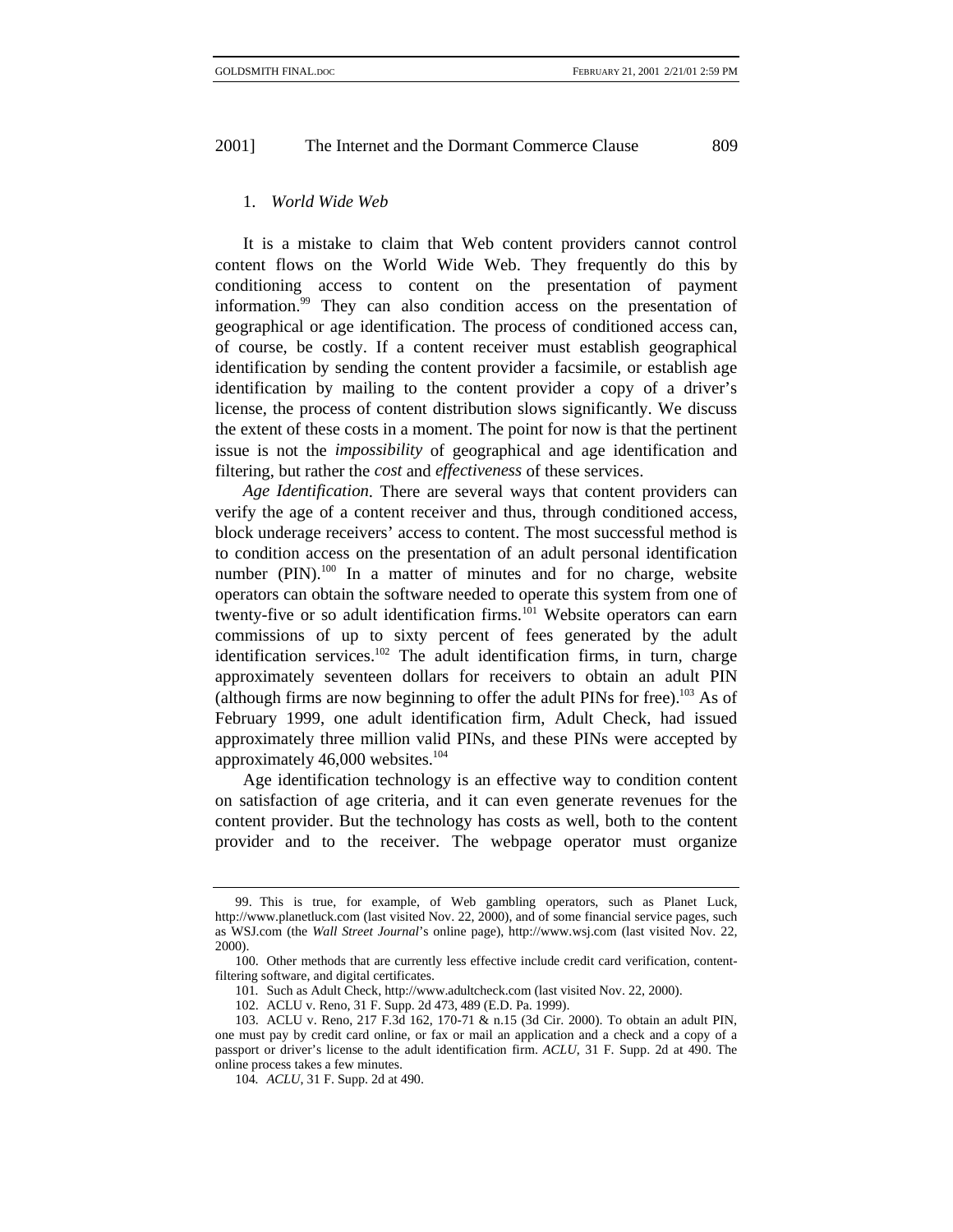prohibited content on the webpage behind the adult screen and must implement tools (provided for free by the adult identification services) to prevent fraud. Content receivers in every jurisdiction (including permissive jurisdictions) who desire to obtain content behind the adult screen must take the time to obtain an adult PIN and must pay a small sum for it. Such individuals must reveal personal information to obtain a PIN. Many find these costs to be excessive and therefore will not acquire a PIN. In turn, these costs can lead to a loss of traffic for content providers who must condition access on age identification.<sup>105</sup>

*Geographical Filtering.* Many of the techniques for age identification can also be used for geographical identification. For example, an address associated with a credit card can be used as proof of geographical identification. There are special costs associated with this method of identification. The credit card provides only a permanent address, and the user might be temporarily located at a computer in another jurisdiction. But this will very much be the exception rather than the rule. More significant is the fact that it currently costs hundreds and perhaps thousands of dollars to establish and maintain a credit identification system.<sup>106</sup> There are at present no third-party firms akin to the age identification services that provide geographical PINs via credit cards.

Much more promising are developing technologies that allow webpage content providers instantly to determine the content receiver's geographical identity on the basis of the Internet protocol (IP) address of the user's computer.107 Several firms now provide software with algorithms that identify the geographical source of a content receiver's IP address.<sup>108</sup> The algorithms determine the geographical identity of the content receiver by cross-comparing results from (1) a mapping of IP addresses in the content

<sup>105</sup>*. Id*. at 491.

<sup>106</sup>*. Id*. at 488.

<sup>107.</sup> The information in this and the following paragraph is based on a technical memorandum by Infosplit.com, a leading geographical identification firm, Memorandum, InfoSplit Core Technology (Sept. 25, 2000) (on file with authors) [hereinafter InfoSplit memo], as well as on interviews with two experts on geographical filtering of the Internet, Telephone Interview with Martin Hald, Xdrive.com (Sept. 18, 2000); Telephone Interview with Cyril Houri, InfoSplit.com (Sept. 7, 2000), various news reports, *e.g.*, Stefanie Olsen, *Geographic Tracking Raises Opportunities, Fears*, *at* http://www.news.cnet.com/news/0-1005-200.3424168.html (last visited Nov. 22, 2000), and the findings in the recent Yahoo decision, Ligue Contre le Racisme et L'Antisémitisme v. Yahoo! Inc., T.G.I. Paris, Nov. 20, 2000, *available at* http://www.juriscom. net/txt/jurisfr/cti/tgiparis20001120.pdf (last visited Jan. 29, 2001); *infra* notes 165-167 and accompanying text. This technology is in flux, and nothing in our analysis turns on the precise accuracy of this information. The point that matters is that geographical filtering is increasingly feasible at some cost, that cost is dropping, and courts should inquire into these costs on a contemporary basis in performing a dormant Commerce Clause analysis.

<sup>108</sup>*. E.g*., Akamai, http://www.akamai.com (last visited Feb. 19, 2001) (using EdgeScape technology); BorderControl.com, http://www.bordercontrol.com (last visited Nov. 22, 2000); Digital Island, http://www.digitalisland.com (last visited Feb. 19, 2001) (using TraceWare technology); InfoSplit, http://www.infosplit.com (last visited Feb. 19, 2001).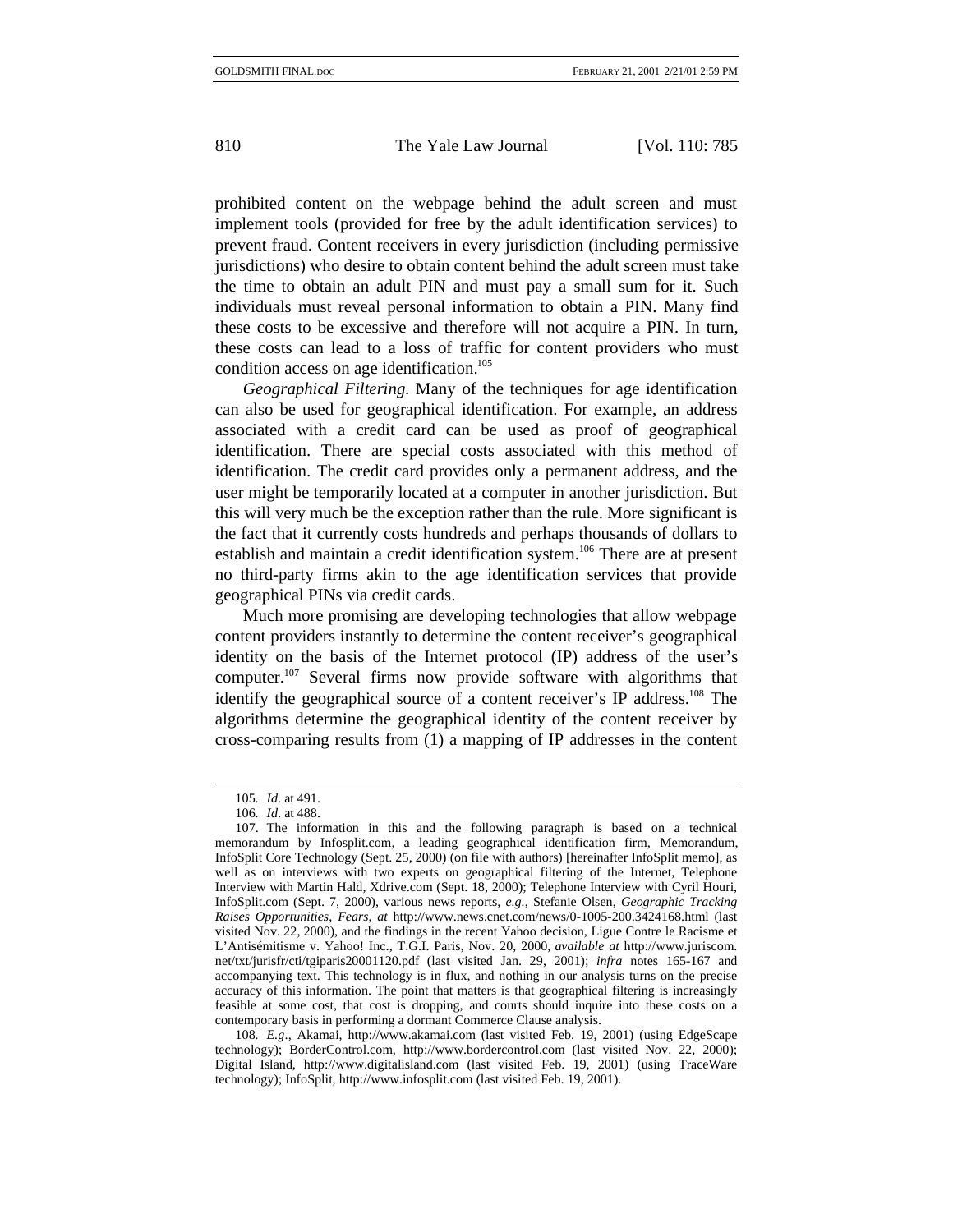receiver's header with IP address databases, and (2) a tracer analysis of the path of the Internet transmission, which is checked against a database of the nodes through which the transmission traveled and their geographic location. While neither method, taken alone, is sufficiently accurate, redundant cross-referencing of these databases holds the promise to be extraordinarily accurate. This software can be installed in the content provider's webpage, allowing the provider to tailor content to comply with differing regulations in each geographical unit.

This system has advantages and disadvantages when compared to age identification technology. On the advantage side, content providers can determine receivers' geographical identification without the content receiver having to do anything. The system operates invisibly from the content receiver's perspective. There are thus no privacy costs associated with the content receiver's disclosure of personal information. Similarly, content receivers in permissive jurisdictions do not have to incur the cost of acquiring an identification in order to obtain content. In this sense geographical identification is more fine-grained than age identification. Among its disadvantages, geographical identification is at the moment significantly more expensive for the webpage operator than age identification technology, which is free. It is also less accurate, at least for now. The technology correctly identifies the content receivers' geographical identity at the national level between ninety and ninety-eight percent of the time, but at the state level only eighty to ninety-five percent of the time.109 It currently works even less well with the twenty-five million America Online customers who use AOL's proprietary proxy server.<sup>110</sup> Finally, these geographical identification technologies can presently be defeated by Internet anonymizers, remote sessions via Telnet, and remote dial-up connections.

Many firms already use geographical identification technologies, both to tailor content by geography and to comply with various territorial laws.<sup>111</sup> Although these technologies are imperfect, the imperfections have

<sup>109</sup>*. See* InfoSplit memo, *supra* note 107; Telephone Interview with Martin Hald, *supra* note 107; Telephone Interview with Cyril Houri, *supra* note 107; Olsen, *supra* note 107.

<sup>110</sup>*. See* Telephone Interview with Martin Hald, *supra* note 107; Telephone Interview with Cyril Houri, *supra* note 107; Olsen, *supra* note 107.

<sup>111.</sup> To take three of many examples: JumpTV.com uses geographical filtering to ensure that its retransmission of television signals via the Internet in Canada does not enter the United States and thereby violate U.S. copyright law. Steven Bonisteel, *JumpTV Aims To Be Next iCraveTV— Without Lawsuits*, *at* http://www.newsbytes.com/pubnews/00/155297.html (Sept. 15, 2000). Medical and science publisher HiWire Publishing relies on geographic filtering software " to avoid criminal liability for advertising pharmaceuticals on the Web in countries where they are banned." Max Smetannikov, *Digital Island To Release "Traceware*,*" at* http://www.zdnet.com/ filters/printerfriendly/0,6061,2338594-35,00.html (Sept. 21, 2000). And Nevada's recent Internet gambling scheme uses a technology that ensures that gambling is taking place in Nevada. Ronna Abramson, *Nevada Takes Small Step for Online Gambling*, *at* http://www.thestandard.com/ article/display/0,1151,19410,00.html (Oct. 13, 2000).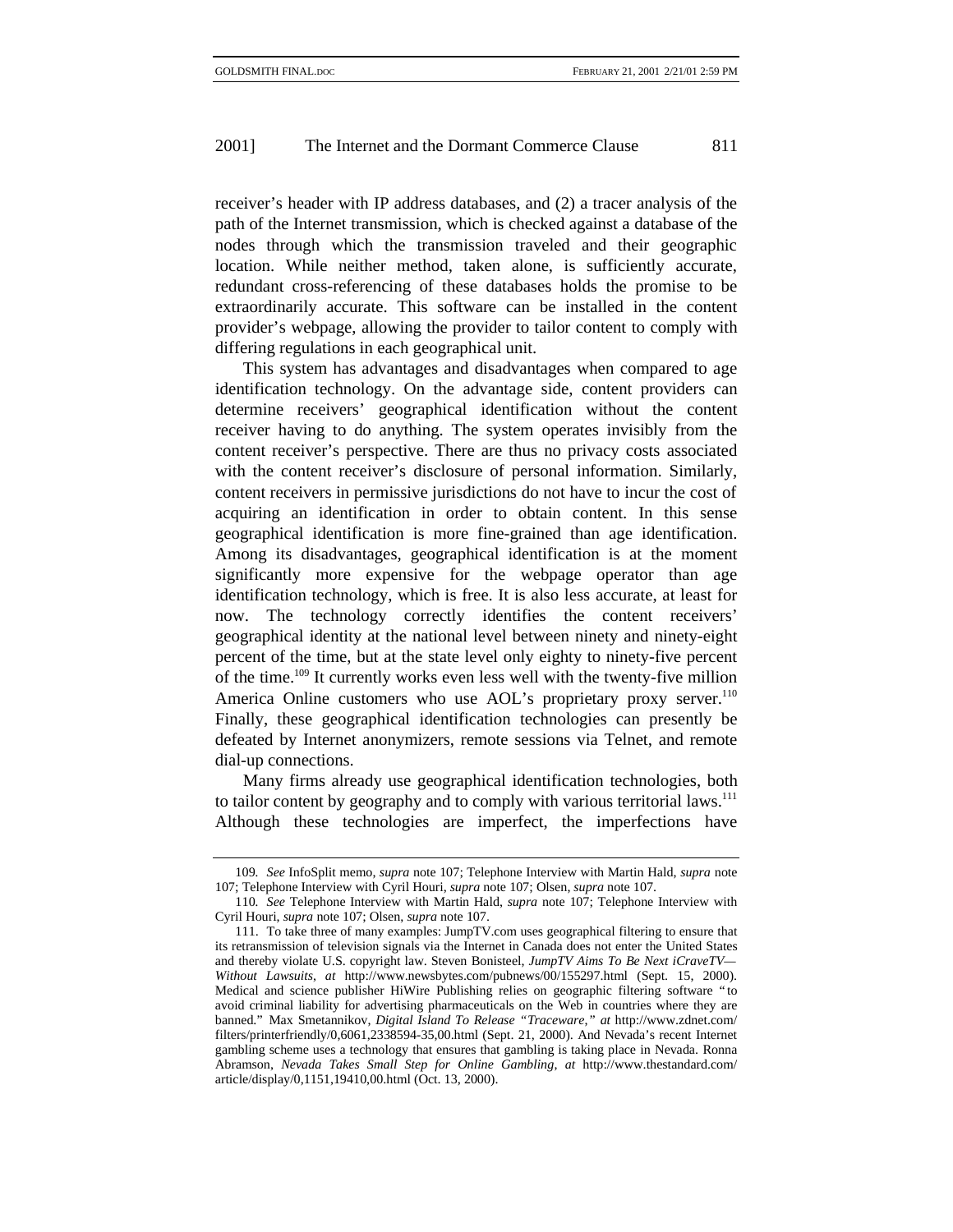solutions, and there is good reason to believe that geographical identification technology will be precise and inexpensive in the near future. In the meantime, many will point to the imperfections and conclude that the technologies are " unworkable" 112 or " futile." 113 This is a persistent error in thinking about Internet regulation; the conclusion simply does not follow from the premise. Regulatory slippage is a fact of life in real space and cyberspace alike. One does not conclude from the fact that minors obtain and use fake identification to purchase beer, or that thieves sometimes crack safes, or that gray-market goods are imported into the United States, that drinking laws and criminal laws and trademark laws are useless. Nor should one assume that imperfections in Internet identification and filtering technology render these technologies useless. Regulation works by raising the cost of the proscribed activity, not necessarily by eliminating it. $^{114}$ Computer-savvy users might always be able to circumvent identification technology, just as burglars can circumvent alarm systems. But they would do so at a certain cost, and this cost would be prohibitive for most.

#### 2. *Electronic Mail*

Unlike the World Wide Web, which involves a two-way transmission between the content receiver and sender, e-mail transmissions are one-way transmissions from the content sender to the receiver.<sup>115</sup> When combined with the fact that e-mail addresses do not necessarily (or even usually) correspond with a geographic location, the result is that it is at present extraordinarily costly for a spammer to identify and screen persons in prohibited jurisdictions ex ante. It is easy to imagine ways to alter the architecture of the Net to change this fact. For example, a jurisdiction that wishes to prohibit spam could maintain a registry of e-mail addresses that the spammer would have to check and accommodate (using software that removes these addresses from the spam list) prior to sending the spam.<sup>116</sup> No state has yet done this, however. $117$ 

<sup>112.</sup> Burk, *supra* note 11, at 1114.

<sup>113.</sup> Johnson & Post, *supra* note 1, at 1374.

<sup>114</sup>*. See* Goldsmith, *supra* note 3, at 1223-24, 1229-30; Lawrence Lessig, *The Zones of Cyberspace*, 48 STAN. L. REV. 1403, 1405 (1996).

<sup>115.</sup> Lawrence Lessig & Paul Resnick, *Zoning Speech on the Internet: A Legal and Technical Model*, 98 MICH. L. REV. 395, 427 & n.102 (1999).

<sup>116.</sup> Senator Robert Torricelli has proposed something like this in national legislation: the Electronic Mailbox Protection Act of 1997, S. 875, 105th Cong. (1997).

<sup>117.</sup> The state of Washington maintains a registry of e-mail addresses of Washington residents who do not want to receive spam. Wash. Ass'n of Internet Serv. Providers, *WAISP Registry Page*, *at* http://registry.waisp.org (last visited Jan. 20, 2001). But in order to ensure that the registry itself is not used as a spamming database, addresses registered on it can be verified only one address at a time.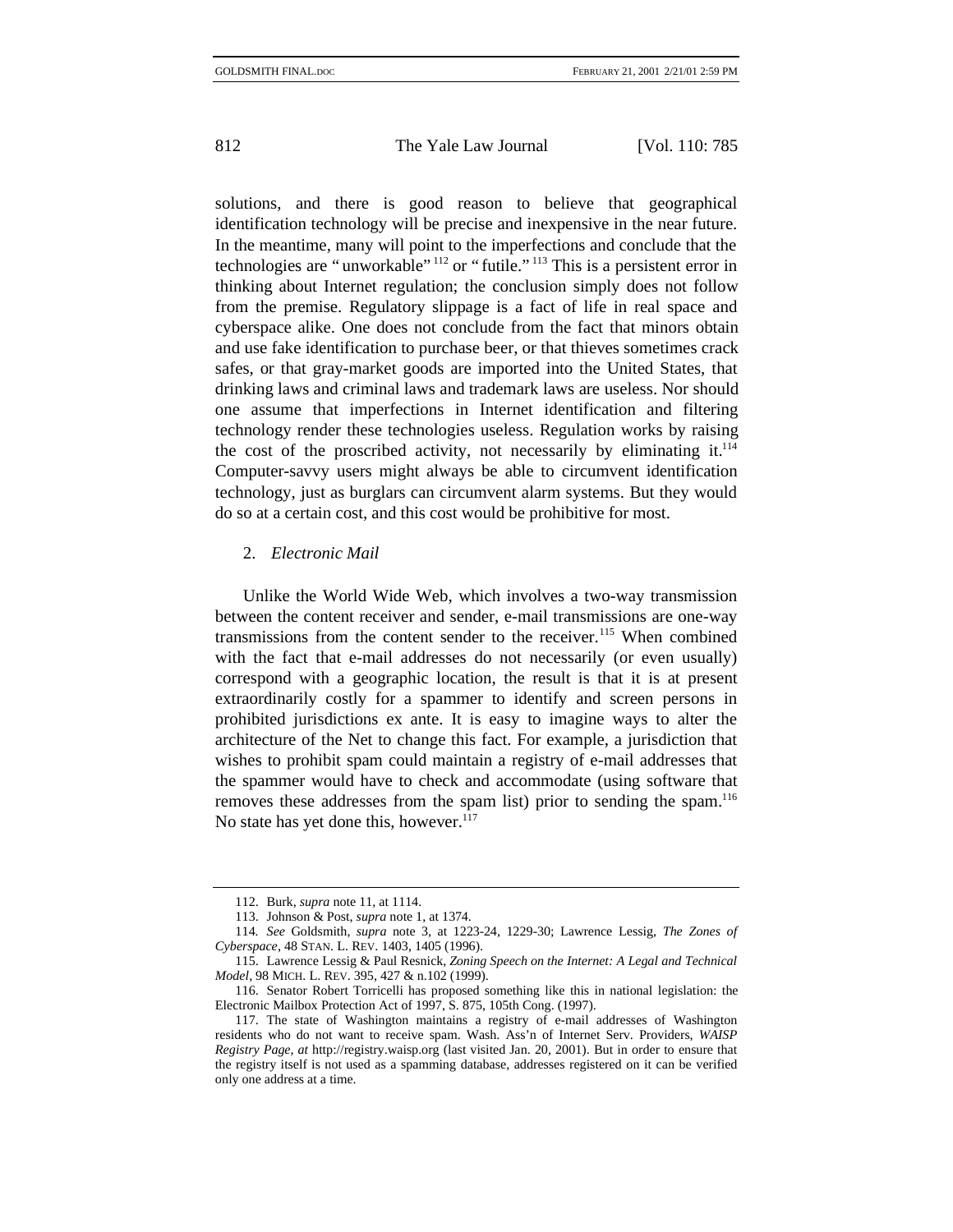Fortunately, ex ante identification and filtering are unnecessary in this context, for none of the antispam statutes prohibit unsolicited commercial e-mails outright. Rather, they simply require spammers to label subject lines and headers accurately or provide clear information to allow the receiver to easily remove herself from the spamming list.<sup>118</sup> To be sure, compliance with these various laws still imposes costs on the spammer. To ensure compliance with the various antispam laws, he must accurately label headers and subject lines, start subject lines when appropriate with " ADV" or " ADLT," establish a valid e-mail reply system, and comply with requests to be removed from e-mail lists. Because there is no cost-effective way (at present) to identify e-mail addresses by geography, he must take these steps even for e-mail recipients in jurisdictions where these steps are not required.

With these thoughts in mind, we turn to the dormant Commerce Clause.

## B. *Balancing Analysis*

The claim that the burdens of state Internet regulations are excessive in relation to their local benefits turns on complicated predictions about the economic effects of Internet regulations. We aim not to show that the Internet regulations are cost-justified, but rather that judicial cost-benefit analyses to date have been seriously flawed. We address the pornography statutes and the spam statutes in turn. We then query whether Congress might be better suited than the federal judiciary to perform this cost-benefit analysis.

#### 1. *Pornography Statutes*

The decisions invalidating state pornography statutes on dormant Commerce Clause grounds acknowledged that the pornography statutes' aim of protecting children from exposure to pornography "is a quintessentially legitimate state objective." <sup>119</sup> These decisions concluded, however, that the local benefits of the statutes were small because the state laws had no effect on communications abroad and had been interpreted to apply to pictorial and not textual materials. The courts also concluded that the burdens of the laws on interstate commerce were " extreme" because the laws " cast[] [their] nets worldwide" and because " the chilling effect that [the statutes] produce [was] bound to exceed the actual cases that are

<sup>118</sup>*. Supra* notes 50-56 and accompanying text.

<sup>119.</sup> Am. Libraries Ass'n v. Pataki, 969 F. Supp. 160, 179 (S.D.N.Y. 1997).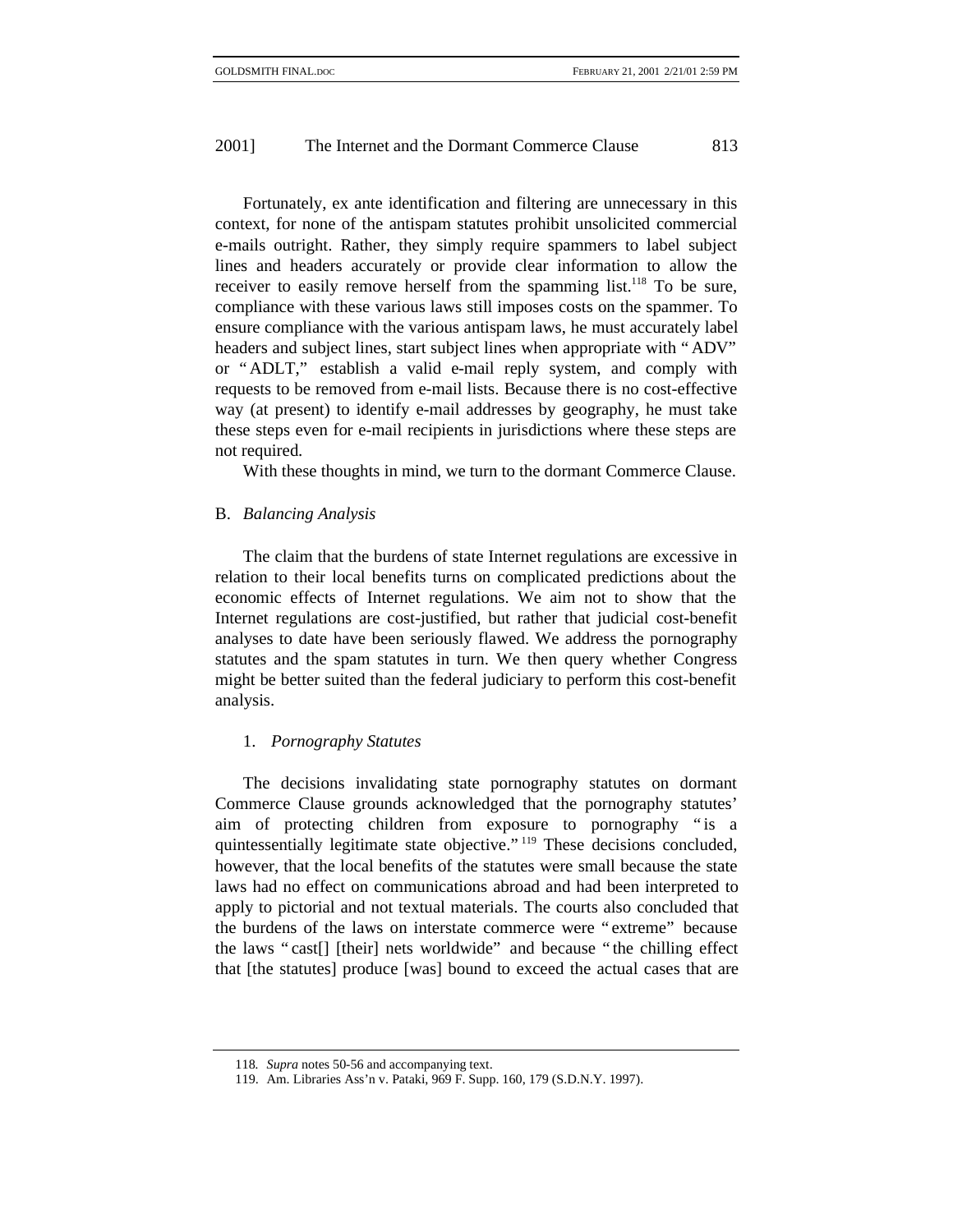likely to be prosecuted, as Internet users will steer clear of the [statutes] by a significant margin." <sup>120</sup>

It is true that the absence of coverage for textual communications reduces the protection afforded to minors. But under the dormant Commerce Clause, states have broad discretion to determine the nature and scope of the local harm they wish to redress. States' narrowing of the statutes can be viewed as a reasonable effort to balance concerns about exposure to pornography against competing concerns about restricting adult free speech. The statutes still protect minors against pictorial representations of a sexually explicit nature, and in conjunction with other state laws that protect children against sexual exploitation, $121$  this narrower Internet regulation might fully address the concerns of parents in the jurisdiction. The courts certainly have not offered any reason to think otherwise, and in any event courts applying the dormant Commerce Clause should not lightly " second-guess the empirical judgments of lawmakers concerning the utility of legislation."<sup>122</sup>

The fact that the statutes cannot be applied as a practical matter to websites overseas, whose operators are not realistically subject to prosecution in the United States, also reduces their efficacy. But this reduction in efficacy does not make the regulations worthless and does not suffice to establish that their local benefits are outweighed by their burdens. State governments can regulate content flows from abroad even if the offshore website providers lack presence or assets within the state.<sup>123</sup> Minors might not be perfectly able to substitute unblocked foreign websites.<sup>124</sup> Foreign jurisdictions may undertake measures to prevent minors from accessing pornographic material found on sites within their jurisdictions. And even if foreign websites were perfect substitutes for domestic ones, the purposes of the state statutes would still be served to

<sup>120</sup>*. Id*.

<sup>121</sup>*. See id.* (discussing such state laws).

<sup>122.</sup> CTS Corp. v. Dynamics Corp. of Am., 481 U.S. 69, 92 (1987) (citations omitted).

<sup>123.</sup> Most prominently, they can regulate the in-state financial intermediaries and Internet service providers that facilitate Internet communications with offshore sites. *See* Goldsmith, *supra* note 3, at 1222-23; Jack Goldsmith, *Regulation of the Internet: Three Persistent Fallacies*, 73 CHI.-KENT L. REV. 1119, 1223-27 (1999).

<sup>124.</sup> On the assumption that pornography sites from the United States were effectively blocked to children in regulating states, children would incur costs, perhaps nontrivial costs, in substituting unblocked foreign pornography websites. On most search engines, searches using terms such as " sex" or " nude" produce an enormous number of popular U.S. sites that children would have to cull through before finding foreign, unregulated sites. This could be a timeconsuming process that would deter children's access at the margin. Of course, clever children can circumvent this process, blocking regulations in the United States might lead foreign sites to become more prevalent, and discrimination technology can make it easier for children to reach desired offshore sites. It still seems likely, however, that substitution to foreign websites would not be costless on average. The last five years of Internet history have made it clear that territorial governments can, through a variety of means, raise the cost of Internet flows from abroad. *See* sources cited *supra* note 123.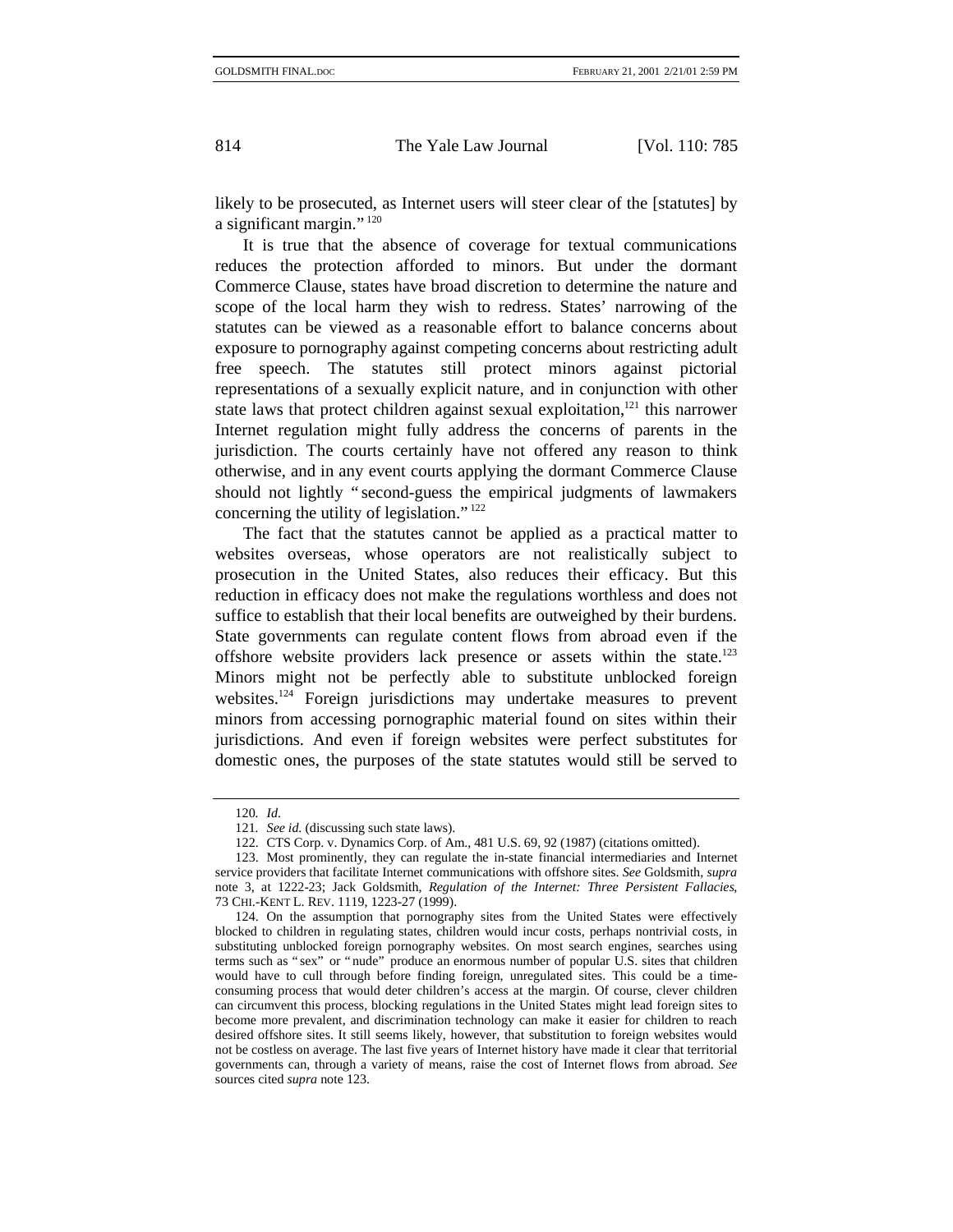some extent by this forced substitution, for it would be more difficult for the substituted foreign content-providers to exploit New York children sexually.<sup>125</sup> Any serious cost-benefit analysis of the state Internet regulations must take these factors into account. No court to date has considered them.

More significantly, the courts' emphasis on the inability of states to enforce their laws against foreign websites weakens the claim that the pornography statutes will be a significant burden on interstate commerce. Foreign webpage operators cannot be burdened by a criminal law that cannot be enforced against them. But there are significant hurdles against enforcing such laws even in the United States. For New York to enforce its criminal law against an offender in California, it must extradite him. But extradition from one state to another is limited to individuals who have fled the state that seeks extradition.<sup>126</sup> A website operator who has never had a presence in the regulating state, therefore, is unlikely to face a realistic threat of extradition. The point is somewhat less certain with respect to civil liability. An out-of-state webpage content provider is not subject to personal jurisdiction in another state unless she has an interactive (as opposed to passive) website with independent indicia of communication with that state.<sup>127</sup> But it is false to assume, as the courts have done, that every website is exposed to liability in every jurisdiction where its content appears.

These factors suggest that the ability of a state to enforce its rules against out-of-state website operators may be limited whether they are foreign or domestic. This point cuts both ways, as it suggests that state Internet pornography statutes are less effective. But it also suggests that out-of-state websites need not fear prosecution under the statutes, so that the " chill" on interstate commerce emphasized in *American Libraries* Ass'n<sup>128</sup> is greatly exaggerated.

There is another reason to believe that courts have overstated the extent of the pornography statutes' chill on Internet commerce. The pornography statutes contain defenses for defendants who make reasonable efforts to prevent access by minors, efforts that are satisfied by, among other things, a verified credit card or adult identification code. These defenses do not require perfect identification and filtering. They require best efforts. The content provider thus need not worry about slippage in the effectiveness of attempts at identification, as long as he makes a good faith effort. The

<sup>125</sup>*. See Am. Libraries Ass'n*, 969 F. Supp. at 179 (noting that prevention of sexual exploitation of minors is a major purpose of the New York statute).

<sup>126</sup>*. E.g.*, Innes v. Tobin, 240 U.S. 127, 131 (1916); Gee v. Kansas, 912 F.2d 414, 418 (10th Cir. 1990).

<sup>127</sup>*. See, e.g.*, Cybersell, Inc. v. Cybersell, Inc., 130 F.3d 414, 418-20 (9th Cir. 1997).

<sup>128. 969</sup> F. Supp. at 173-77.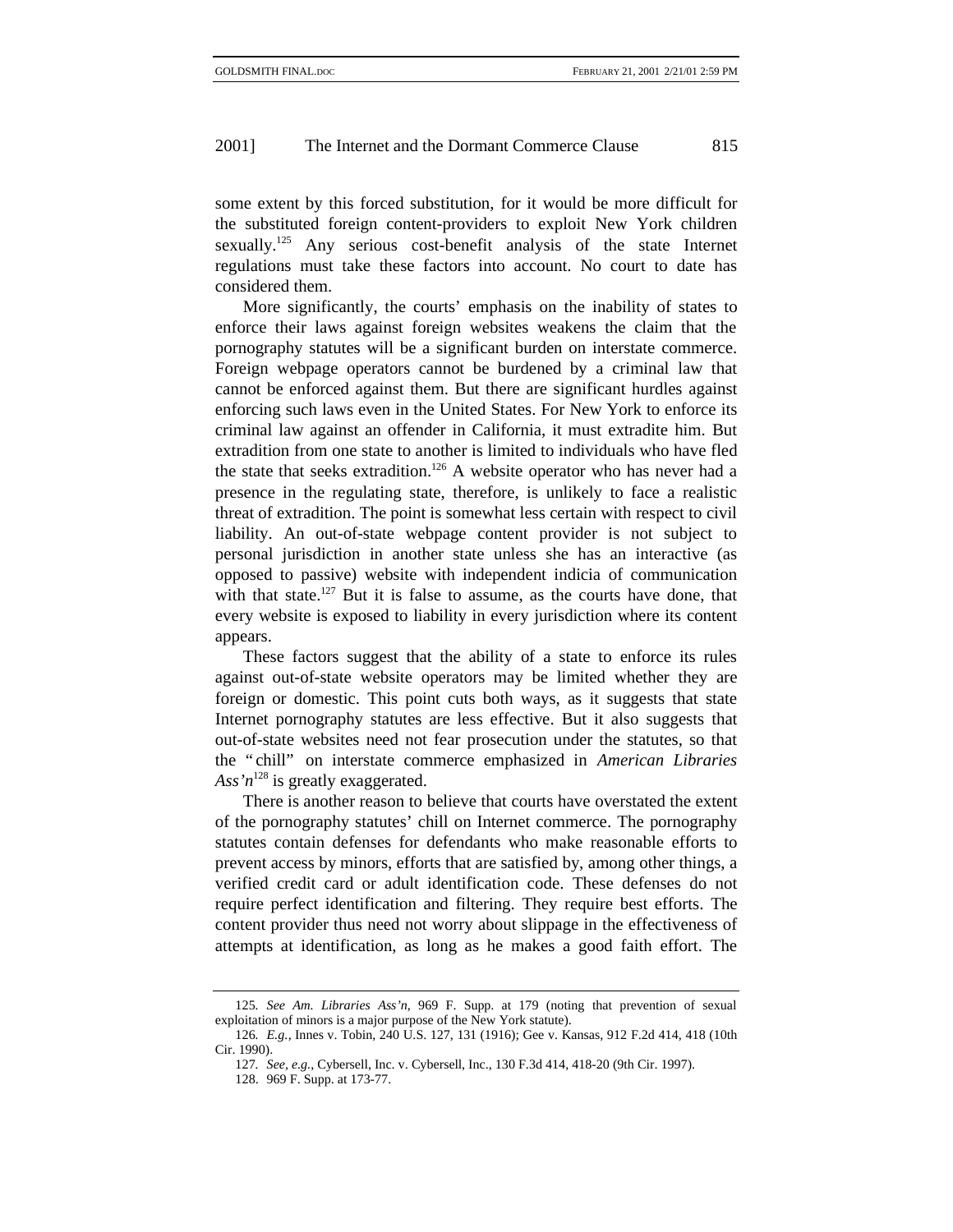content providers' worries about misidentification and any attendant chills on speech are perhaps unacceptable burdens on First Amendment rights.<sup>129</sup> But in the absence of some showing that states are construing these defenses unreasonably narrowly, there is much less reason to worry about technological imperfections in the dormant Commerce Clause context. And there is no reason for the dormant Commerce Clause to credit burdens on interstate commerce that arise from an unjustified overreaction to a state regulation.

Here one encounters perhaps the most significant error in the Internet cases. Courts in these cases erroneously assume that geographical and age identification technologies are infeasible, and that in any event technological imperfection renders them useless.130 The court in *American Libraries Ass'n* reached this conclusion based on findings of fact from a 1996 decision, and the other Internet decisions have followed *American Libraries Ass'n* on this score without further analysis.<sup>131</sup> But technology in this area has improved enormously since then, and it will only continue to improve in response to demands from parents, governments, and especially businesses. A genuine cost-benefit analysis must inquire into *contemporary* costs of identification and screening. For example, the decision that *American Libraries Ass'n* relied on for its assumptions about Internet architecture determined, in 1996, that adult identification services were scarce and their products were expensive and imperfect.<sup>132</sup> By the end of 1998, however, there were dozens of such firms serving millions of users, and their services were free and extraordinarily effective.<sup>133</sup> The affordability and accuracy of age identification technology, combined with the " best efforts" defenses in the pornographic communication statutes, mean that liability under these statutes can be avoided rather simply and cheaply. This fact alone means that the pornography statutes should survive dormant Commerce Clause scrutiny. Of course, age identification technology carries the costs described above. But these costs are more relevant to the First Amendment than the dormant Commerce Clause, where they matter only if they exceed the local benefits from the regulation. Courts have generally failed to take into account the rapid fall on the cost side of this equation.

We have focused thus far on analytical errors that cut in favor of state Internet regulation. But courts have also overlooked two potential concerns

<sup>129</sup>*. See* ACLU v. Reno, 217 F.3d 162, 166 (3d Cir. 2000) (invalidating the Child Online Protection Act on First Amendment grounds).

<sup>130</sup>*. See* LESSIG, *supra* note 2, at 54-58 (arguing that identification technology, even if imperfect, facilitates effective Internet regulation); Goldsmith, *supra* note 3, at 1229-30 (same).

<sup>131</sup>*. See supra* notes 34-38 and accompanying text; *see also* cases cited *supra* note 45 (following the assumptions in *Am. Libraries Ass'n*).

<sup>132.</sup> ACLU v. Reno, 929 F. Supp. 824, 845-46 (E.D. Pa. 1996), *aff'd*, 521 U.S. 844 (1997).

<sup>133.</sup> ACLU v. Reno, 31 F. Supp. 2d 473, 489-92 (E.D. Pa. 1999).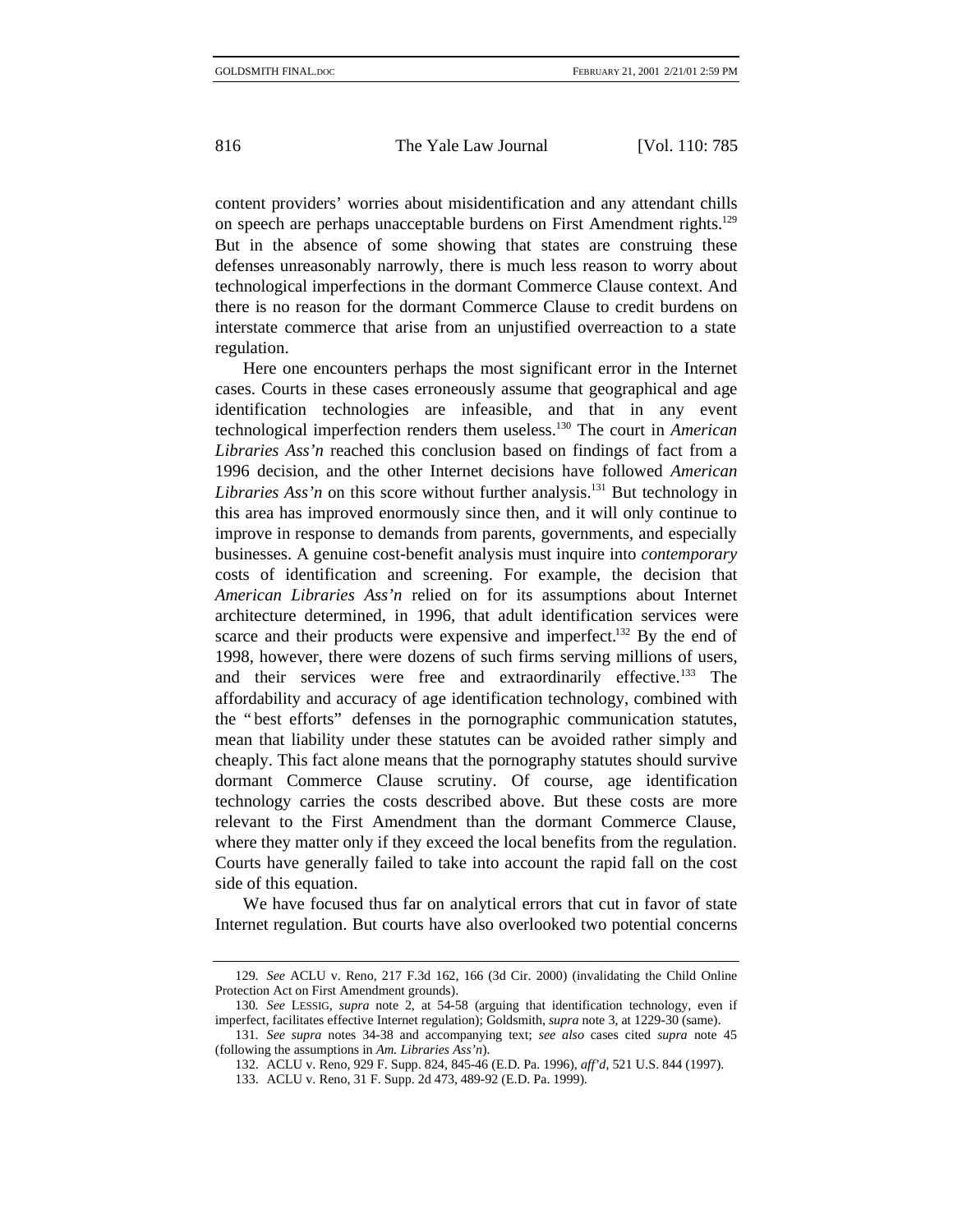that cut against such regulation. The first concern flows from the fact that many pornographic communication statutes *criminalize* the conduct at issue. As we explained in Part II, it is important that corrective measures for cross-border harms be properly calibrated to the magnitude of the harms. The criminal remedy raises a cautionary flag that the penalties imposed by these statutes might excessively burden interstate commerce relative to the local benefits.

It is difficult to know whether the criminal penalties are properly calibrated here, for it is difficult both to place a monetary value on the harm caused by the exposure of minors to pornography and to translate the expected criminal penalty faced by a pornographic website operator into dollar terms. Private civil actions for actual damages against website operators who expose children to pornography would certainly raise less of a concern.134 On the other hand, criminal penalties administered by the state can sometimes be a better response to external harms than private damages actions. If the harm to each citizen is small, and if it is difficult to assemble and certify a class action, private damages actions may never be filed. Further, the mere fact that criminal penalties may seem severe in relation to the harm in question does not prove that they are excessive. If enforcement actions are expensive to bring or many violators escape detection, the probability of a penalty being imposed against any one violator may be quite small, so that a stiffer penalty is required to ensure that the expected penalty is sufficient for proper deterrence.<sup>135</sup> For these reasons, a state Internet regulation should not be condemned simply because it relies on criminal penalties for enforcement. The courts should perhaps scrutinize criminal penalties to ensure that there is a plausible relationship between the expected penalty and the harm being addressed. If the costs of compliance or avoidance to the out-of-state content provider are less than a properly calibrated penalty, the criminal regulation raises no dormant Commerce Clause concern.

The second concern is that the state pornography statutes at issue, even if aimed at legitimate harms, nevertheless excessively micromanage the solution to those harms. In dormant Commerce Clause jurisprudence, this concern is captured by the least-restrictive-means test, which asks whether the state regulation " could be promoted as well with a lesser impact on interstate activities." 136 The government need not employ " the least restrictive means conceivable," but rather " must demonstrate narrow

<sup>134.</sup> An early response to spamming was a common-law action for trespass to chattels. *See, e.g.*, Compuserve, Inc. v. Cyber Promotions, Inc., 962 F. Supp. 1015, 1017 (S.D. Ohio 1997).

<sup>135.</sup> Indeed, economists have long argued that with costly enforcement, high penalties imposed on rare occasions may be the cheapest way to achieve optimal deterrence. *E.g.*, Gary S. Becker, *Crime and Punishment: An Economic Approach*, 76 J. POL. ECON. 169, 183-84 (1968).

<sup>136.</sup> Pike v. Bruce Church, Inc., 397 U.S. 137, 142 (1970).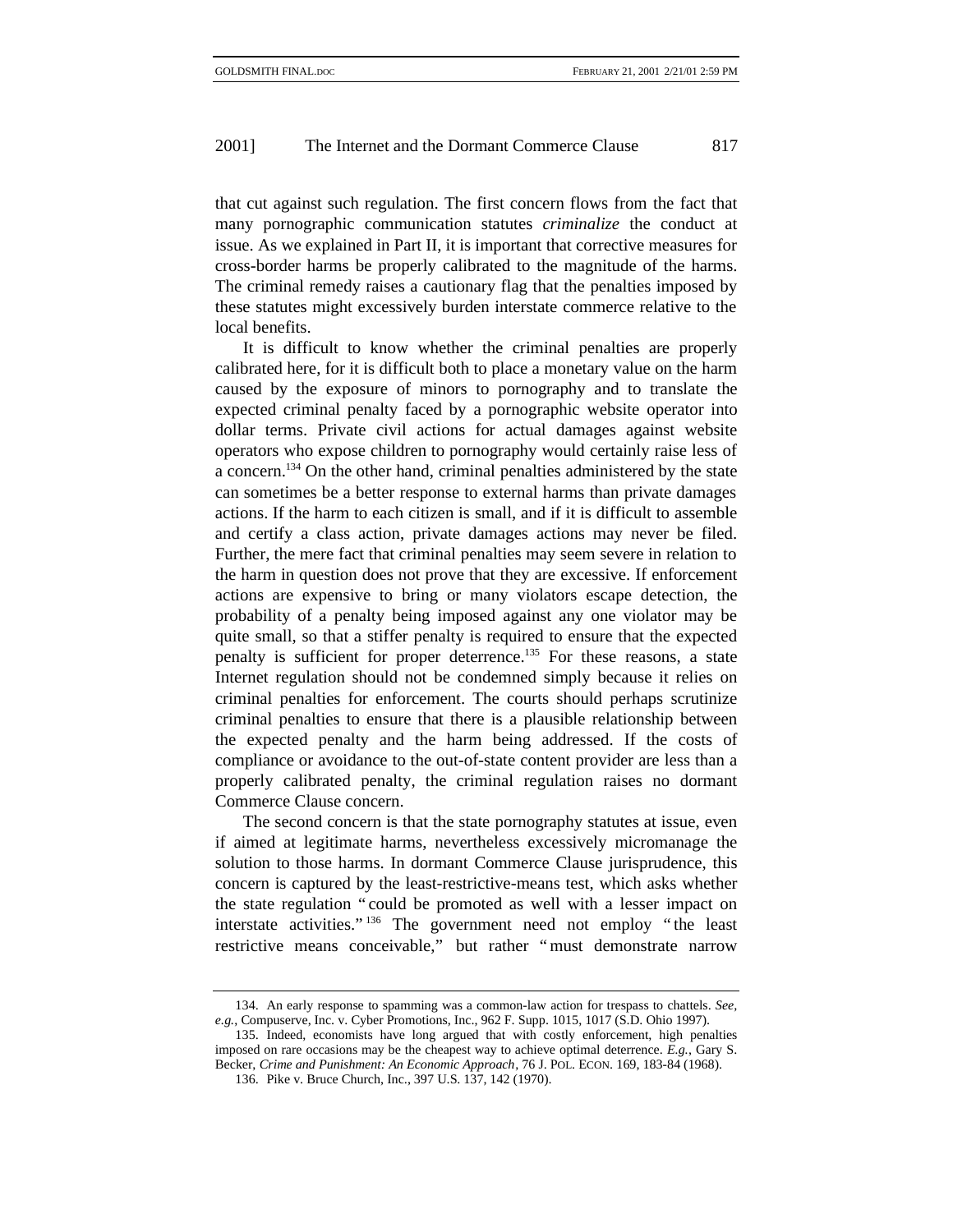tailoring of the challenged regulation to the asserted interest—a fit that is not necessarily perfect, but reasonable; that represents not necessarily the single best disposition but one whose scope is in proportion to the interest served."<sup>137</sup>

As applied to the Internet pornography statutes, the least-restrictivemeans test ensures that states have not overlooked clearly more efficient ways of protecting children from harmful Internet pornography. To the degree that a variety of methods might be employed to ascertain the age of a Web surfer visiting a pornographic site, for example, the operator should be able to select the cheapest alternative, and the best option may vary across websites. The pornography statutes that have been enacted to date appear easily to satisfy this standard. The New York statute at issue in *American Libraries Ass'n*, for example, gave the website operator a general defense for using any of a number of devices to ascertain the age of the user, including credit card and third-party adult verification services.<sup>138</sup> A related concern is whether there are clearly cheaper ways for in-state content receivers to identify and screen out offending content with the same degree of accuracy. It is doubtful at the moment whether such screening technologies exist, but if they did they would be relevant to the balancing calculus.

#### 2. *Spam Statutes*

The antispam statutes also address a legitimate state objective. Bulk e-mail can raise costs to Internet service providers and Internet users in terms of wasted time, slower operating systems, lost accounts, repairs, equipment, and the like. In addition, many consumers find spam more annoying than real-space junk mail because they are paying for time on the Internet and because spam, unlike most real-space junk mail, is often not identifiable from its "cover."<sup>139</sup>

The *Heckel* court acknowledged that reduction of these costs was a legitimate state purpose.140 But like the court in *American Libraries Ass'n*, it concluded that the statute at issue did not achieve this purpose. The court noted that Washington's truthfulness requirements concerned only the form

<sup>137.</sup> Greater New Orleans Broad. Ass'n v. United States, 527 U.S. 173, 188 (1999) (citations and internal quotation marks omitted). *Greater New Orleans Broadcasting* applied intermediate scrutiny in the First Amendment context, but there is no reason to believe that the balancing test and associated level of least-restrictive-means scrutiny are any different in the dormant Commerce Clause context.

<sup>138</sup>*. Supra* note 32 and accompanying text.

<sup>139</sup>*. See* Derek Simmons, *No Seconds on Spam*, 3 J. SMALL & EMERGING BUS. L. 389, 390- 97 (1999).

<sup>140.</sup> State v. Heckel, No. 98-2-25480-7, at 35-36 (Wash. Super. Ct. Mar. 10, 2000) (oral transcript).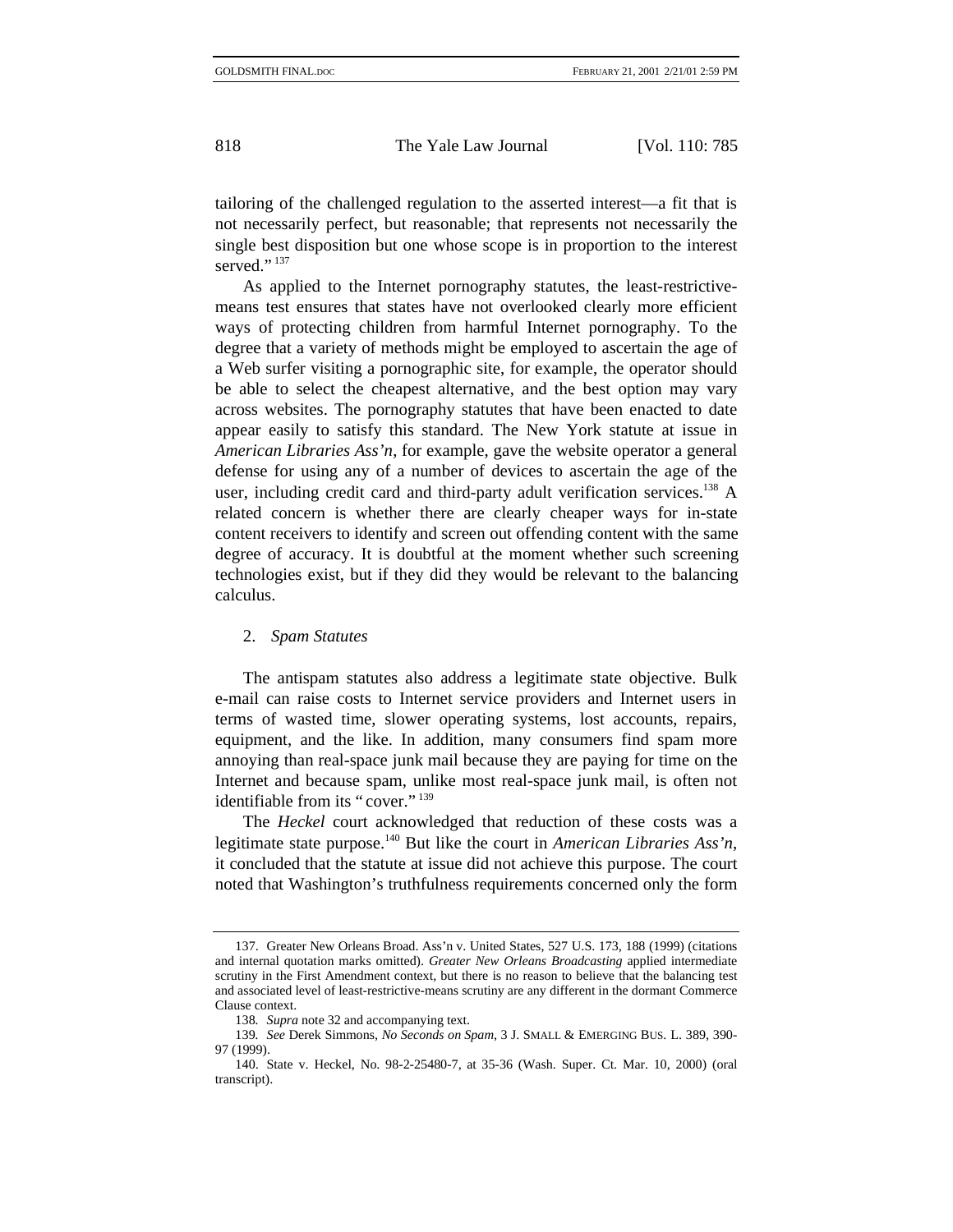of the message and would not redress the costs of spam associated with its bulk.141 This point has some force. But it overlooks the fact that the truthfulness requirements (such as the requirement not to misrepresent the message's Internet origin) make spamming unattractive to the many fraudulent spammers, thereby reducing the volume of spam. Moreover, the court's assertion that truthful identification in the subject header would do little to relieve the annoyance of spam is simply wrong. This identification alone would allow many people to delete the message without opening it (which takes time) and perhaps being offended by the content. Once again, the court here is unusually and inappropriately aggressive in secondguessing the content and scope of the state's regulatory interest.<sup>142</sup>

Even assuming that the antispam laws do not significantly further the state's interest, it is hard to see how the antispam laws burden interstate commerce at all. The spam laws essentially require truthfulness in the header, return address, and subject line of the e-mail. Far from burdening commerce, the truthfulness requirement facilitates it by eliminating fraud and deception. Compliance with the various antispam statutes is easy compared to noncompliance, which requires the spammer to incur the costs of forging, re-mailing, and the like.

If there is any concern about the spam statutes, it is that they excessively micromanage in the sense described above.<sup>143</sup> Unlike the pornography statutes, the spam statutes do not give the content provider a variety of options for compliance. Rather, each regulating state imposes affirmative requirements (such as header accuracy and subject line identification) that must be satisfied to avoid liability. While it is not impossible to comply with these varying state requirements, the same regulatory end might be achieved more cheaply if spammers were given other equally feasible options for compliance, such as a state registry of protected e-mail addresses that could be automatically excluded from a spamming list. $144$ 

More concretely, the concern is that, for example, one state might require the spammer to label an advertisement with " ADV" in the subject line, while another state might pursue the same regulatory end by requiring a different label, such as " ADVERT." Spammers could comply with both regulations at a small cost (by putting both "ADV" and "ADVERT" in the subject line), but there is no conceivable regulatory benefit from this redundancy. Employing a least-restrictive-means analysis, courts faced with this issue might require states to explain why they did not coordinate on the

<sup>141</sup>*. Id.*

<sup>142</sup>*. See supra* note 122 and accompanying text.

<sup>143</sup>*. Supra* notes 136-138 and accompanying text.

<sup>144</sup>*. See supra* notes 116-117 and accompanying text. As we explained in note 117, these technologies are potentially self-defeating.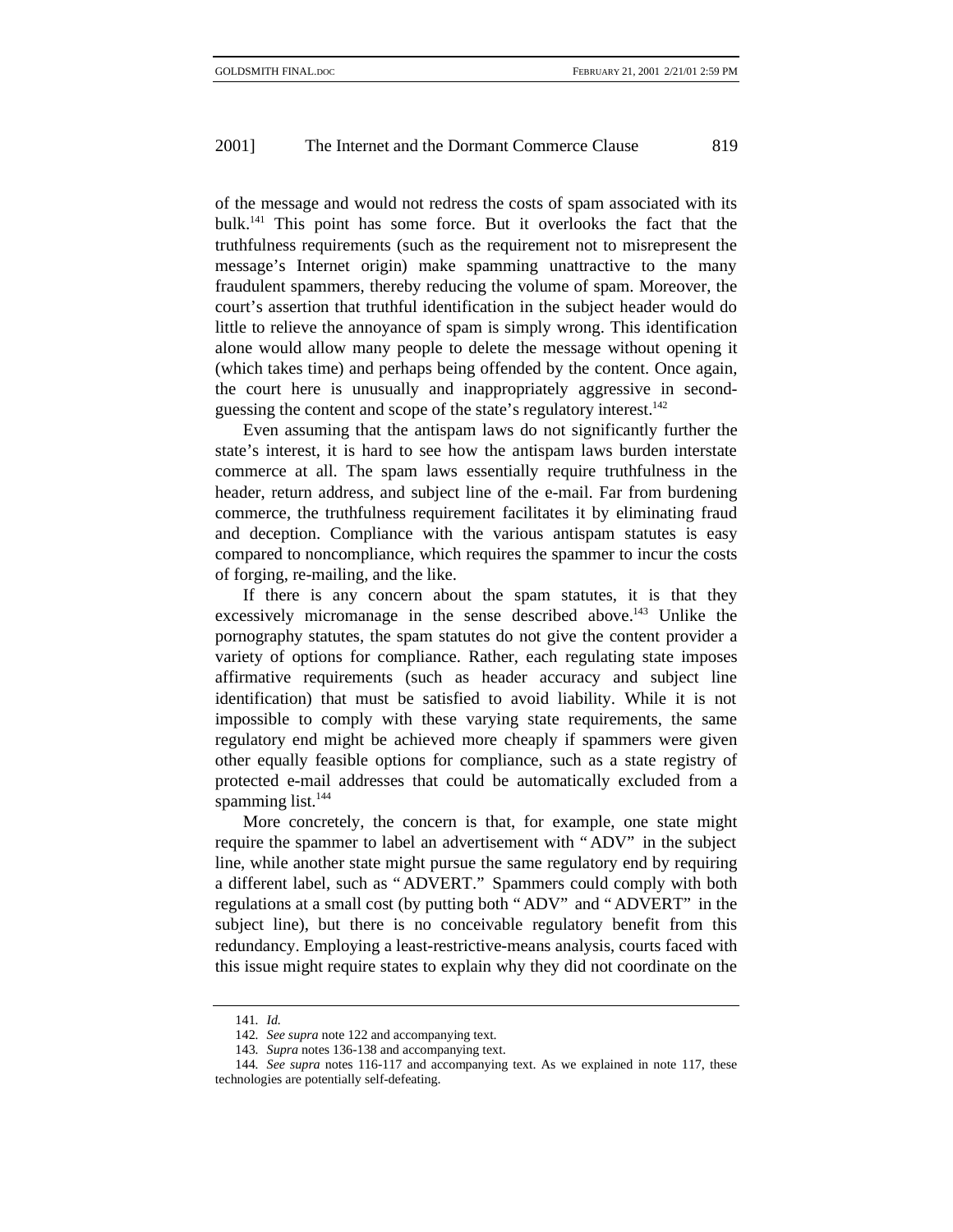label of the first mover, or write their regulations in such a way as to deem a spammer in compliance when it uses the perfectly synonymous label of another regulating state.

#### 3. *Comparative Institutional Competence*

The above discussion identified the considerations a decisionmaker should take into account in determining whether the cross-border harms of a state Internet regulation are excessive when compared with the regulation's benefits. Here we offer thoughts on comparative institutional competence with respect to these considerations.

Congressional inertia, combined with the multitude of state Internet regulations, leads many to conclude that Congress is not up to the task of policing the many cross-border harms of state Internet regulations. Federal courts, by contrast, can police a much broader array of cases. In theory, they can also respond more quickly to the rapid changes in technology that are so central to the balancing calculus. But there is a growing consensus that courts, though perhaps competent to enforce an antidiscrimination regime, are ill-suited to make the many difficult value judgments that the balancing test requires. Commentators have made this point for years.<sup>145</sup> Recently, the Supreme Court has begun to express skepticism about its ability to balance.<sup>146</sup> It is probably no accident that few of its decisions in the past twenty years have turned on a balancing analysis.<sup>147</sup> These concerns have particular valence in the Internet context. As we have shown, courts have failed properly to identify and weigh the costs and benefits of state Internet regulations.

<sup>145</sup>*. See* Daniel A. Farber, *State Regulation and the Dormant Commerce Clause*, 3 CONST. COMMENT. 395, 407-10 (1986); Regan, *supra* note 62, at 1147-54; Alan O. Sykes, *Regulatory Protectionism and the Law of International Trade*, 66 U. CHI. L. REV. 1, 43-45 (1999); Tushnet, *supra* note 64, at 160-61.

<sup>146.</sup> In a recent Supreme Court dormant Commerce Clause decision, every opinion acknowledged the Court's relative incompetence at balancing. Gen. Motors v. Tracy, 519 U.S. 278, 308-09 (1997) (" [The] Court is institutionally unsuited to gather the facts upon which economic predictions can be made, and professionally untrained to make them. We are consequently ill qualified to develop Commerce Clause doctrine dependent on any such predictive judgments." (citations omitted)); *id.* at 312-13 (Scalia, J., concurring) (affirming Scalia's opposition to dormant Commerce Clause balancing); *id.* at 315 (Stevens, J., dissenting) (noting that " speculation about the 'real-world economic effects' of a decision like this one is beyond our institutional competence" ). On this reading of *Tracy*, see Regan, *supra* note 69, at 15-18. Among the Justices, Scalia has pressed the case against balancing most vigorously. *E.g*., Tyler Pipe Indus. v. Wash. State Dep't of Revenue, 483 U.S. 232, 259-65 (1987) (Scalia, J., dissenting).

<sup>147.</sup> Among the forty or so dormant Commerce Clause decisions during the past twenty years, only two—*Bendix Autolite Corp. v. Midwesco Enterprises, Inc.*, 486 U.S. 888 (1988), and *Edgar v. MITE Corp.*, 457 U.S. 624 (1982)—turned on a balancing rationale. In *Bendix*, the Court suggested that balancing was unnecessary because the statute in question, a discriminatory tolling provision, " might have been held to be a discrimination that invalidates without extended inquiry." 486 U.S. at 891. For a count and analysis of dormant Commerce Clause cases since 1980, see Regan, *supra* note 69.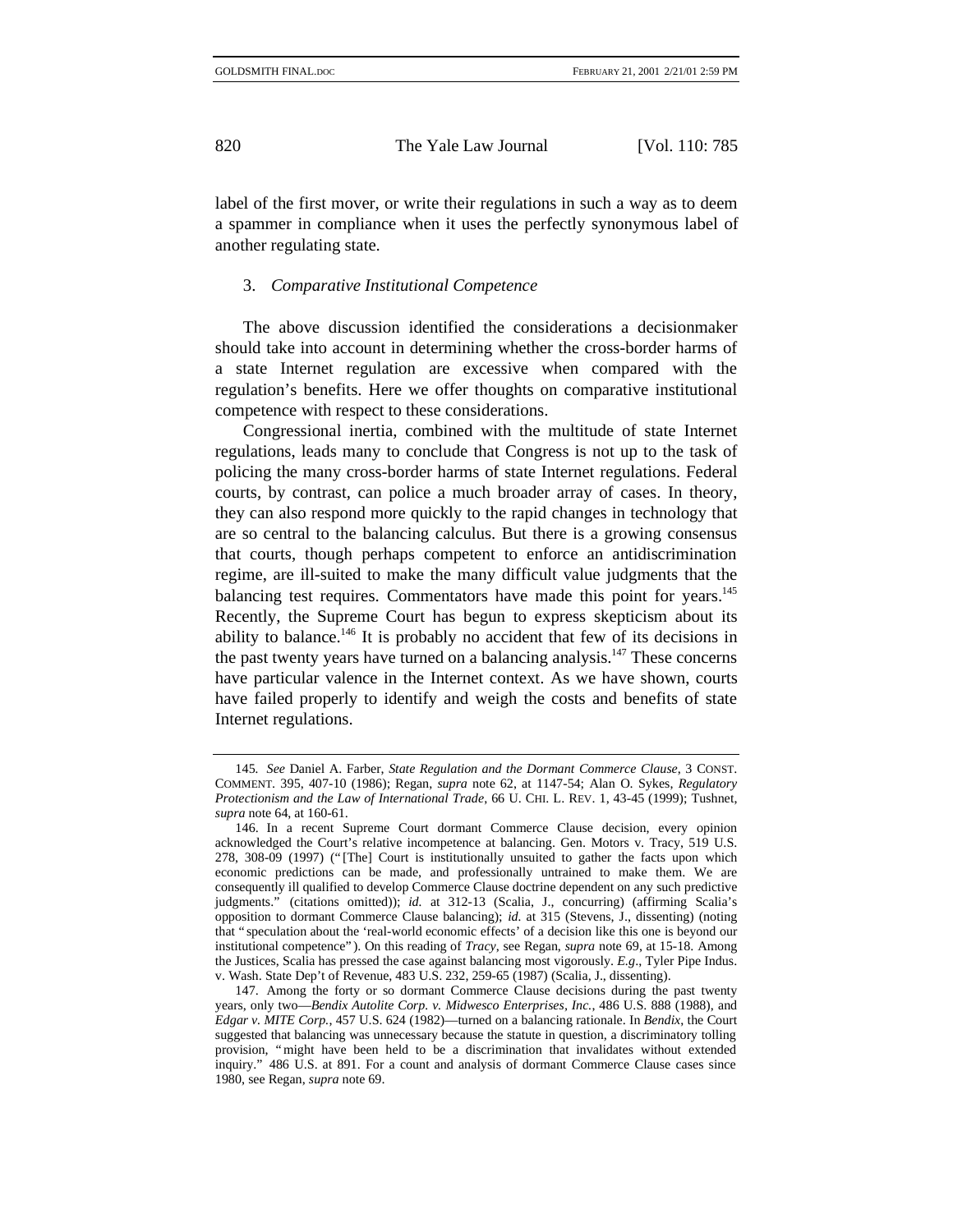The Internet context might provide special reasons to expect political solutions at the federal level. Congressional inertia seems less of a problem in this context. Unlike many of the subjects that form the basis for dormant Commerce Clause scrutiny, the Internet is an extraordinarily important phenomenon for the United States, and Congress and several federal agencies have shown extensive interest in it.<sup>148</sup> Indeed, Congress has paid special attention to the pornography and spam issues that have been most subject to dormant Commerce Clause scrutiny. It has enacted two statutes regulating child pornography, both of which have been invalidated under the First Amendment.<sup>149</sup> And there are several antispam bills pending in Congress, one of which has been approved by the House.<sup>150</sup>

In one respect, this nascent federal legislation makes the dormant Commerce Clause issues seem less urgent, for it suggests that Congress might resolve the substantive issues on its own. But this perspective is too static. Federal laws addressing porn and spam on the Internet have benefited enormously from the various state attempts to regulate these issues. Congress has learned from and drawn explicitly on the experience (and errors) of the state legislatures, which can address these issues more quickly than Congress.<sup>151</sup> Experimentation is especially important with respect to regulation of fast-changing new technologies. Going forward, the aggressive regime of judicial invalidation of state Internet regulations threatens to pretermit this useful state experimentation in various contexts. It also makes it likely that there will be underregulation of Internet transactions until Congress acts, and possibly suboptimal legislation even when Congress acts (because of the relative absence of experimental evidence). There may also be reasons to prefer state heterogeneity in the regulatory approach for the reasons given earlier relating to differences across states in taste and culture.<sup>152</sup>

It follows from these reflections that judges should be cautious in striking down a state Internet regulation under a balancing rationale. However, we do not go so far as to say that they should never do so, for there may indeed be situations when a balancing analysis reveals that a state Internet regulation's costs are clearly excessive in comparison to its benefits.

<sup>148</sup>*. See generally* Yochai Benkler, *Net Regulation: Taking Stock and Looking Forward*, 71 COLO. L. REV. 1203 (2000) (describing recent Internet regulations).

<sup>149</sup>*. Supra* note 4.

<sup>150.</sup> Unsolicited Electronic Mail Act of 1999, H.R. 3113, 106th Cong. (2000).

<sup>151</sup>*. See, e.g.*, *Miller Proposes Bill To Can Spam*, *at* http://techlawjournal.com/cong106/ spam/19990610.htm (June 10, 1999) (describing pending federal spam legislation modeled after California's antispam law).

<sup>152</sup>*. See supra* Section II.A.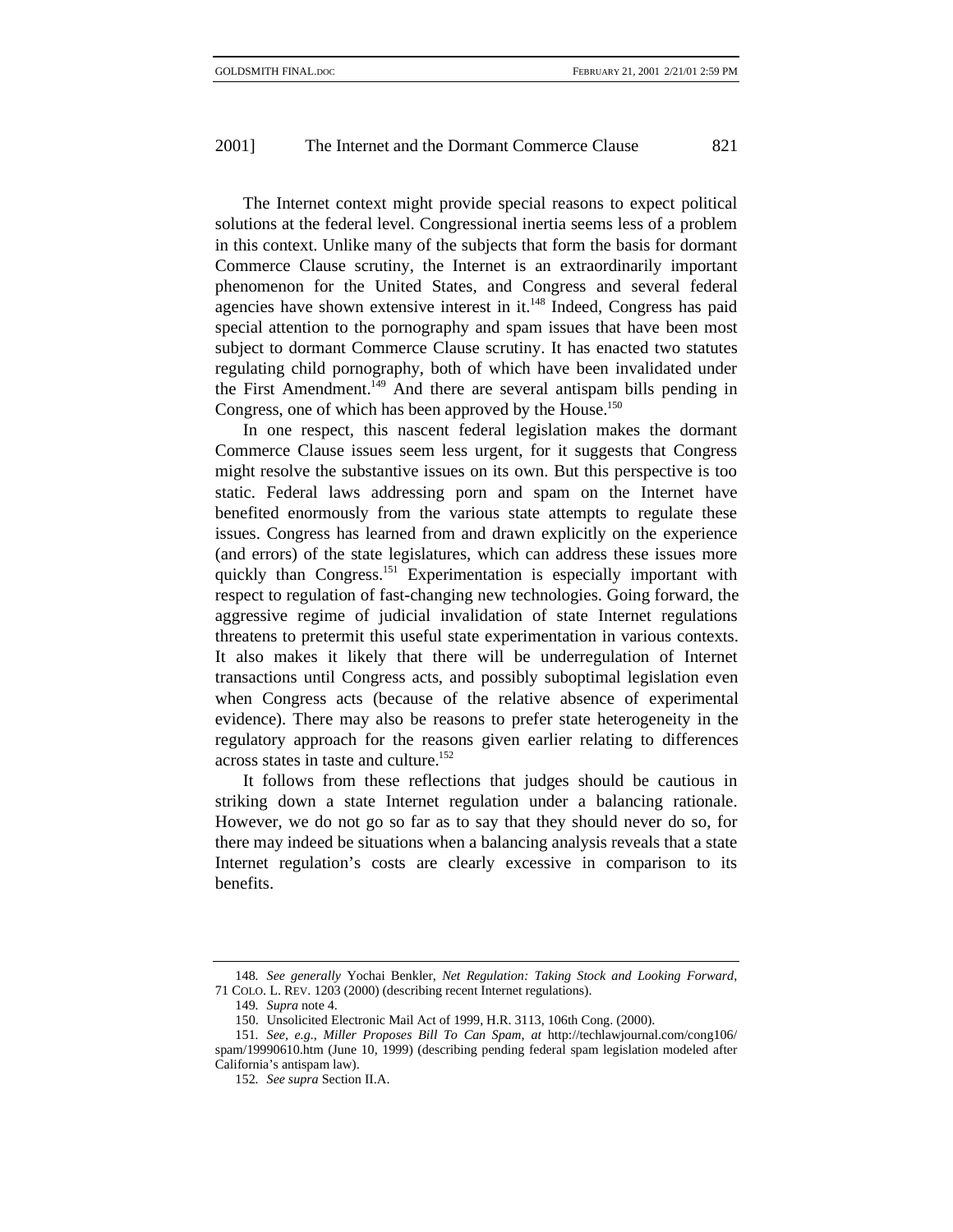## C. *Extraterritoriality*

In the pornography cases, courts reason that because Web content providers cannot know the location or age of the receiver, they must comply with the law of the regulating jurisdiction to avoid prosecution, thereby reducing available content for receivers outside the regulating jurisdiction. The assumption here that a content provider is unable to identify the user by age or geography is, as we suggested above, incorrect.153 In this light, the concern must be restated as follows: Web content providers might find the costs of compliance with the pornography statutes (that is, geographical identification and screening costs) to be greater than the costs of removing offending content from the webpage, thereby affecting the availability of content for receivers in nonrestrictive jurisdictions. Alternatively, content providers might pass along the costs of geographic identification required by regulating jurisdictions to content receivers in nonregulating states. A final extrastate cost of the pornography regulations might be that the adult PIN required by content providers to comply with regulating states' restrictions chills the activities of potential content receivers in nonregulating states. The extrastate costs of the antispam statutes are presumably similar.

As we have shown, these out-of-state costs do not necessarily or even usually implicate dormant Commerce Clause scrutiny. Proper correctives for cross-border externalities typically impose costs that affect parties outside of the jurisdiction. Far from being undesirable, these effects might well be efficient. Absent a showing that the out-of-state costs are clearly excessive under the balancing analysis outlined above, they should not trigger condemnation under the dormant Commerce Clause.

*American Libraries Ass'n* itself reveals the difficulty with extending dormant Commerce Clause scrutiny to the type of out-of-state regulatory effects that we have defended. *American Libraries Ass'n* assumed, in dicta, that New York's criminalization of the sale of *obscene* materials to children over the Internet would survive the extraterritoriality prong of the dormant Commerce Clause.<sup>154</sup> The court offered no reason for its differential treatment of New York's prohibition on pornographic communications with minors and its prohibition on the sale of obscenity to minors. While the prohibitions differ in substance, as applied to the Internet their extraterritorial effects are identical: Both regulations affect the pricing decisions of Web content providers in other states, and this influence on price may affect consumers in permissive jurisdictions outside of New York. Such differential treatment suggests that the court's extraterritoriality

<sup>153</sup>*. See supra* notes 100-114 and accompanying text.

<sup>154.</sup> Am. Libraries Ass'n v. Pataki, 969 F. Supp. 160, 179 (S.D.N.Y. 1997).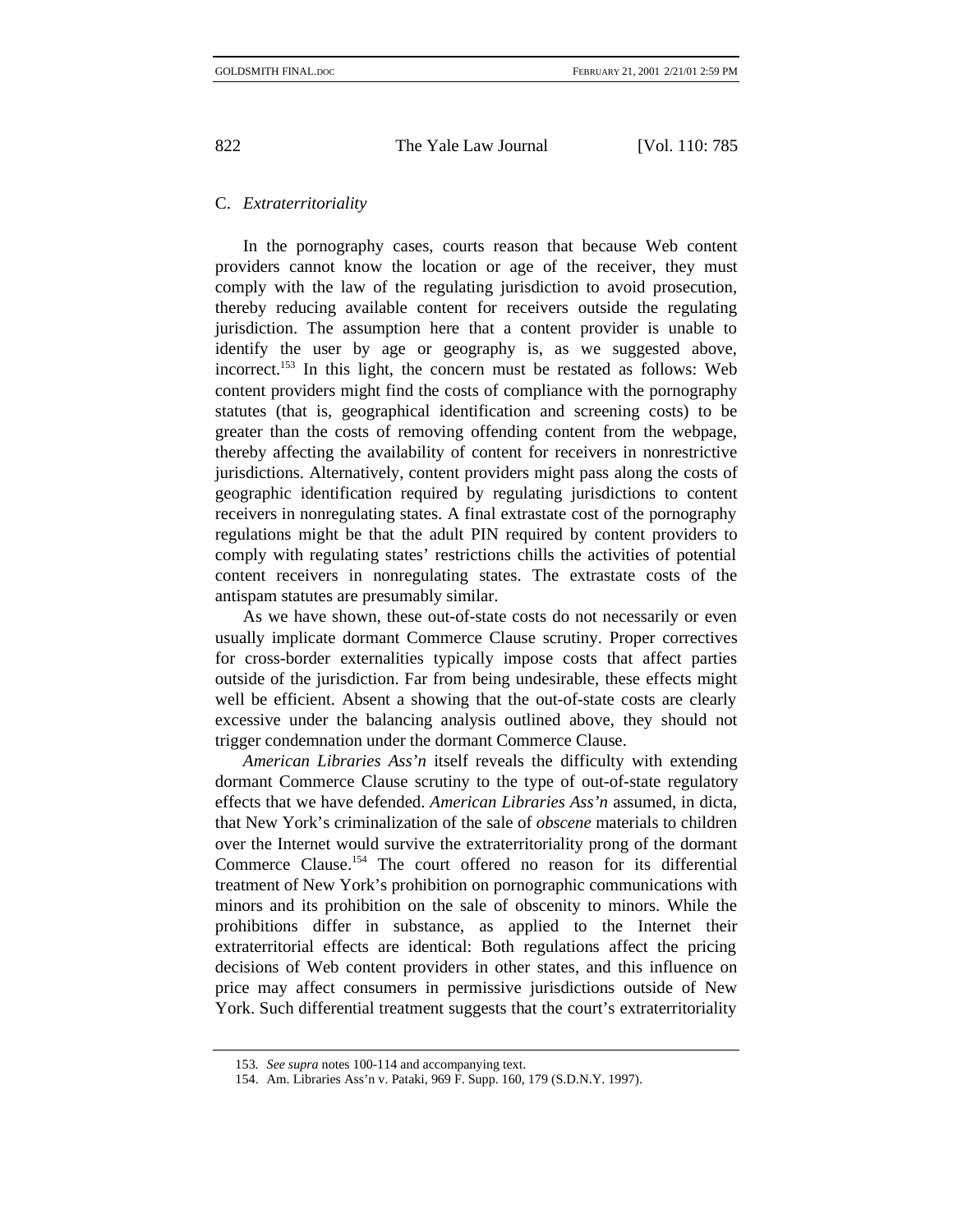reasoning may be flawed. Indeed, as we have explained, the court's logic would condemn an extraordinary array of state laws as applied to crossborder activity that no one heretofore viewed as problematic.

#### D. *Inconsistent Regulations*

Courts applying the inconsistent-regulations criterion in the Internet cases worry that an Internet content provider faces fifty different standards of conduct within the United States and that such " haphazard and uncoordinated" <sup>155</sup> state regulation violates the dormant Commerce Clause. We have shown that both on the Web and by e-mail, it is rarely impossible to comply with all fifty state Internet regulations. The factual issue is almost always the cost, not the possibility, of compliance; the legal issue is the balance of costs and benefits, not inconsistency. As we have emphasized, it is common for firms doing business in the United States to incur costs learning about and complying with fifty state regulations. To the extent that courts in the Internet context have attempted to weigh these costs against legitimate local benefits, they have committed manifold errors. Absent a showing that the local regulation is excessive under the balancing test, a point we have questioned above,<sup>156</sup> there should be no further concern about inconsistent Internet regulations.

#### IV. EXTENSIONS AND COMPARISONS

We have focused thus far on state antipornography and antispam statutes. But the dormant Commerce Clause potentially condemns a wide array of other state Internet regulations. Below we briefly sketch how the analysis applies to these other state regulations. We also touch on how analogous problems are handled on the international stage.

## A. *Domestic Extensions*

Some so-called Internet regulations do not in fact necessitate any Internet-specific analysis. Consider three recent dormant Commerce Clause challenges to state bans on cross-border sales via the Internet. Winemakers who want to sell directly to consumers over the Internet are challenging state requirements that restrict the sources—both in-state and out-of-state from which out-of-state wine can be bought.<sup>157</sup> Automakers who want to

<sup>155</sup>*. Id.* at 183.

<sup>156</sup>*. Supra* Section III.B.

<sup>157</sup>*. E.g.*, Swedenburg v. Kelly, No. 00 Civ. 0778, 2000 WL 1264285 (S.D.N.Y. Sept. 5, 2000).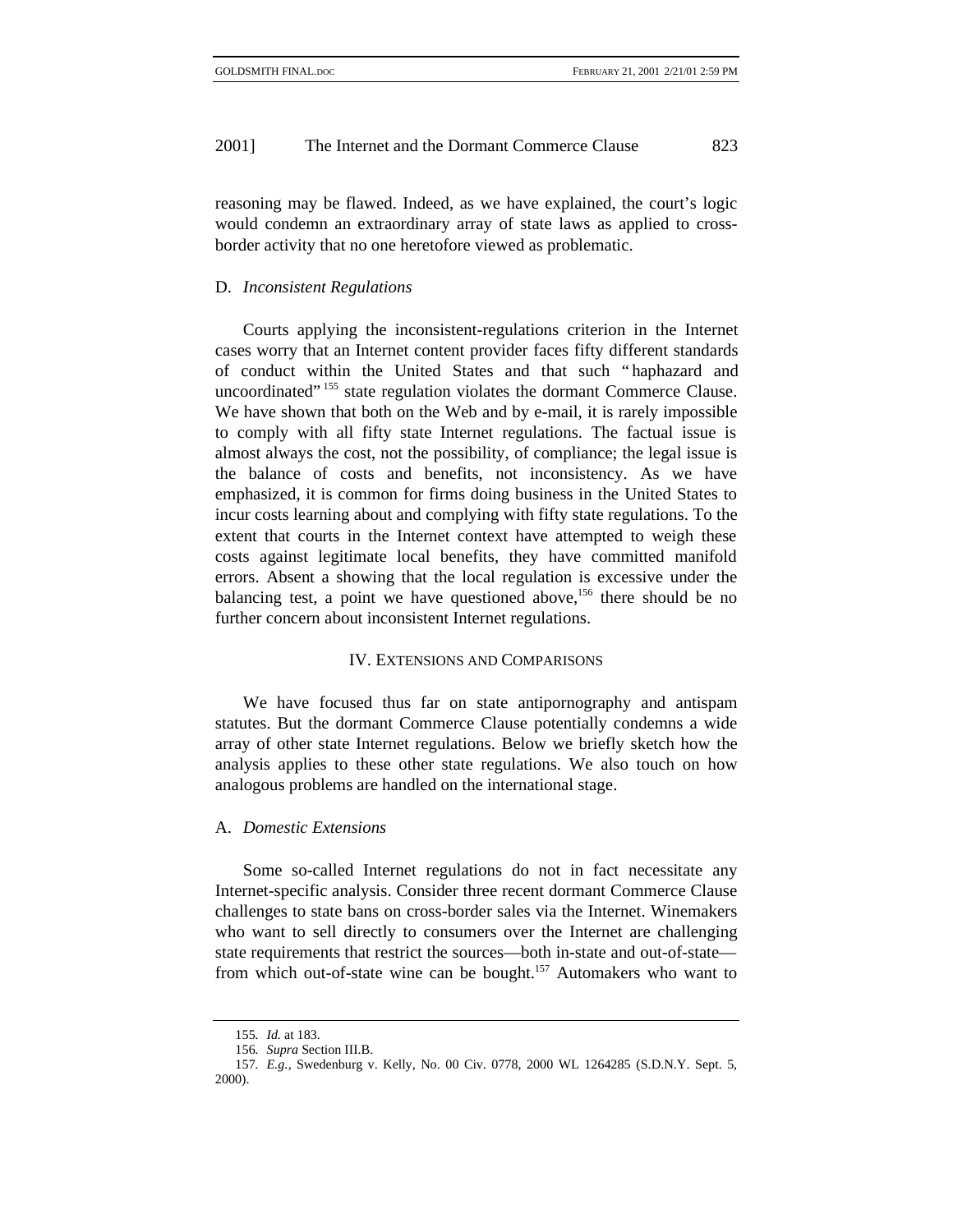sell cars directly to consumers via the Internet are challenging state laws that prohibit manufacturers from selling cars directly to consumers.158 And a cigarette manufacturer is challenging a New York regulation that effectively precludes the sale of cigarettes via the Internet by prohibiting interstate cigarette shipments directly to consumers.<sup>159</sup>

These state regulations might or might not violate the dormant Commerce Clause, depending on whether they discriminate against interstate commerce or fail the balancing test. (The wine cases are especially complex because of the Twenty-First Amendment.<sup>160</sup>) But the fact that the communications before sale take place over the Internet does not mean that any unusual problems are presented under the dormant Commerce Clause. This is because these cases involve the sale and delivery of *real-space* goods. Unlike cases involving the transmission of *digital* goods over the Internet, the out-of-state provider of real-space goods knows the real-space location of the recipient and can take steps to keep the offending goods out of the regulating jurisdiction. To be sure, these steps impose costs: The content provider must determine where the goods are going and research and comply with local regulations. But these are the same costs faced by the out-of-state seller when orders are placed by mail or telephone. As we made clear above, these costs are commonplace in our federal system and do not usually implicate dormant Commerce Clause scrutiny.

Here one can draw a general lesson: Concerns about the cross-border costs of state Internet regulation are heightened when the sale and transmission of digital goods as opposed to real-space goods are at issue. The pornography and spam cases are harder than the wine, automobile, and cigarette cases precisely because in the former context it appears more costly for out-of-state regulated entities to identify and filter their communications and deliveries by geography.

There are other laws besides the porn and spam statutes that implicate the concerns of *American Libraries Ass'n*. Consider *Consolidated Cigar Co. v. Reilly.*161 The district court read a Massachusetts cigar advertising law not to apply to Internet advertising, reasoning that such regulation of the Internet " would likely run into significant difficulty . . . due to the heavy burden it would place on interstate commerce." <sup>162</sup> The First Circuit rejected the district court's narrower reading but agreed, with no analysis,

<sup>158</sup>*. E.g.*, Ford Motor Co. v. Tex. Dep't of Transp., 106 F. Supp. 2d 905 (W.D. Tex. 2000).

<sup>159.</sup> Santa Fe Natural Tobacco Co. v. Spitzer, No. 00 Civ. 7274, 2000 WL 1694307 (S.D.N.Y. Nov. 13, 2000).

<sup>160</sup>*. See, e.g.*, Bridenbaugh v. Freeman-Wilson, 227 F.3d 848 (7th Cir. 2000).

<sup>161. 218</sup> F.3d 30 (1st Cir. 2000).

<sup>162.</sup> Lorillard Tobacco Co. v. Reilly, 84 F. Supp. 2d 180, 204 n.19 (D. Mass. 2000) (citing Am. Libraries Ass'n v. Pataki, 969 F. Supp. 160, 169 (S.D.N.Y. 1997)), *aff'd in part and rev'd in part*, 218 F.3d 30.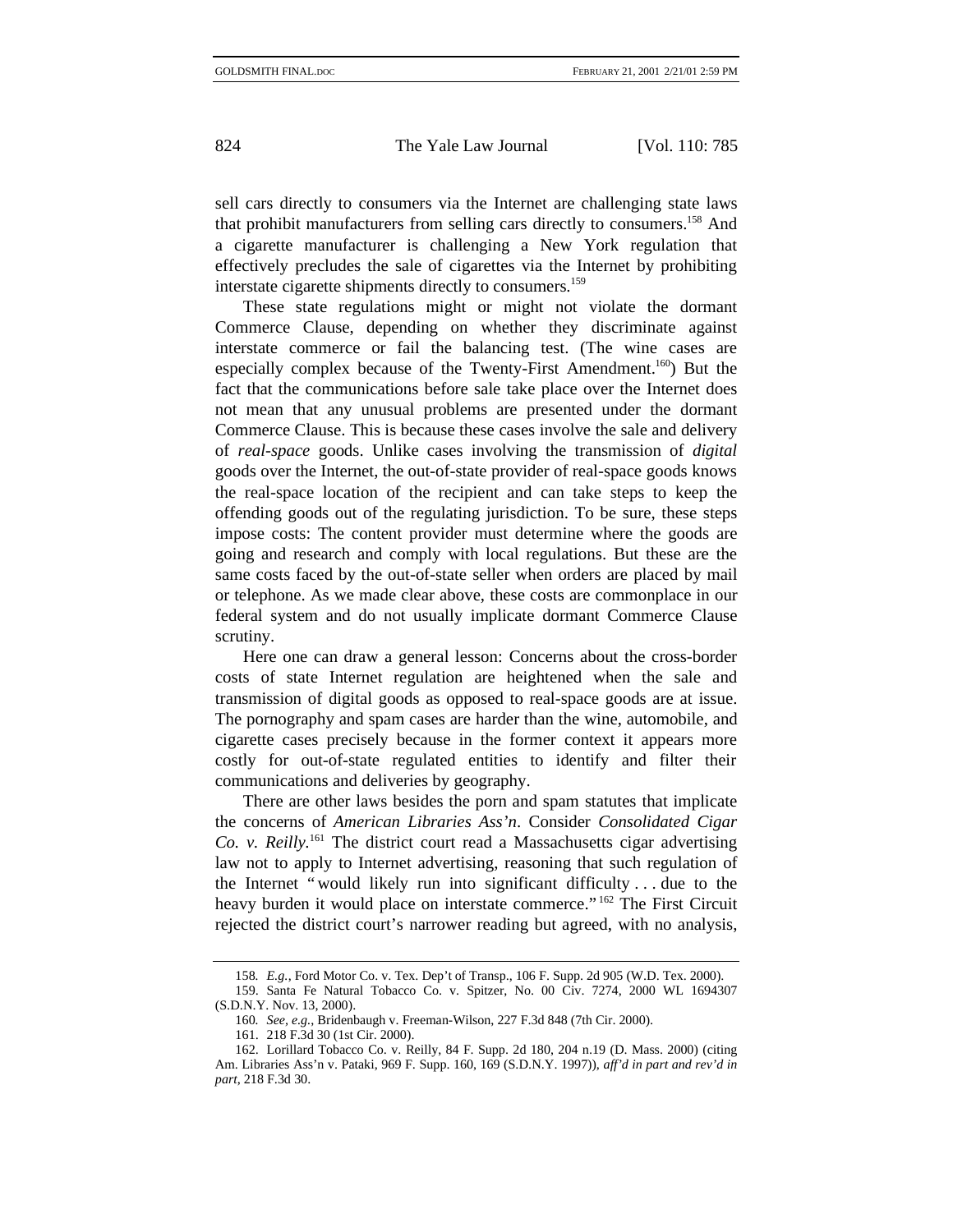that the regulation as applied to the Internet violated the dormant Commerce Clause.<sup>163</sup>

We do not know why the court reached this conclusion, but presumably it did so because of the out-of-state burdens of the advertising regulation, and especially because of the difficulty out-of-state Web advertisers would have in keeping offending content out of Massachusetts. Understood this way, the tobacco advertising regulation is like the porn and spam statutes and unlike the wine, automobile, and cigarette regulations in the sense that out-of-state persons face the special difficulties of identifying and controlling the flow of digital information. The same is true for state regulations of Web gambling, attorney advertising, marketing disclosure, auctions, lotteries, and securities—all of which involve the delivery of digital goods, all of which will become subjects of dormant Commerce Clause challenge,  $164$  and all of which are subject to the analysis in this Essay.

#### B. *International Comparisons*

The issues implicated by dormant Commerce Clause litigation also arise in numerous contexts on the international stage. Consider a prominent recent French decision involving the auction sites of the American company Yahoo! Inc.<sup>165</sup> Through servers located in the United States, Yahoo! offered Nazi paraphernalia for auction. The offer of these goods is legal in the United States but illegal in France. Web users in France, however, can access the U.S. site. Can France regulate the foreign website that produces local effects deemed harmful in France?

The issues here are very similar to the domestic U.S. pornographic communication statutes. Activity deemed legal in one jurisdiction (an Internet auction of Nazi goods conducted via U.S. computers) has effects deemed harmful in another (the offer and sale of Nazi paraphernalia in France). If France does nothing, its regulatory interests are undermined. If France orders Yahoo! to remove the offending content, the regulations might (if Yahoo! takes the items off its page) have the effect of limiting the sale of Nazi items in places where they are legal, or they might (if Yahoo!

<sup>163</sup>*. Consol. Cigar*, 218 F.3d at 55-57.

<sup>164</sup>*. See* H. Joseph Hameline & William Miles, *The Dormant Commerce Clause Meets the Internet*, 41 BOSTON B.J. 8, 8 (1997).

<sup>165</sup>*. See* Ligue Contre le Racisme et L'Antisémitisme v. Yahoo! Inc., T.G.I. Paris, Nov. 20, 2000, *available at* www.juriscom.net/txt/jurisfr/cti/tgiparis20001120.pdf (last visited Jan. 29, 2001). For English-language stories about the opinion, see John Tagliabue, *French Uphold Ruling Against Yahoo on Nazi Sites*, N.Y. TIMES, Nov. 21, 2000, at C8; and Kristi Essick, *Yahoo Told To Block Nazi Goods from French*, *at* http://www.thestandard.com/article/display/0,1151,20320, 00.html (Nov. 20, 2000).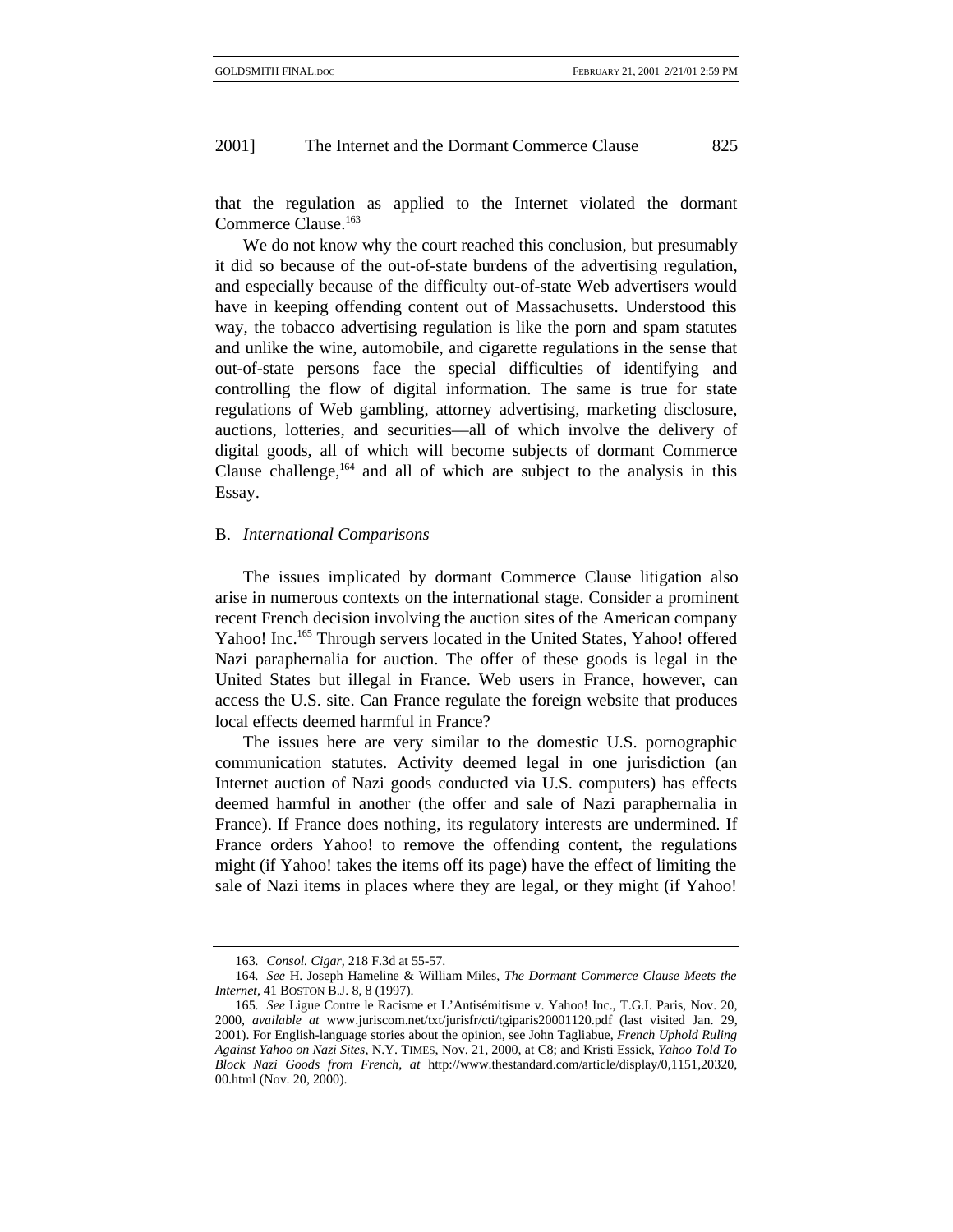passes along the costs of complying with the French regulation to auction users) raise the cost of the Yahoo! service for persons outside France.

As we have suggested courts should do, the French court inquired into the cost and effectiveness of geographical screening prior to its decision. The court received a report from three Internet architecture experts that concluded that such technology could at present filter out French users with a ninety percent accuracy rate.<sup>166</sup> Relying on this report, the French court ordered Yahoo! to employ available geographical screening technology to block French users from accessing the Nazi memorabilia on Yahoo!'s U.S. website.<sup>167</sup> The court did not penalize Yahoo! for all Nazi content that appeared in France, but only for content that Yahoo! could, through reasonable efforts, keep out of France.

It is unlikely that either of the two potentially applicable international law regimes places limits on the French court action. The first potential restriction is customary international law limits on a nation's ability to regulate extraterritorial events. Although the precise contours of this constraint are unclear, customary international law generally allows a nation to regulate foreign activity that has substantial and reasonably foreseeable local effects.<sup>168</sup> These limits are akin to the limitations that the Due Process and Full Faith and Credit Clauses impose on extraterritorial state regulation.<sup>169</sup> France's regulation of unwanted Nazi information sent from a Yahoo! server in the United States appears to satisfy this standard.

The second potential international regulation concerns the rules of international trade as embodied in the treaties creating the World Trade Organization (WTO). These rules, which are akin to our domestic dormant Commerce Clause, allow France to regulate the offshore Nazi content. Under WTO law, the primary constraint on the ability of member nations to regulate imported goods is a nondiscrimination or " national treatment"

<sup>166</sup>*. Yahoo!*, T.G.I. Paris, Nov. 20, 2000, *available at* http://www.juriscom.net/txt/jurisfr/cti/ tgiparis20001120.pdf (last visited Jan. 29, 2001).

<sup>167</sup>*. Id.* at 2, 20.

<sup>168</sup>*. See, e.g.*, Hartford Fire Ins. Co. v. California, 509 U.S. 764, 796 (1993) (applying U.S. antitrust law when activity in England has a " substantial effect in the United States" ); Case 89/85, Ahlstroem v. Commission, 1988 E.C.R. 5193 (applying a similar " effects" test). *See generally* Roger P. Alford, *The Extraterritorial Application of Antitrust Laws: A Postscript on* Hartford Fire Insurance Co. v. California, 34 VA. J. INT'L L. 213 (1993) (explaining the convergence of European and American courts around the substantial-effects test for extraterritorial regulation). The *Restatement (Third) of Foreign Relations Law* states that the effects test is a legitimate basis for extraterritorial jurisdiction, RESTATEMENT (THIRD) OF THE FOREIGN RELATIONS LAW OF THE UNITED STATES § 402 (1987), but adds that a state may not exercise such jurisdiction when it would be "unreasonable" to do so, *id.* § 403. This reasonableness requirement has little basis in state practice and does not reflect customary international law. William S. Dodge, *Extraterritoriality and Conflict-of-Laws Theory: An Argument for Judicial Unilateralism*, 39 HARV. INT'L L.J. 101, 139-40 & nn.241-42 (1998).

<sup>169</sup>*. See* Goldsmith, *supra* note 3, at 1217-19.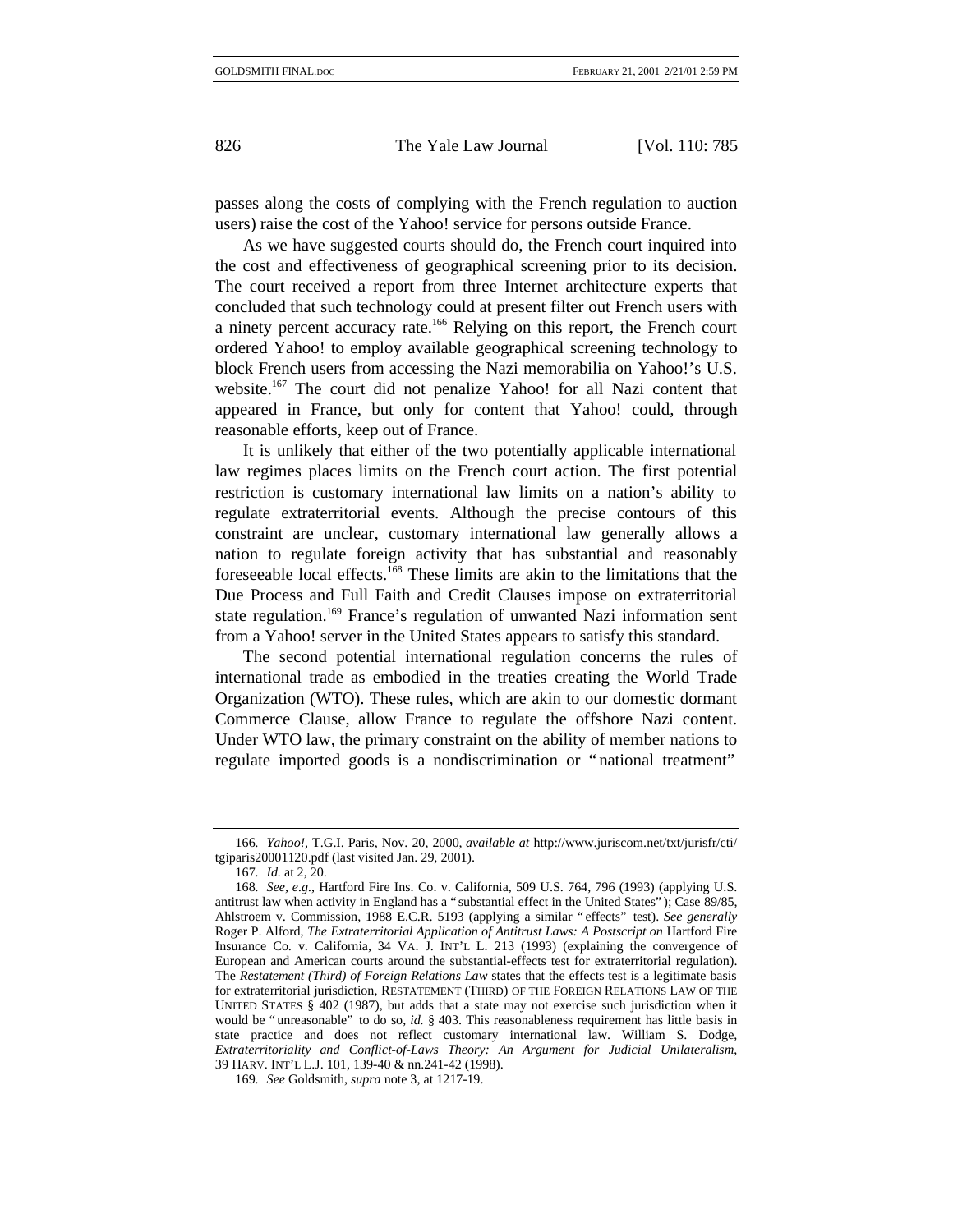requirement.170 In addition, there is a general exception to WTO obligations for measures " necessary to protect public morals," 171 with the word " necessary" understood to impose a least-restrictive-means requirement.<sup>172</sup> Notably absent from WTO law is any authority for a dispute resolution panel to engage in open-ended balancing of the burdens on international commerce against the benefits of regulation. The judgment that any such balancing ought to be left to the political process of negotiation among member states perhaps tells us something about the wisdom of such balancing in domestic courts.

#### V. CONCLUSION

We have provided a general theoretical framework for analyzing dormant Commerce Clause challenges to state Internet regulations. Five points bear emphasis. First, the out-of-state costs of state regulation of cross-border externalities are commonplace and often desirable from the efficiency perspective that informs the meaning and scope of the dormant Commerce Clause. Second, the appropriate question about these state regulations is not whether they produce out-of-state costs, but rather whether they are properly calibrated to redress local harms. Third, the real concern underlying the extraterritoriality and inconsistent-regulations prongs of dormant Commerce Clause analysis is not out-of-state effects and nonuniformity per se, but rather whether the out-of-state burdens of a regulation outweigh its local benefits. Fourth, courts applying the dormant Commerce Clause to state Internet regulations have committed significant errors in identifying and weighing the regulations' costs and benefits. Fifth, as a general matter, the federal political branches may be better suited than the federal courts to balance and redress the harms and benefits of state Internet regulations.

To date, dormant Commerce Clause analysis of state Internet regulations has been marred by the same general error that infects much thinking about Internet regulation more broadly. The error is the belief that the Internet is a unique phenomenon that requires suspension of the normal principles that govern cross-border conduct. In the dormant Commerce Clause context, as in other regulatory contexts, this assumption is false. Insight about Internet regulation comes, at least in the first instance, from

<sup>170.</sup> General Agreement on Tariffs and Trade (GATT), Oct. 30, 1947, art. III, 61 Stat. A-11, 55 U.N.T.S. 194 (incorporated into the agreement establishing the World Trade Organization), *reprinted in* JOHN H. JACKSON ET AL., DOCUMENTS SUPPLEMENT TO LEGAL PROBLEMS OF INTERNATIONAL ECONOMIC RELATIONS 20-21 (3d ed. 1995).

<sup>171.</sup> GATT, *supra* note 170, art. XX(a).

<sup>172</sup>*. See* ALAN O. SYKES, PRODUCT STANDARDS FOR INTERNATIONALLY INTEGRATED GOODS MARKETS 68 (1995).